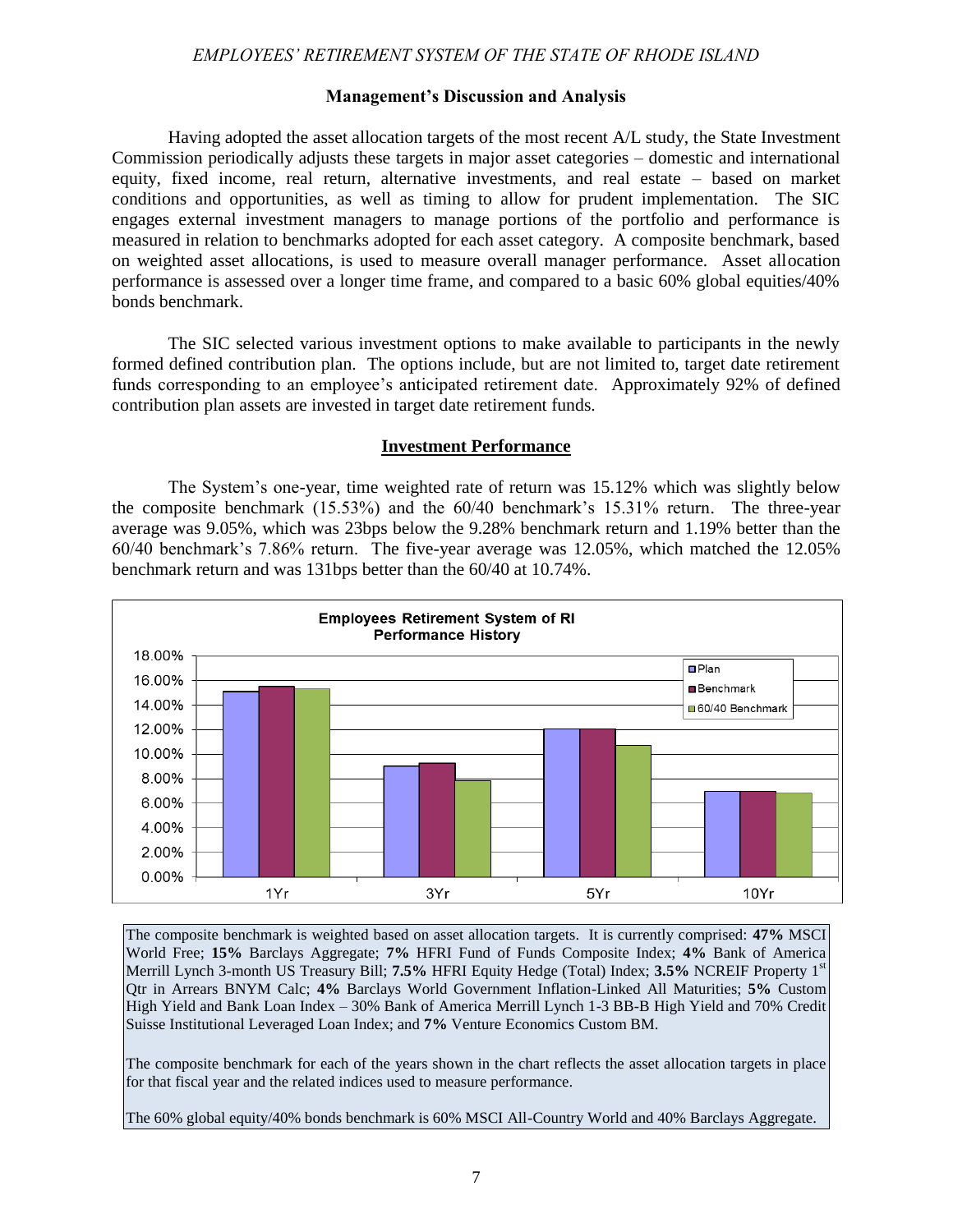

Office of the Auditor General

State of Rhode Island and Providence Plantations - General Assembly **Dennis E. Hoyle, CPA - Auditor General**

> 86 Weybosset Street · Providence, RI · 02903-2800 tel: 401.222.2435 • fax: 401.222.2111 **oag.ri.gov**

November 3, 2015

#### JOINT COMMITTEE ON LEGISLATIVE SERVICES:

SPEAKER Nicholas A. Mattiello, Chairman

Senator M. Teresa Paiva Weed Senator Dennis L. Algiere Representative John J. DeSimone Representative Brian C. Newberry

We have completed our audit of the financial statements of the Employees' Retirement System of the State of Rhode Island for the fiscal year ended June 30, 2014 in accordance with Section 36-8-19 of the Rhode Island General Laws.

Our report was originally transmitted January 8, 2015. Our report is reissued as of November 3, 2015 to reflect updated information. The Schedules of Employer Allocations for the cost-sharing plans are now included in the separately issued GASB 68 reports for participating employers. The allocation schedules for the ERS plan (originally included in this report) have been restated. Certain required supplementary information for the Teachers' Survivors Benefit Plan has been restated by the System's actuary. Finally, disclosure of the settlement of litigation challenging pension reforms and enactment of the pension settlement provisions by the General Assembly has been included in the notes to the financial statements.

Our report is contained herein as outlined in the Table of Contents.

Sincerely,

Dennis E. Hoyle, CPA Auditor General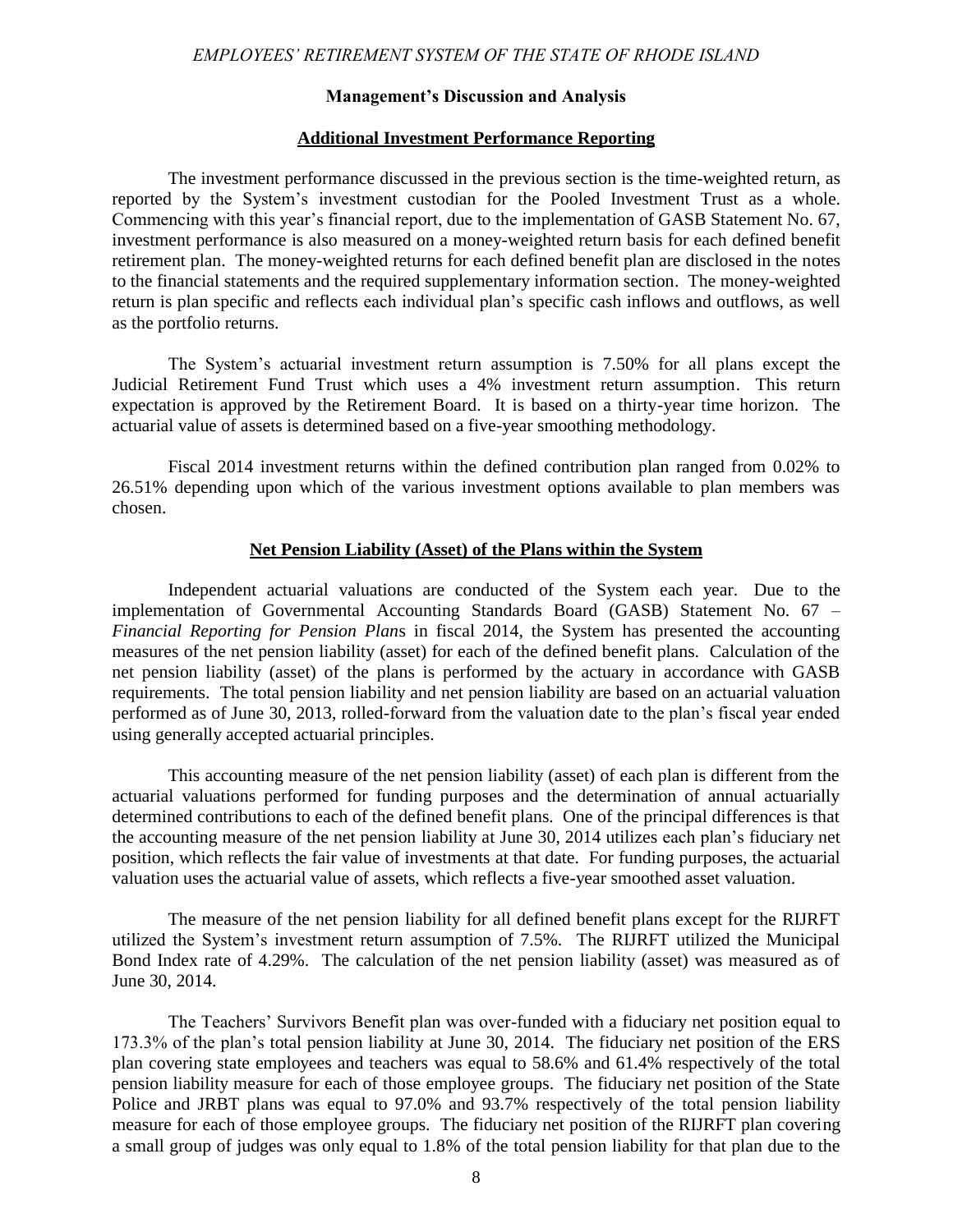# *EMPLOYEES' RETIREMENT SYSTEM OF THE STATE OF RHODE ISLAND FISCAL YEAR ENDED JUNE 30, 2014*

# **TABLE OF CONTENTS**

# **PAGE**

|--|--|

# **II. MANAGEMENT'S DISCUSSION AND ANALYSIS** ........................................................ 4

#### **III. BASIC FINANCIAL STATEMENTS**

#### **IV. REQUIRED SUPPLEMENTARY INFORMATION**

| Schedules of Changes in the Participating Employers' Net Pension Liability (Asset) 46 |  |
|---------------------------------------------------------------------------------------|--|
|                                                                                       |  |
|                                                                                       |  |
| Schedules of Employer and Other Nonemployer Contributing Entity Contributions 49      |  |
|                                                                                       |  |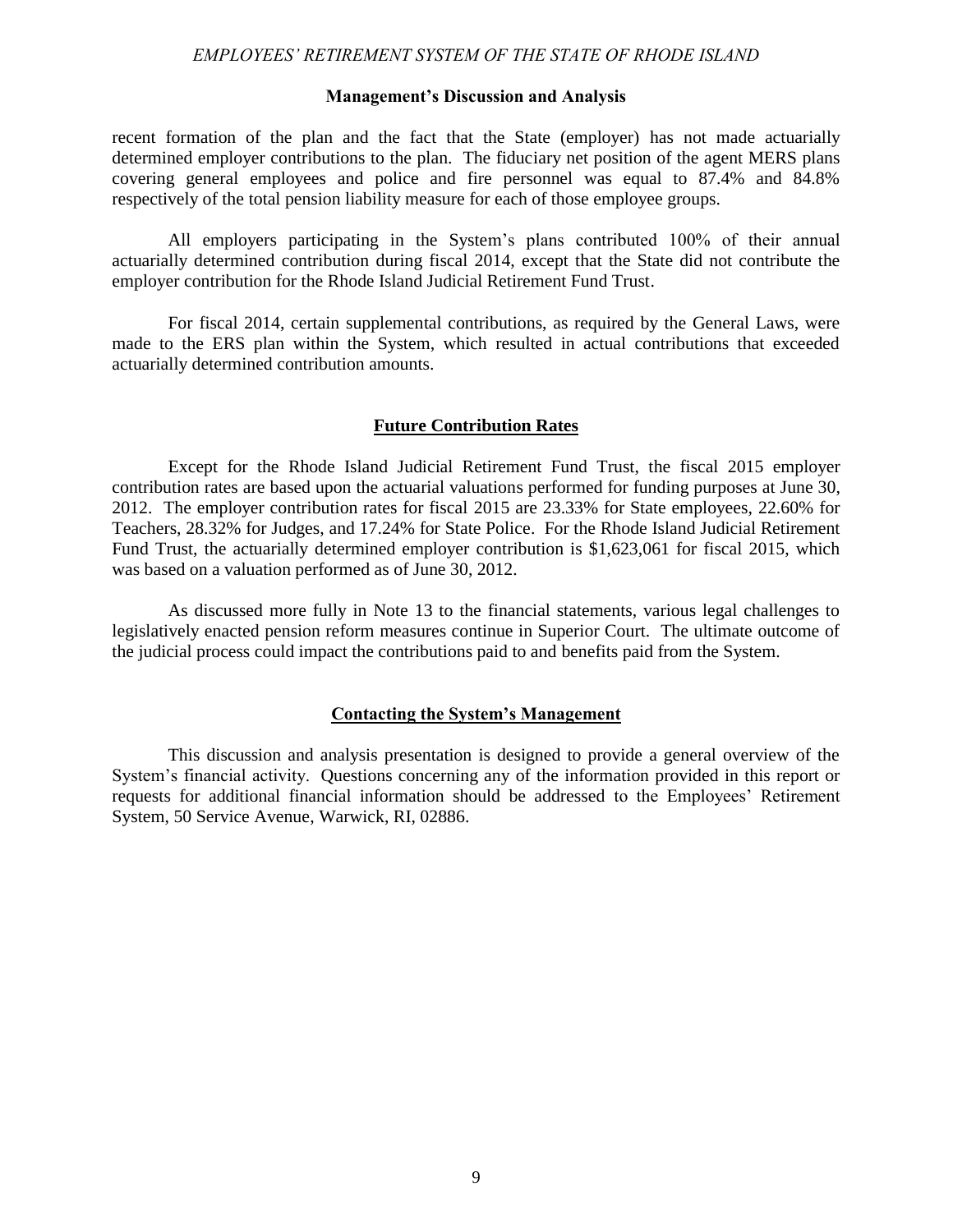

Office of the Auditor General

State of Rhode Island and Providence Plantations - General Assembly **Dennis E. Hoyle, CPA - Auditor General**

> 86 Weybosset Street • Providence, RI • 02903-2800 tel: 401.222.2435 · fax: 401.222.2111 **oag.ri.gov**

#### **INDEPENDENT AUDITOR'S REPORT**

#### JOINT COMMITTEE ON LEGISLATIVE SERVICES, GENERAL ASSEMBLY STATE OF RHODE ISLAND AND PROVIDENCE PLANTATIONS:

#### RETIREMENT BOARD OF THE EMPLOYEES' RETIREMENT SYSTEM OF THE STATE OF RHODE ISLAND:

#### *Report on the Financial Statements*

We have audited the accompanying financial statements of the plans which comprise the Employees' Retirement System of the State of Rhode Island (the System) as of June 30, 2014 and for the year then ended, and the related notes to the financial statements, which collectively comprise the System's basic financial statements as listed in the table of contents.

#### *Management's Responsibility for the Financial Statements*

Management is responsible for the preparation and fair presentation of these financial statements in accordance with accounting principles generally accepted in the United States of America; this includes the design, implementation, and maintenance of internal control relevant to the preparation and fair presentation of financial statements that are free from material misstatement, whether due to fraud or error.

#### *Auditor's Responsibility*

Our responsibility is to express opinions on these financial statements based on our audit. We conducted our audit in accordance with auditing standards generally accepted in the United States of America and the standards applicable to financial audits contained in *Government Auditing Standards*, issued by the Comptroller General of the United States. Those standards require that we plan and perform the audit to obtain reasonable assurance about whether the financial statements are free of material misstatement.

An audit involves performing procedures to obtain audit evidence about the amounts and disclosures in the financial statements. The procedures selected depend on the auditor's judgment, including the assessment of the risks of material misstatement of the financial statements, whether due to fraud or error. In making those risk assessments, the auditor considers internal control relevant to the entity's preparation and fair presentation of the financial statements in order to design audit procedures that are appropriate in the circumstances, but not for the purpose of expressing an opinion on the effectiveness of the entity's internal control. Accordingly, we express no such opinion. An audit also includes evaluating the appropriateness of accounting policies used and the reasonableness of significant accounting estimates made by management, as well as evaluating the overall presentation of the financial statements.

We believe that the audit evidence we have obtained is sufficient and appropriate to provide a basis for our audit opinions.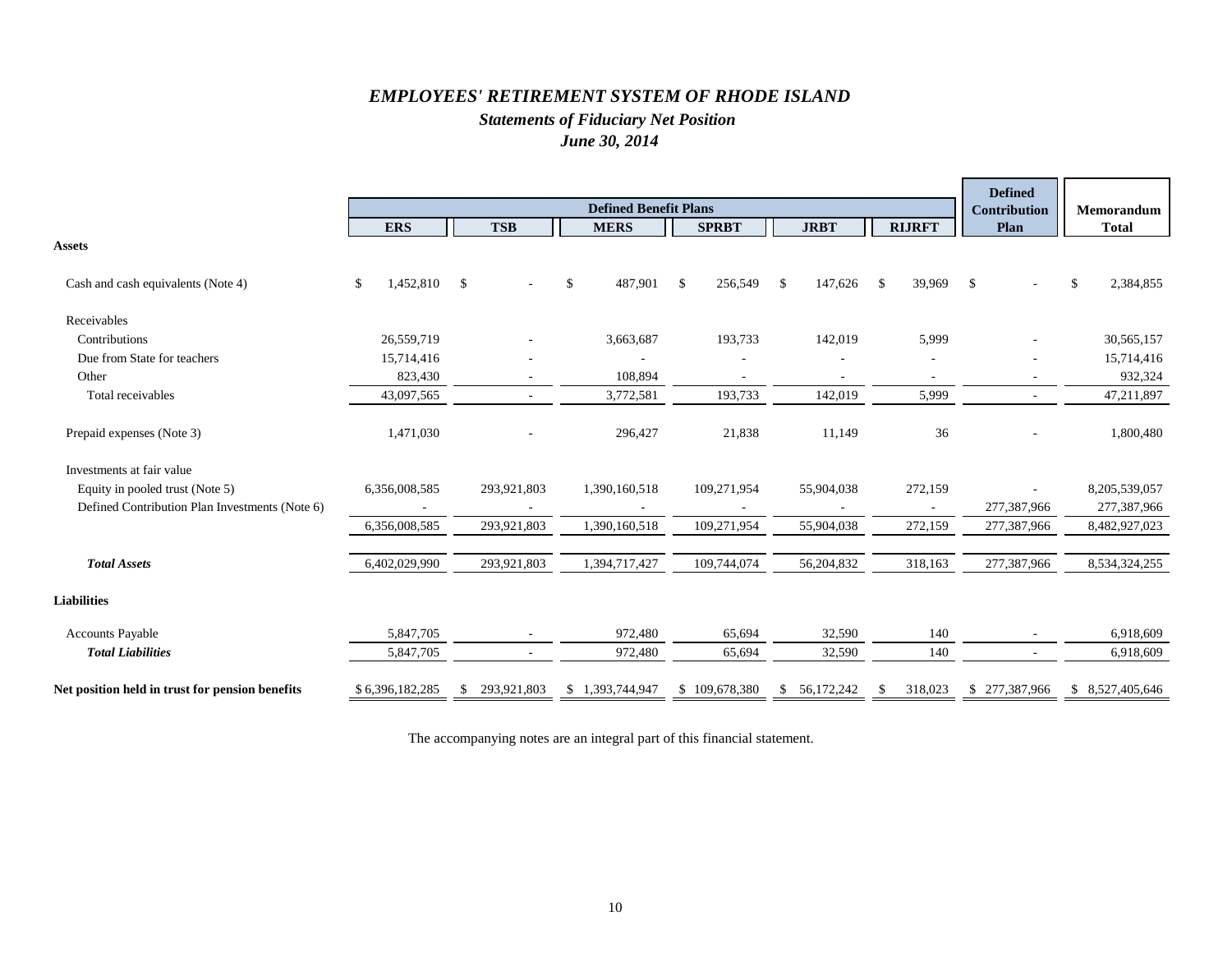#### *Opinions*

In our opinion, the financial statements of the plans referred to above present fairly, in all material respects, the financial position of the plans within the System as of June 30, 2014, and the changes in financial position for the year then ended in accordance with accounting principles generally accepted in the United States of America.

#### *Emphasis of Matters*

As described in Note 1, the financial statements of the System present only the pension trust funds of the State of Rhode Island and Providence Plantations (the State) and do not purport to, and do not present fairly the financial position of the State, as of June 30, 2014, and the changes in its financial position for the year then ended in accordance with accounting principles generally accepted in the United States of America.

As described in Note 3 to the financial statements, the Teachers' Survivors Benefit (TSB) plan was presented in a discrete column for fiscal 2014. The TSB plan was previously included as part of the Employees' Retirement System (ERS) plan for financial reporting purposes and accordingly the beginning fiduciary net position of the ERS plan has been restated to reflect the change in presentation.

The System implemented GASB Statement No. 67 - *Financial Reporting for Pension Plans*—*an amendment of GASB Statement No. 25* during fiscal 2014.

As described in Notes 3 and 5 to the financial statements, approximately 24% of the holdings in the pooled investment trust are hedge funds, private equity, and real estate investments. Because the fair value of these investments were not all determined based on quoted market prices, the fair values may differ from the values that would have been determined had a ready market for these investments existed.

As described in Note 3, certain investment expenses are customarily reported on a net of fees basis for hedge funds, private equity, and real estate investments and consequently such amounts are not included with other investment expenses as they are not readily separable.

Our opinions are not modified with respect to these matters.

#### **Other Matters -** *Required Supplementary Information*

Accounting principles generally accepted in the United States of America require that the Management's Discussion and Analysis on pages 4 through 9 and other required supplementary information as listed in the table of contents and pages 50 through 53 be presented to supplement the basic financial statements. Such information, although not a part of the basic financial statements, is required by the Governmental Accounting Standards Board who considers it to be an essential part of financial reporting for placing the basic financial statements in an appropriate operational, economic, or historical context. We have applied certain limited procedures to the required supplementary information in accordance with auditing standards generally accepted in the United States of America, which consisted of inquiries of management about the methods of preparing the information and comparing the information for consistency with management's responses to our inquiries, the basic financial statements, and other knowledge we obtained during our audit of the basic financial statements. We do not express an opinion or provide any assurance on the information because the limited procedures do not provide us with sufficient evidence to express an opinion or provide any assurance.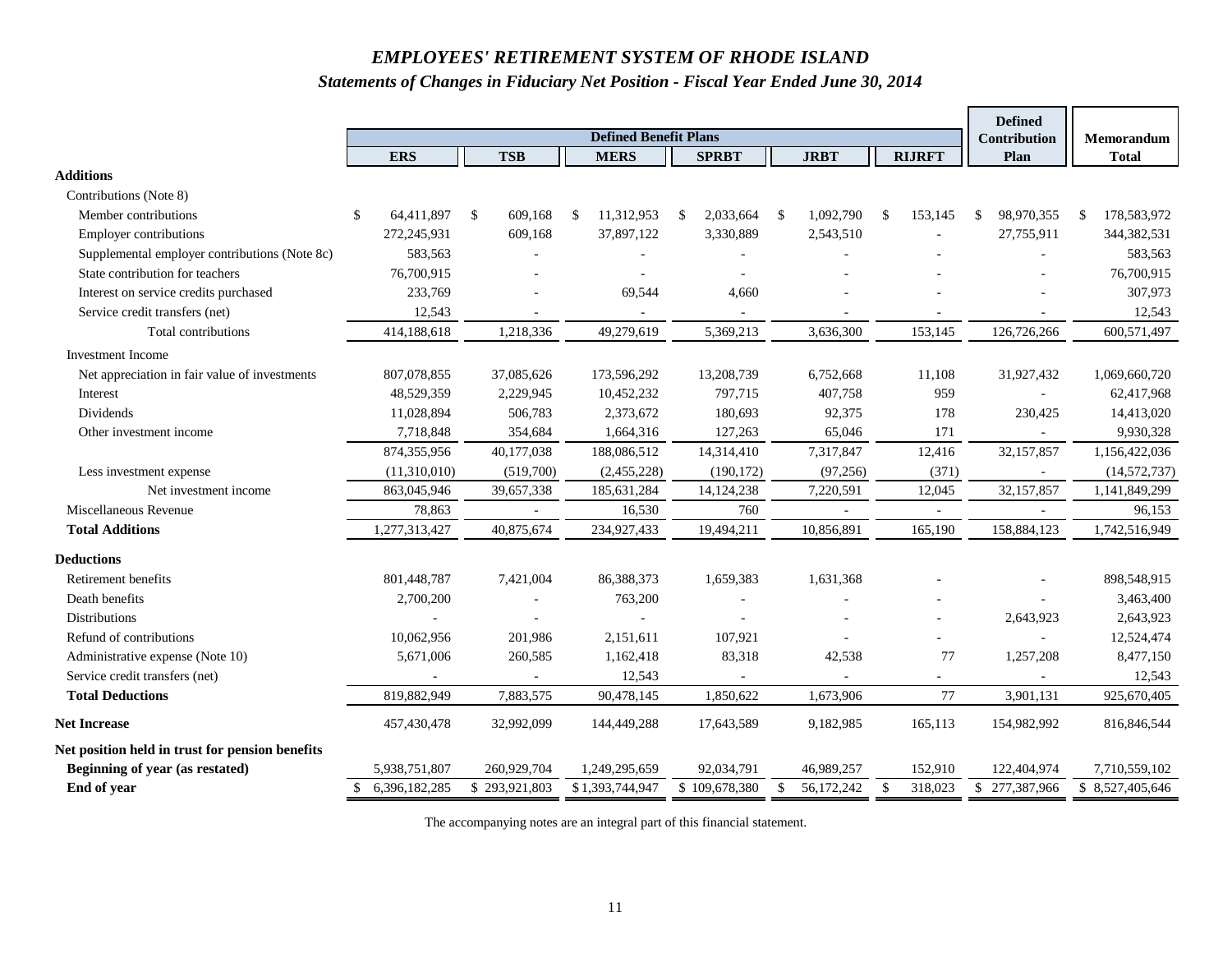Joint Committee on Legislative Services, General Assembly Retirement Board of the Employees' Retirement System

#### **Other Reporting Required by** *Government Auditing Standards*

In accordance with *Government Auditing Standards*, we have issued a report dated December 18, 2014 on our consideration of the System's internal control over financial reporting and on our tests of its compliance with certain provisions of laws, regulations, contracts, and other matters. The purpose of that report is to describe the scope of our testing of internal control over financial reporting and compliance and the results of that testing, and not to provide an opinion on the internal control over financial reporting or on compliance. That report is an integral part of an audit performed in accordance with *Government Auditing Standards* in considering the System's internal control over financial reporting and compliance.

 Dennis E. Hoyle, CPA Auditor General

December 18, 2014 *(Except as to Notes 13 and 14 and the Required Supplementary Information which is dated November 3, 2015)*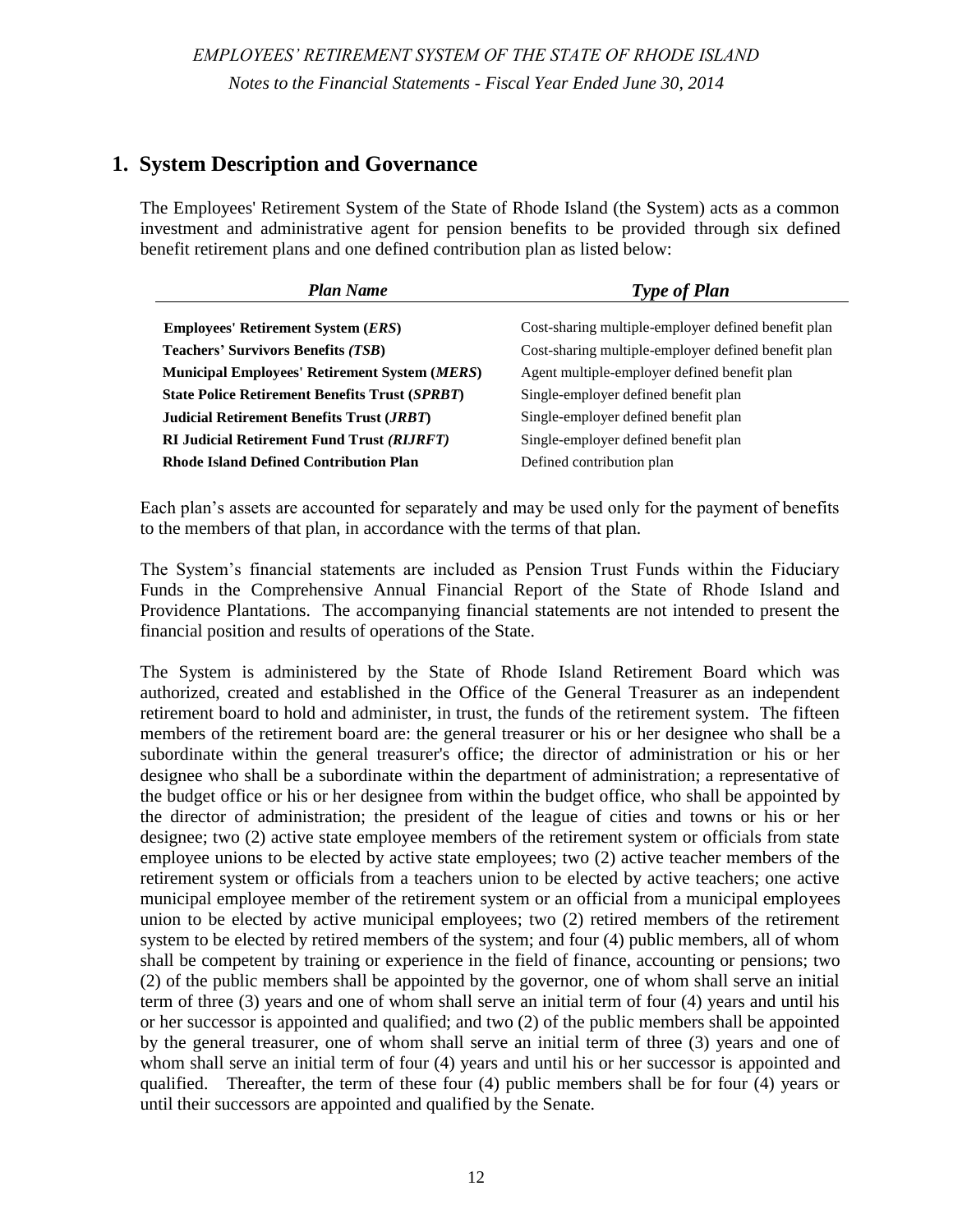# EMPLOYEES' RETIREMENT SYSTEM OF RHODE ISLAND

Management's Discussion and Analysis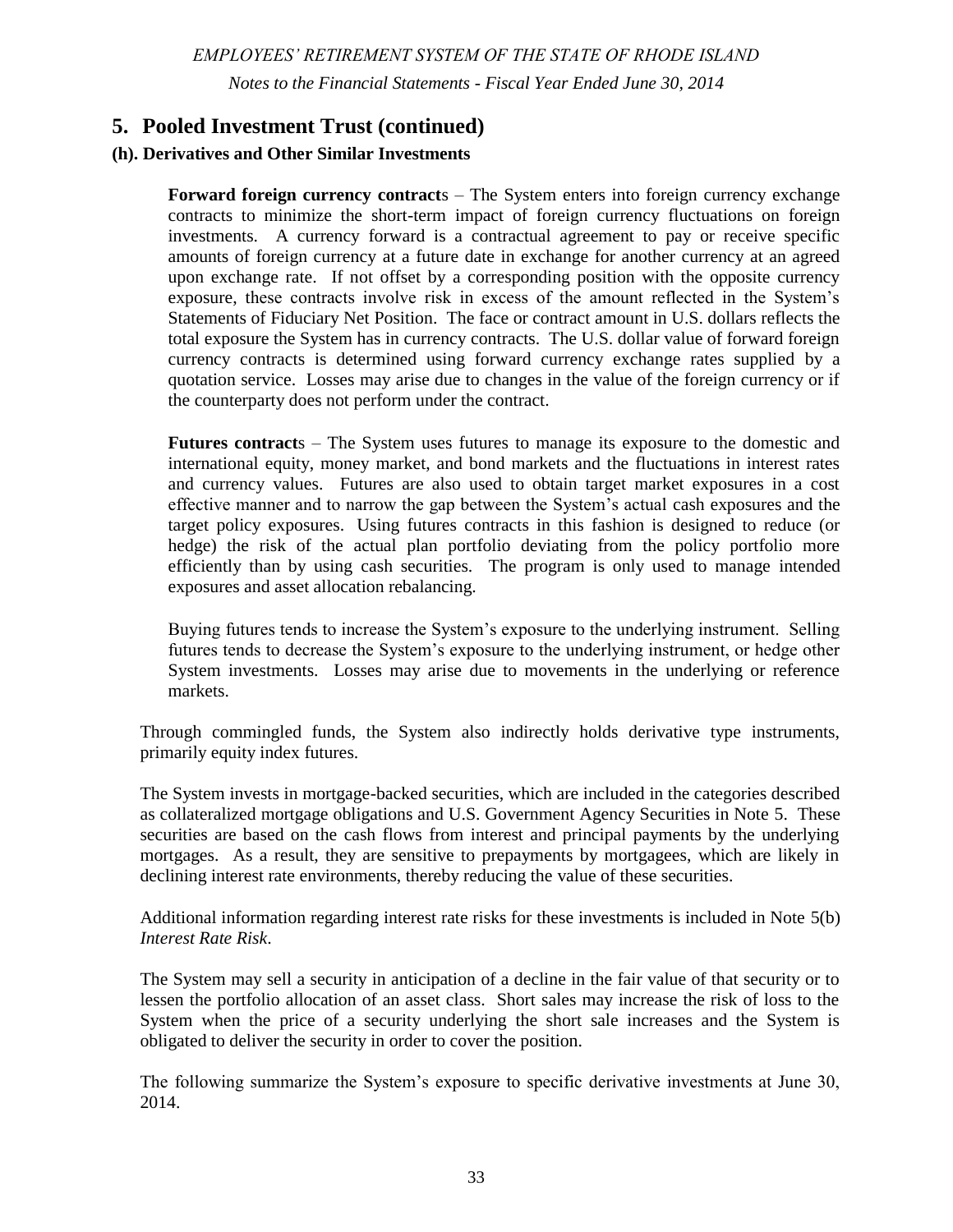#### *EMPLOYEES' RETIREMENT SYSTEM OF THE STATE OF RHODE ISLAND*

#### **Management's Discussion and Analysis**

Management of the Employees' Retirement System of the State of Rhode Island (the System) provides this Management's Discussion and Analysis of their financial performance for the readers of the System's financial statements. This narrative provides an overview of the System's financial activity for the fiscal year ended June 30, 2014. This analysis is to be considered in conjunction with the financial statements to provide an objective analysis of the System's financial activities based on the status of the System and issues currently facing management.

#### **Understanding the Employees' Retirement System Financial Statements**

The System administers six defined benefit pension plans for state employees, teachers, teachers' survivors, state police, judges, and participating municipal employees. State employees and teachers are combined into one cost-sharing plan while teachers' survivors, state police, judges appointed after December 31, 1989, active judges appointed before January 1, 1990, and municipal employees each have separate plans. The System also administers a defined contribution plan for state employees, teachers, and participating municipal employees.

The *Statements of Fiduciary Net Position* provide a snapshot of the financial position of the System at June 30, 2014. The *Statements of Changes in Fiduciary Net Position* summarize the additions and deductions that occurred during the fiscal year. The *Notes to the Financial Statements* provide additional information that is essential to a full understanding of the financial statements. The *Required Supplementary Information* consists of schedules and related notes, which demonstrate the System's progress in accumulating funds to meet future pension benefits for members of the System.

#### **Financial Highlights for the Fiscal Year Ended June 30, 2014**

- The System's fiduciary net position increased by \$817 million from \$7.7 billion at June 30, 2013 to \$8.5 billion at June 30, 2014.
- Total pension benefits paid to members from the defined benefit plans were \$902 million, a decrease of \$700,000 or 0.08% compared to the fiscal year ended June 30, 2013. Total distributions paid to members from the defined contribution plan were \$2.7 million, an increase of \$2.3 million compared to the fiscal year ended June 30, 2013.
- Contributions to all defined benefit plans from both employers and employees at June 30, 2014 were \$473.9 million, an increase of \$21.7 million or 4.8% compared to the fiscal year ended June 30, 2013.
- Total employee and employer contributions into the System's new defined contribution plan were \$126.7 million at June 30, 2014, an increase of \$7.7 million or 6.47% compared to the fiscal year ended June 30, 2013.
- $\Box$  The System's net gain from investing activities was \$1.1 billion for the fiscal year ended June 30, 2014.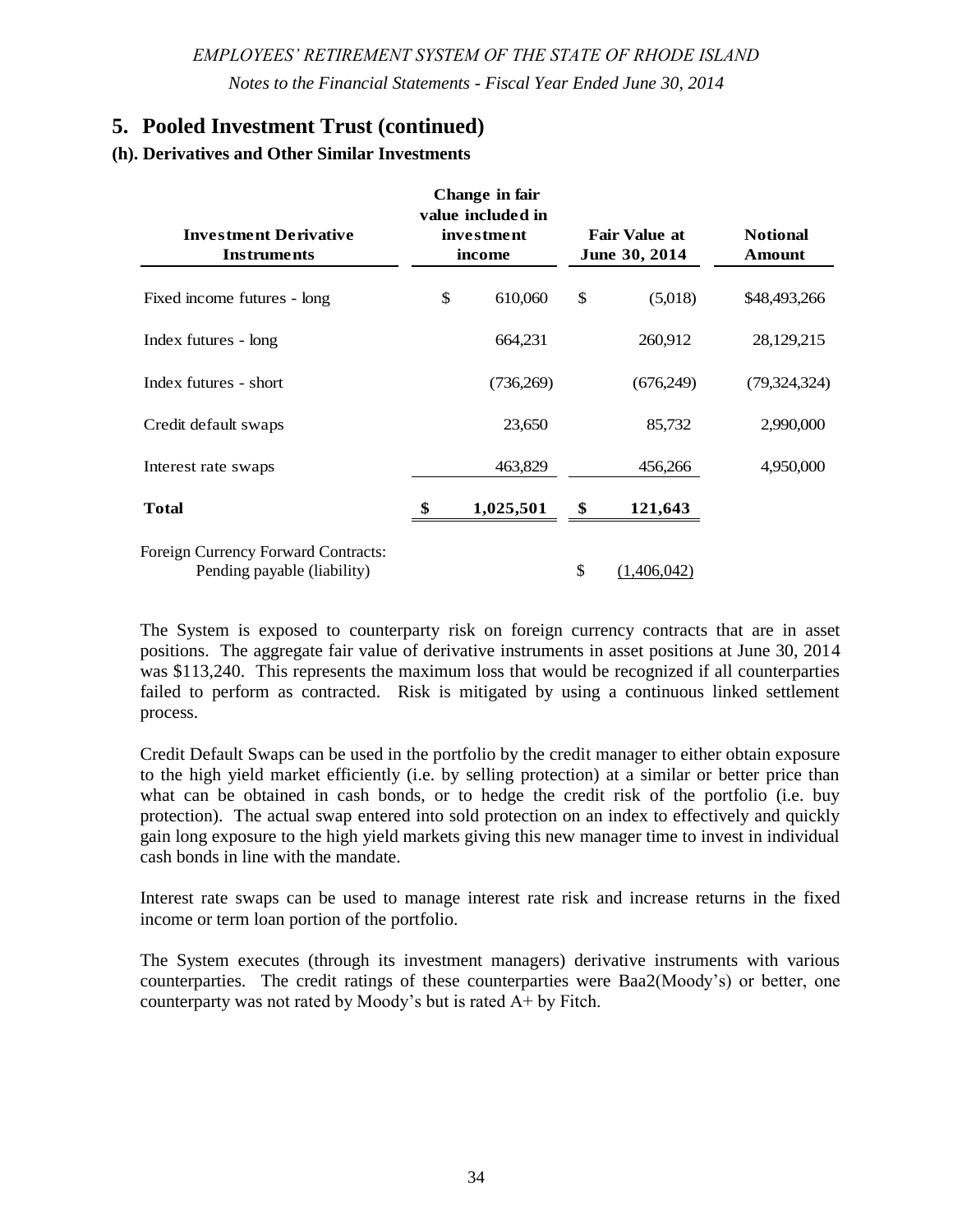# **Management's Discussion and Analysis**

| <b>Assets, Liabilities and Fiduciary Net Position – All Plans</b><br>(in millions) |                      |                      |  |  |  |
|------------------------------------------------------------------------------------|----------------------|----------------------|--|--|--|
|                                                                                    | <b>June 30, 2014</b> | <b>June 30, 2013</b> |  |  |  |
| <b>Assets:</b>                                                                     |                      |                      |  |  |  |
| Cash and cash equivalents                                                          | \$<br>2.4            | \$<br>2.3            |  |  |  |
| Investments                                                                        | 8,482.9              | 7,653.3              |  |  |  |
| Contribution and other receivables                                                 | 49.0                 | 59.5                 |  |  |  |
| Total assets                                                                       | 8,534.3              | 7,715.1              |  |  |  |
| <b>Liabilities:</b>                                                                |                      |                      |  |  |  |
| Accounts payable and other liabilities                                             | 6.9                  | 4.5                  |  |  |  |
| <b>Total liabilities</b>                                                           | 6.9                  | 4.5                  |  |  |  |
| <b>Fiduciary Net Position:</b>                                                     | \$ 8.527.4           |                      |  |  |  |

| <b>Summary of Changes in Fiduciary Net Position - All Plans</b><br>(in millions) |                                    |                                    |  |  |  |
|----------------------------------------------------------------------------------|------------------------------------|------------------------------------|--|--|--|
|                                                                                  | <b>Year Ended</b><br>June 30, 2014 | <b>Year Ended</b><br>June 30, 2013 |  |  |  |
| <b>Additions:</b>                                                                |                                    |                                    |  |  |  |
| Contributions                                                                    | 600.6<br>\$.                       | \$.<br>571.3                       |  |  |  |
| Net investment gain                                                              | 1,141.9                            | 777.9                              |  |  |  |
| <b>Total Additions</b>                                                           | 1,742.5                            | 1,349.2                            |  |  |  |
| <b>Deductions:</b>                                                               |                                    |                                    |  |  |  |
| Benefits and distributions                                                       | 904.7                              | 903.1                              |  |  |  |
| Refunds of contributions                                                         | 12.5                               | 11.9                               |  |  |  |
| Administrative expenses                                                          | 8.5                                | 7.5                                |  |  |  |
| Service credit transfers                                                         |                                    | .6                                 |  |  |  |
| <b>Total Deductions</b>                                                          | 925.7                              | 923.1                              |  |  |  |
| <b>Increase in Net Position:</b>                                                 | 816.8                              | 426.1                              |  |  |  |
| <b>Fiduciary Net Position:</b>                                                   |                                    |                                    |  |  |  |
| Beginning of year                                                                | 7,710.6                            | 7,284.5                            |  |  |  |
| End of year                                                                      | <u>\$8,527.4</u>                   | 7.710.6                            |  |  |  |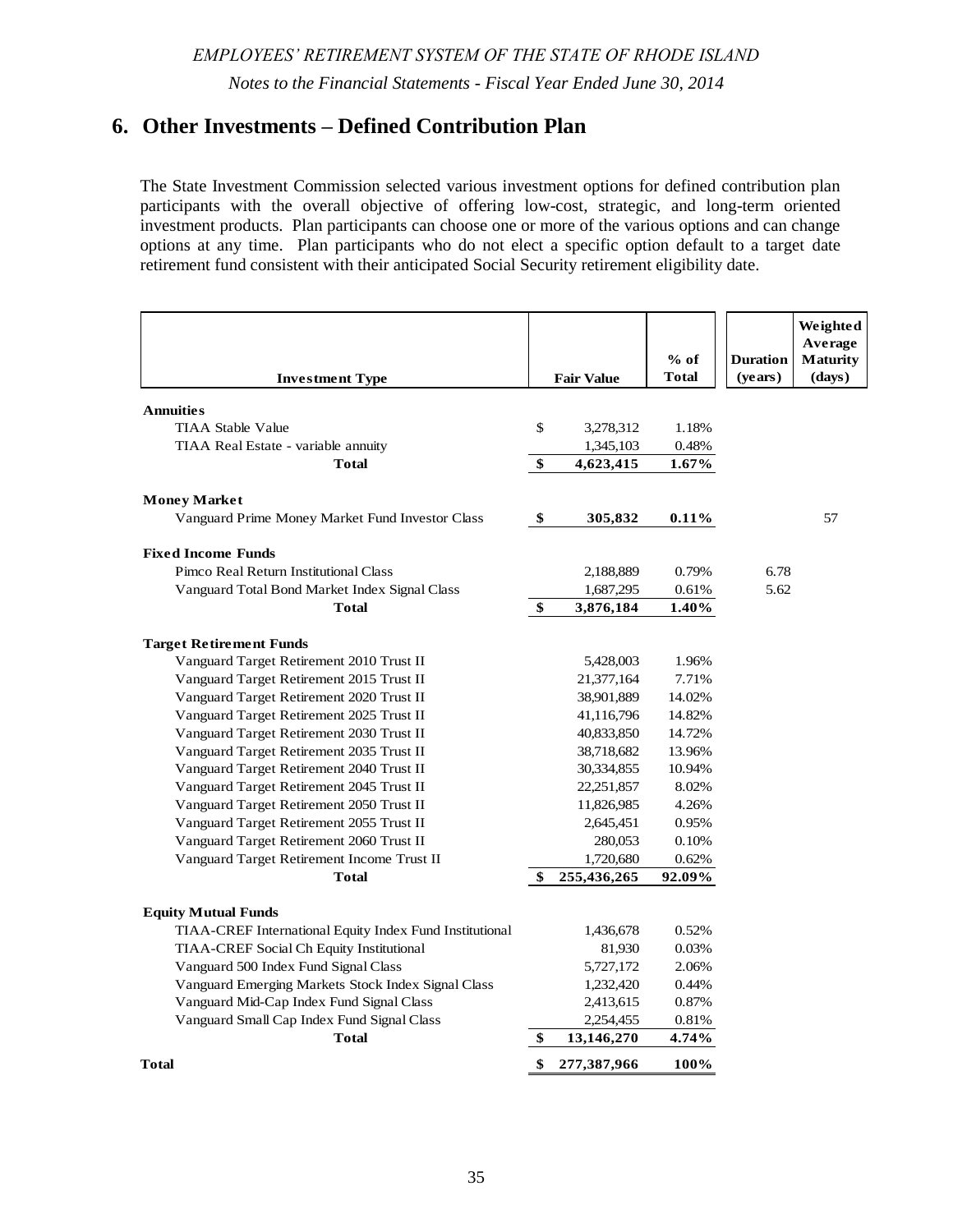#### **Management's Discussion and Analysis**

#### **Investments**

The State Investment Commission (SIC) establishes long-term asset allocation policy and monitors investment performance of the plan. An asset/liability (A/L) study is conducted every two to four years to identify an optimal diversified investment portfolio that maximizes return within an acceptable level of risk. As long-term investors, the SIC stays committed to the strategic asset allocation that has been developed as part of a comprehensive A/L study. The A/L study incorporates capital market return expectations, risks and correlations associated with each asset class as well as the unique profile and objectives of the System. As a mature defined benefit plan where distributions exceed contributions, the System seeks to balance its short-term cash flow requirements with the much longer time horizon of its total obligations.

Given the need for steady cash flows as well as asset growth, the SIC seeks to achieve its targeted investment return, while minimizing risk and volatility. Diversification across asset classes that respond differently to different market environments is a key tool the SIC uses to achieve strong risk-adjusted returns. The allocation of assets among stocks, bonds, and alternative investments can have a significant impact on risk-adjusted investment performance.

#### **Pooled Investment Trust – Asset Allocation - June 30, 2014**  (in millions)

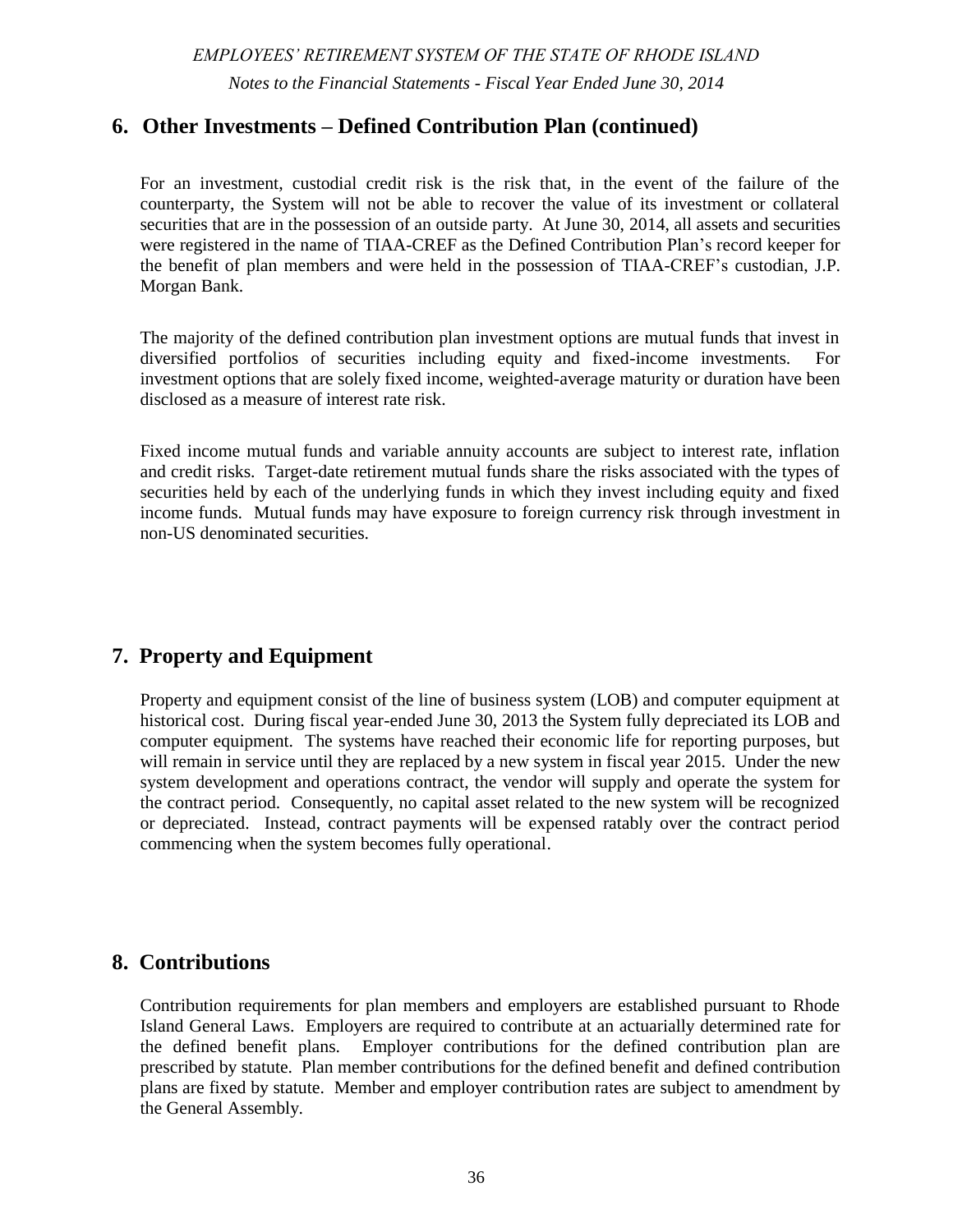#### *EMPLOYEES' RETIREMENT SYSTEM OF THE STATE OF RHODE ISLAND*

#### **Management's Discussion and Analysis**

Having adopted the asset allocation targets of the most recent A/L study, the State Investment Commission periodically adjusts these targets in major asset categories – domestic and international equity, fixed income, real return, alternative investments, and real estate – based on market conditions and opportunities, as well as timing to allow for prudent implementation. The SIC engages external investment managers to manage portions of the portfolio and performance is measured in relation to benchmarks adopted for each asset category. A composite benchmark, based on weighted asset allocations, is used to measure overall manager performance. Asset allocation performance is assessed over a longer time frame, and compared to a basic 60% global equities/40% bonds benchmark.

The SIC selected various investment options to make available to participants in the newly formed defined contribution plan. The options include, but are not limited to, target date retirement funds corresponding to an employee's anticipated retirement date. Approximately 92% of defined contribution plan assets are invested in target date retirement funds.

#### **Investment Performance**

The System's one-year, time weighted rate of return was 15.12% which was slightly below the composite benchmark (15.53%) and the 60/40 benchmark's 15.31% return. The three-year average was 9.05%, which was 23bps below the 9.28% benchmark return and 1.19% better than the 60/40 benchmark's 7.86% return. The five-year average was 12.05%, which matched the 12.05% benchmark return and was 131bps better than the 60/40 at 10.74%.



The composite benchmark is weighted based on asset allocation targets. It is currently comprised: **47%** MSCI World Free; **15%** Barclays Aggregate; **7%** HFRI Fund of Funds Composite Index; **4%** Bank of America Merrill Lynch 3-month US Treasury Bill; **7.5%** HFRI Equity Hedge (Total) Index; **3.5%** NCREIF Property 1st Qtr in Arrears BNYM Calc; **4%** Barclays World Government Inflation-Linked All Maturities; **5%** Custom High Yield and Bank Loan Index – 30% Bank of America Merrill Lynch 1-3 BB-B High Yield and 70% Credit Suisse Institutional Leveraged Loan Index; and **7%** Venture Economics Custom BM.

The composite benchmark for each of the years shown in the chart reflects the asset allocation targets in place for that fiscal year and the related indices used to measure performance.

The 60% global equity/40% bonds benchmark is 60% MSCI All-Country World and 40% Barclays Aggregate.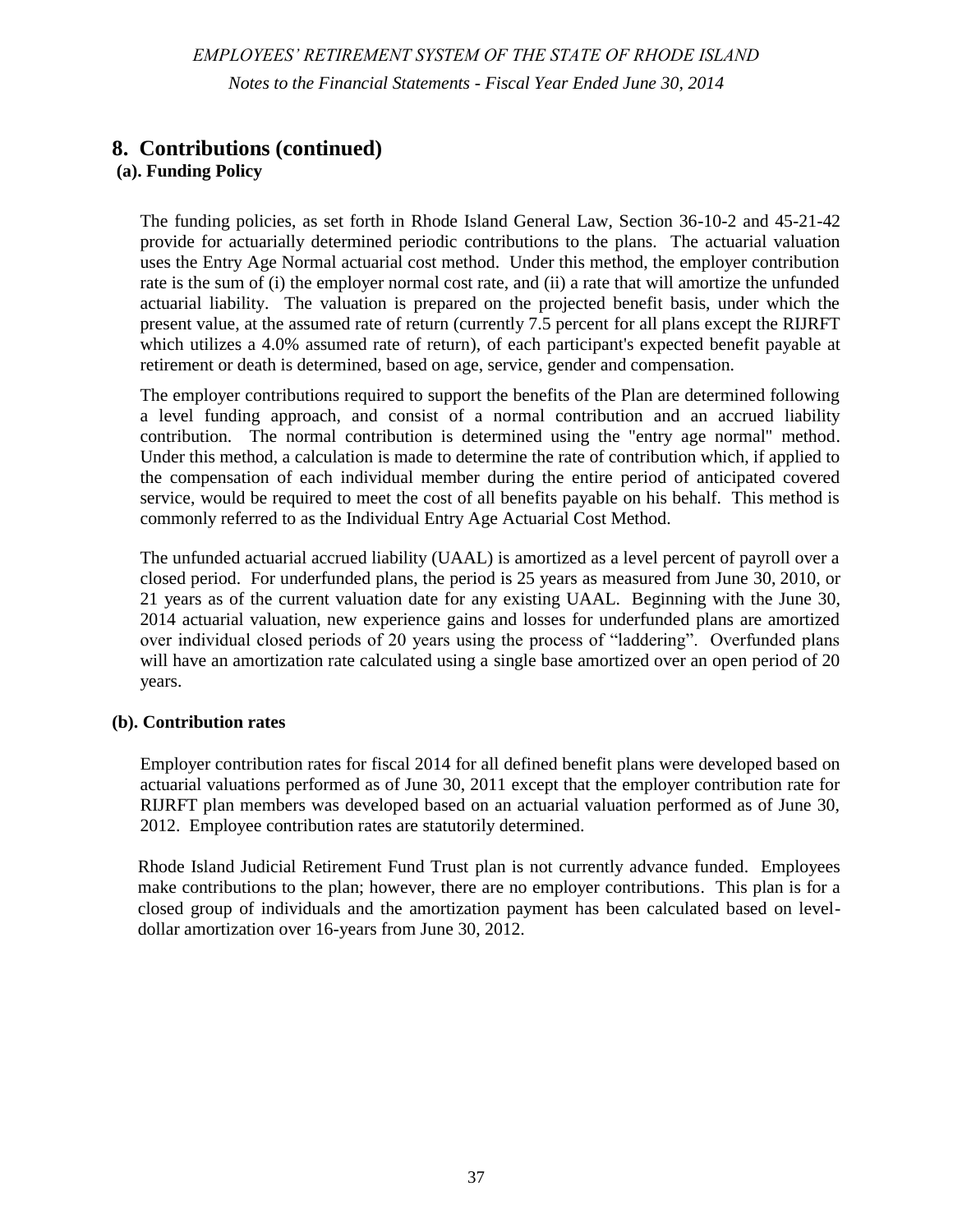#### **Management's Discussion and Analysis**

#### **Additional Investment Performance Reporting**

The investment performance discussed in the previous section is the time-weighted return, as reported by the System's investment custodian for the Pooled Investment Trust as a whole. Commencing with this year's financial report, due to the implementation of GASB Statement No. 67, investment performance is also measured on a money-weighted return basis for each defined benefit retirement plan. The money-weighted returns for each defined benefit plan are disclosed in the notes to the financial statements and the required supplementary information section. The money-weighted return is plan specific and reflects each individual plan's specific cash inflows and outflows, as well as the portfolio returns.

The System's actuarial investment return assumption is 7.50% for all plans except the Judicial Retirement Fund Trust which uses a 4% investment return assumption. This return expectation is approved by the Retirement Board. It is based on a thirty-year time horizon. The actuarial value of assets is determined based on a five-year smoothing methodology.

Fiscal 2014 investment returns within the defined contribution plan ranged from 0.02% to 26.51% depending upon which of the various investment options available to plan members was chosen.

#### **Net Pension Liability (Asset) of the Plans within the System**

Independent actuarial valuations are conducted of the System each year. Due to the implementation of Governmental Accounting Standards Board (GASB) Statement No. 67 – *Financial Reporting for Pension Plan*s in fiscal 2014, the System has presented the accounting measures of the net pension liability (asset) for each of the defined benefit plans. Calculation of the net pension liability (asset) of the plans is performed by the actuary in accordance with GASB requirements. The total pension liability and net pension liability are based on an actuarial valuation performed as of June 30, 2013, rolled-forward from the valuation date to the plan's fiscal year ended using generally accepted actuarial principles.

This accounting measure of the net pension liability (asset) of each plan is different from the actuarial valuations performed for funding purposes and the determination of annual actuarially determined contributions to each of the defined benefit plans. One of the principal differences is that the accounting measure of the net pension liability at June 30, 2014 utilizes each plan's fiduciary net position, which reflects the fair value of investments at that date. For funding purposes, the actuarial valuation uses the actuarial value of assets, which reflects a five-year smoothed asset valuation.

The measure of the net pension liability for all defined benefit plans except for the RIJRFT utilized the System's investment return assumption of 7.5%. The RIJRFT utilized the Municipal Bond Index rate of 4.29%. The calculation of the net pension liability (asset) was measured as of June 30, 2014.

The Teachers' Survivors Benefit plan was over-funded with a fiduciary net position equal to 173.3% of the plan's total pension liability at June 30, 2014. The fiduciary net position of the ERS plan covering state employees and teachers was equal to 58.6% and 61.4% respectively of the total pension liability measure for each of those employee groups. The fiduciary net position of the State Police and JRBT plans was equal to 97.0% and 93.7% respectively of the total pension liability measure for each of those employee groups. The fiduciary net position of the RIJRFT plan covering a small group of judges was only equal to 1.8% of the total pension liability for that plan due to the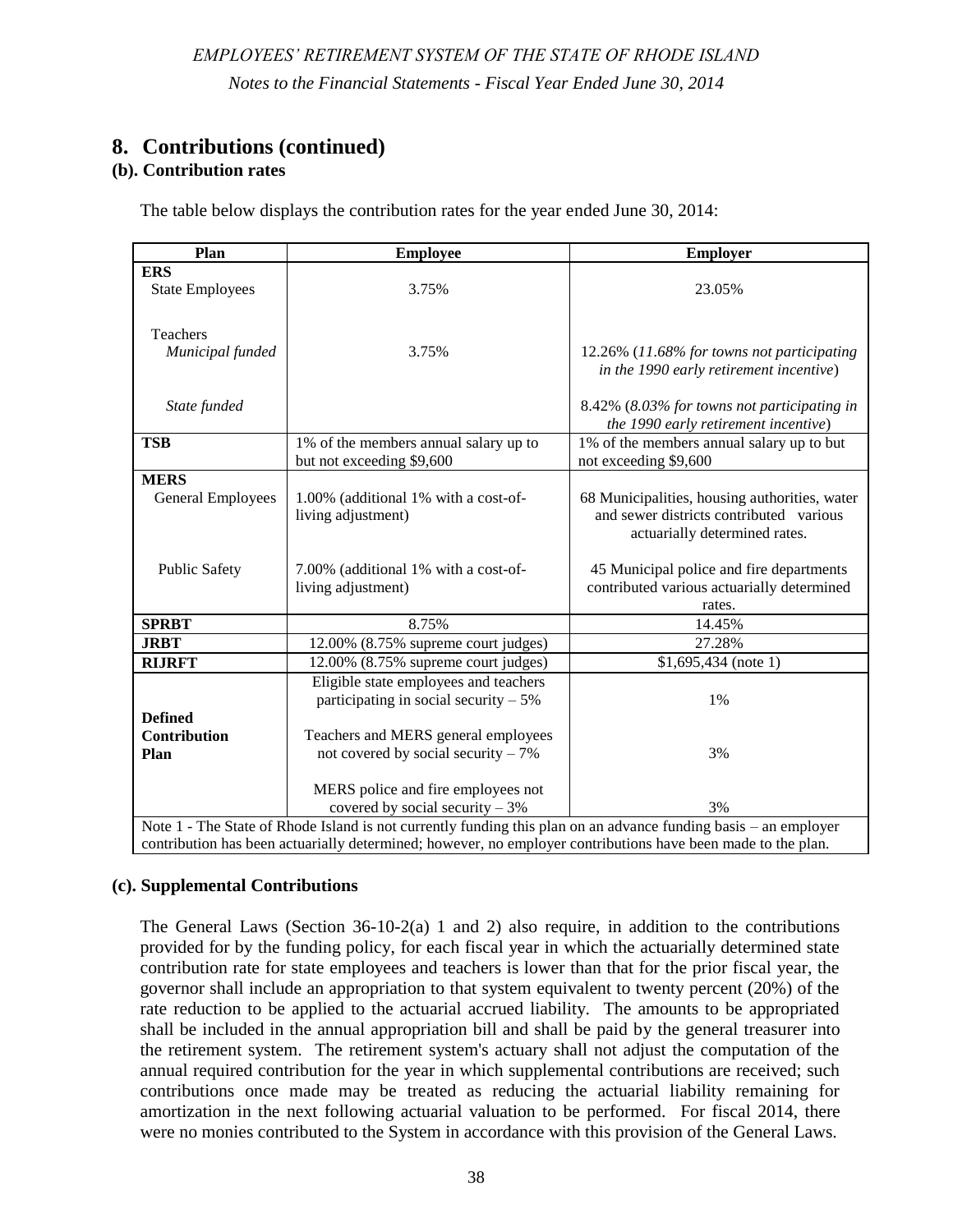#### *EMPLOYEES' RETIREMENT SYSTEM OF THE STATE OF RHODE ISLAND*

#### **Management's Discussion and Analysis**

recent formation of the plan and the fact that the State (employer) has not made actuarially determined employer contributions to the plan. The fiduciary net position of the agent MERS plans covering general employees and police and fire personnel was equal to 87.4% and 84.8% respectively of the total pension liability measure for each of those employee groups.

All employers participating in the System's plans contributed 100% of their annual actuarially determined contribution during fiscal 2014, except that the State did not contribute the employer contribution for the Rhode Island Judicial Retirement Fund Trust.

For fiscal 2014, certain supplemental contributions, as required by the General Laws, were made to the ERS plan within the System, which resulted in actual contributions that exceeded actuarially determined contribution amounts.

#### **Future Contribution Rates**

Except for the Rhode Island Judicial Retirement Fund Trust, the fiscal 2015 employer contribution rates are based upon the actuarial valuations performed for funding purposes at June 30, 2012. The employer contribution rates for fiscal 2015 are 23.33% for State employees, 22.60% for Teachers, 28.32% for Judges, and 17.24% for State Police. For the Rhode Island Judicial Retirement Fund Trust, the actuarially determined employer contribution is \$1,623,061 for fiscal 2015, which was based on a valuation performed as of June 30, 2012.

As discussed more fully in Note 13 to the financial statements, various legal challenges to legislatively enacted pension reform measures continue in Superior Court. The ultimate outcome of the judicial process could impact the contributions paid to and benefits paid from the System.

#### **Contacting the System's Management**

This discussion and analysis presentation is designed to provide a general overview of the System's financial activity. Questions concerning any of the information provided in this report or requests for additional financial information should be addressed to the Employees' Retirement System, 50 Service Avenue, Warwick, RI, 02886.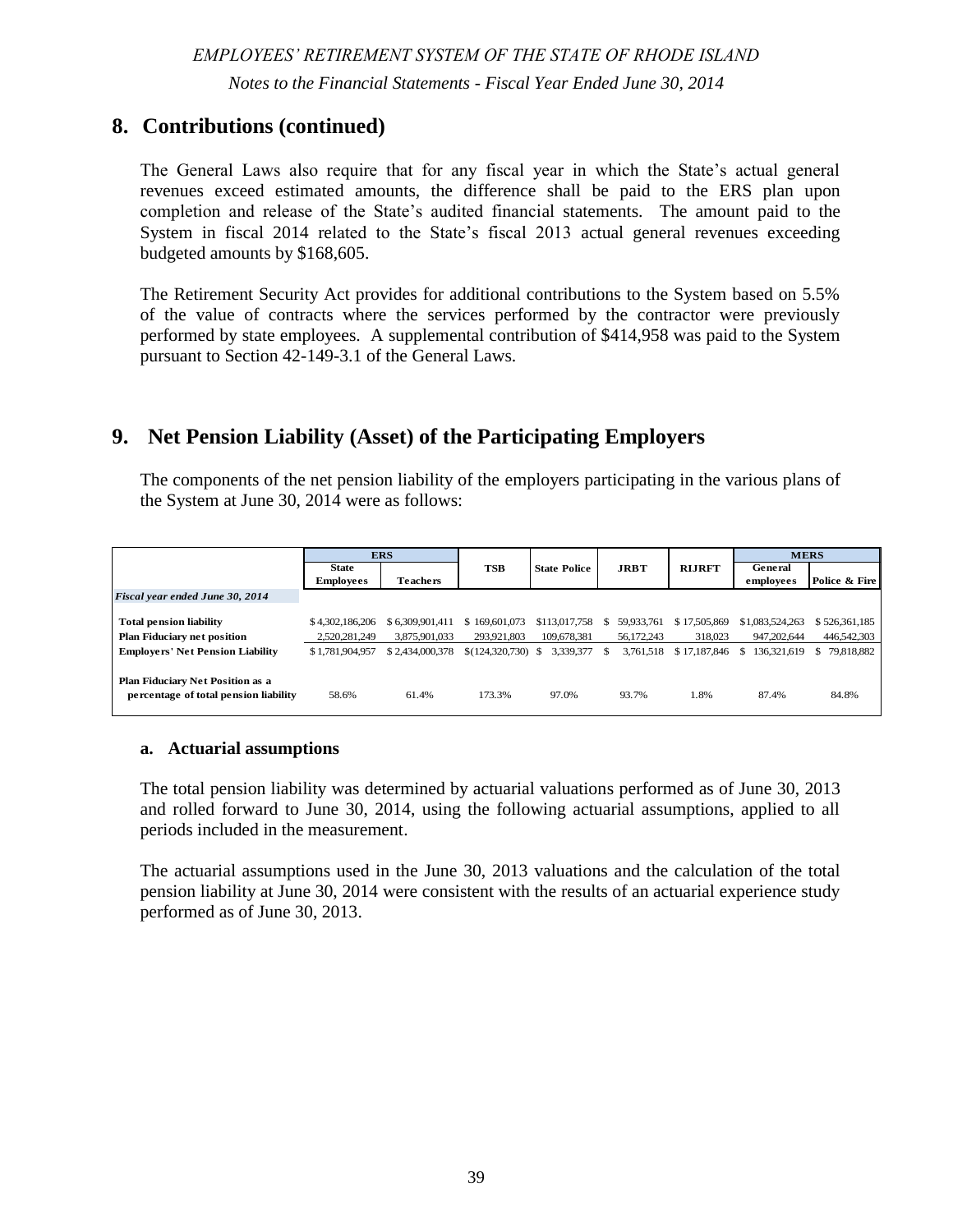# *EMPLOYEES' RETIREMENT SYSTEM OF THE STATE OF RHODE ISLAND*

*Notes to the Financial Statements - Fiscal Year Ended June 30, 2014*

# **1. System Description and Governance**

The Employees' Retirement System of the State of Rhode Island (the System) acts as a common investment and administrative agent for pension benefits to be provided through six defined benefit retirement plans and one defined contribution plan as listed below:

| <b>Plan Name</b>                                      | <b>Type of Plan</b>                                 |  |
|-------------------------------------------------------|-----------------------------------------------------|--|
|                                                       |                                                     |  |
| <b>Employees' Retirement System (ERS)</b>             | Cost-sharing multiple-employer defined benefit plan |  |
| <b>Teachers' Survivors Benefits (TSB)</b>             | Cost-sharing multiple-employer defined benefit plan |  |
| <b>Municipal Employees' Retirement System (MERS)</b>  | Agent multiple-employer defined benefit plan        |  |
| <b>State Police Retirement Benefits Trust (SPRBT)</b> | Single-employer defined benefit plan                |  |
| <b>Judicial Retirement Benefits Trust (JRBT)</b>      | Single-employer defined benefit plan                |  |
| <b>RI Judicial Retirement Fund Trust (RIJRFT)</b>     | Single-employer defined benefit plan                |  |
| Rhode Island Defined Contribution Plan                | Defined contribution plan                           |  |

Each plan's assets are accounted for separately and may be used only for the payment of benefits to the members of that plan, in accordance with the terms of that plan.

The System's financial statements are included as Pension Trust Funds within the Fiduciary Funds in the Comprehensive Annual Financial Report of the State of Rhode Island and Providence Plantations. The accompanying financial statements are not intended to present the financial position and results of operations of the State.

The System is administered by the State of Rhode Island Retirement Board which was authorized, created and established in the Office of the General Treasurer as an independent retirement board to hold and administer, in trust, the funds of the retirement system. The fifteen members of the retirement board are: the general treasurer or his or her designee who shall be a subordinate within the general treasurer's office; the director of administration or his or her designee who shall be a subordinate within the department of administration; a representative of the budget office or his or her designee from within the budget office, who shall be appointed by the director of administration; the president of the league of cities and towns or his or her designee; two (2) active state employee members of the retirement system or officials from state employee unions to be elected by active state employees; two (2) active teacher members of the retirement system or officials from a teachers union to be elected by active teachers; one active municipal employee member of the retirement system or an official from a municipal employees union to be elected by active municipal employees; two (2) retired members of the retirement system to be elected by retired members of the system; and four (4) public members, all of whom shall be competent by training or experience in the field of finance, accounting or pensions; two (2) of the public members shall be appointed by the governor, one of whom shall serve an initial term of three (3) years and one of whom shall serve an initial term of four (4) years and until his or her successor is appointed and qualified; and two (2) of the public members shall be appointed by the general treasurer, one of whom shall serve an initial term of three (3) years and one of whom shall serve an initial term of four (4) years and until his or her successor is appointed and qualified. Thereafter, the term of these four (4) public members shall be for four (4) years or until their successors are appointed and qualified by the Senate.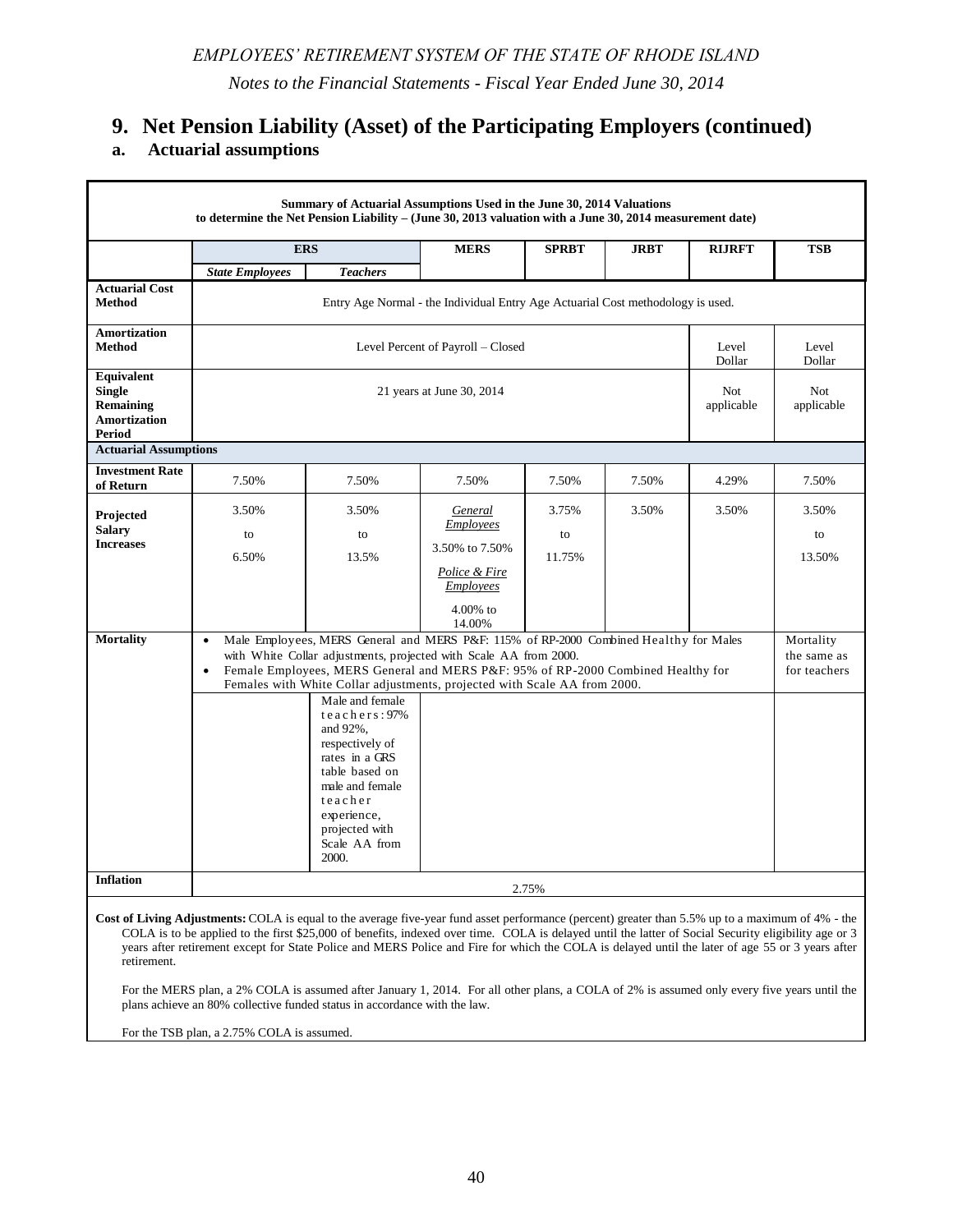# **1. System Description and Governance (continued)**

The System's purpose is to provide retirement benefits to state employees, public school teachers, certain general and public safety municipal employees, state police officers, and judges.

A summary of membership by plan as of the June 30, 2013 actuarial valuation follows:

|                        |               | Terminated plan<br>members<br>entitled to but |               |            |          |
|------------------------|---------------|-----------------------------------------------|---------------|------------|----------|
|                        | Retirees and  | not yet receiving                             | Active        | Active     | Total by |
|                        | beneficiaries | benefits                                      | <b>Vested</b> | Non-vested | Plan     |
| <b>ERS</b>             |               |                                               |               |            |          |
| <b>State Employees</b> | 11,139        | 2,776                                         | 8,530         | 2,750      | 25,195   |
| Teachers               | 10,776        | 2,947                                         | 11,193        | 2,000      | 26,916   |
| <b>TSB</b>             | 471           | 3,574                                         | 7,227         |            | 11,272   |
| <b>MERS</b>            |               |                                               |               |            |          |
| General Employees      | 4,393         | 2,545                                         | 3,418         | 2,483      | 12,839   |
| <b>Public Safety</b>   | 678           | 148                                           | 766           | 689        | 2,281    |
| <b>SPRBT</b>           | 19            | 10                                            | 48            | 174        | 251      |
| <b>JRBT</b>            | 12            |                                               | 17            | 37         | 66       |
| <b>RIJRFT</b>          | $\mathbf{0}$  | $\overline{0}$                                | 7             |            | 7        |
| Total by type          | 27,488        | 12,000                                        | 31,206        | 8,133      | 78,827   |

A summary of participating employees and employers within the defined contribution plan follows:

| Employers    | 157    |
|--------------|--------|
| Participants | 31,737 |

# **2. Plan Membership and Benefit Provisions**

Membership and benefit provisions are outlined in the Rhode Island General Laws and are subject to modification by the General Assembly. Modifications to pension benefit and eligibility provisions have been made in recent years (2005, 2009, and 2010) as well as the comprehensive pension reform provisions contained in the Rhode Island Retirement Security Act enacted on November 18, 2011 and effective July 1, 2012. Accordingly, specific member retirement benefit and eligibility provisions vary depending upon a number of factors including years of service, age, and vesting provisions.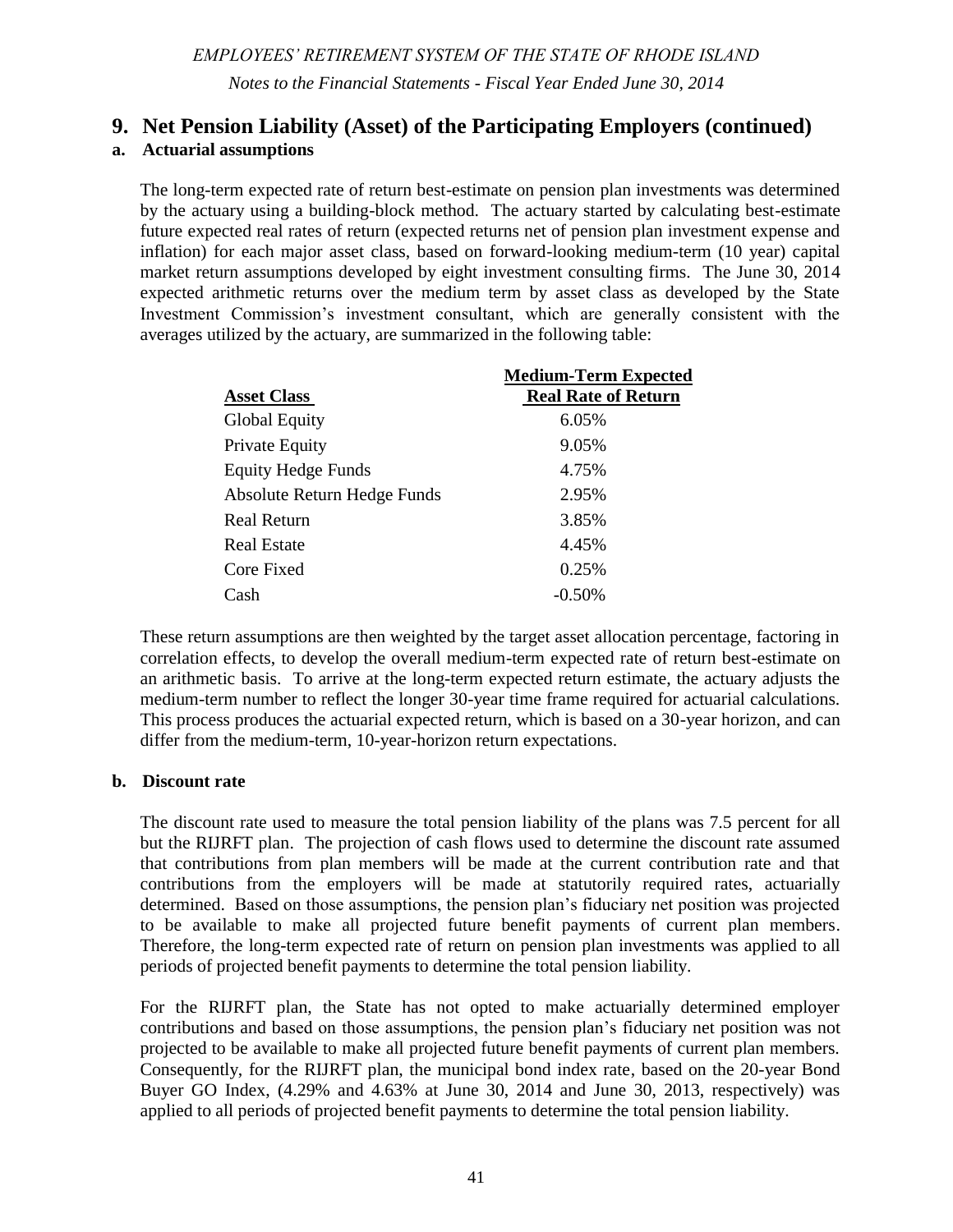# **2. Plan Membership and Benefit Provisions (continued)**

## *EMPLOYEES' RETIREMENT SYSTEM (ERS)*

The ERS was established and placed under the management of the Retirement Board for the purpose of providing retirement allowances for employees of the State of Rhode Island under the provisions of chapters 8 to 10, inclusive, of Title 36, and public school teachers under the provisions of chapters 15 to 17, inclusive, of Title 16 of the Rhode Island General Laws.

*Plan members* - The plan covers most State employees other than certain personnel at the State colleges and university (principally faculty and administrative personnel). The plan also covers teachers, including superintendents, principals, school nurses, and certain other school officials in the public schools in the cities and towns. Membership in the plan is mandatory for all covered state employees and teachers. Elected officials may become members on an optional basis and legislators may participate if elected to office prior to January 1, 1995.

Certain employees of the Rhode Island Airport Corporation (hired before July 1, 1993), the Rhode Island Commerce Corporation (active contributing members and employees of the Department of Economic Development before October 31, 1995 who elected to continue membership) and, the Narragansett Bay Water Quality District Commission (members of a collective bargaining unit) are also covered and have the same benefits as State employees.

*Plan vesting provisions –* after five years of service*.* 

| <b>Schedule</b> |                                                                                                                              | <b>Retirement Eligibility</b>                                                                                                                                                                     | <b>Benefit accrual rates</b>                                                                                                                                                                                              | <b>Maximum</b><br>benefit                                                                              |
|-----------------|------------------------------------------------------------------------------------------------------------------------------|---------------------------------------------------------------------------------------------------------------------------------------------------------------------------------------------------|---------------------------------------------------------------------------------------------------------------------------------------------------------------------------------------------------------------------------|--------------------------------------------------------------------------------------------------------|
| (A)             | Completed 10<br>years of service on<br>or before July, 1,<br>2005 and eligible<br>to retire as of<br>September 30,<br>2009   | Age 60 with 10 years of<br>service or after 28 years<br>of service at any age                                                                                                                     | Effective until June 30, 2012:<br>1.7% for each of first ten years<br>1.9% for each of next ten<br>years<br>3.0% for each of next fourteen<br>years<br>2% for the $35th$ year<br>Effective July 1, 2012: 1.0%<br>per year | 80% of final<br>average (3)<br>consecutive<br>highest years)<br>earnings and<br>35 years of<br>service |
| (AB)            | Completed 10<br>years of service on<br>or before July, 1,<br>2005 but ineligible<br>to retire as of<br>September 30,<br>2009 | Minimum retirement age<br>of 62 and ten years of<br>service with a<br>downward adjustment of<br>the minimum retirement<br>age based on the years<br>of service credit as of<br>September 30, 2009 | Effective until June 30, 2012:<br>Same accrual rates as $(A)$<br>above to September 30, 2009<br>and then Schedule B rates<br>(below) thereafter<br>Effective July 1, 2012: 1.0%<br>per year                               | 80% of final<br>average (5)<br>consecutive<br>highest years)<br>earnings                               |

*Retirement eligibility and plan benefits –* are summarized in the following table: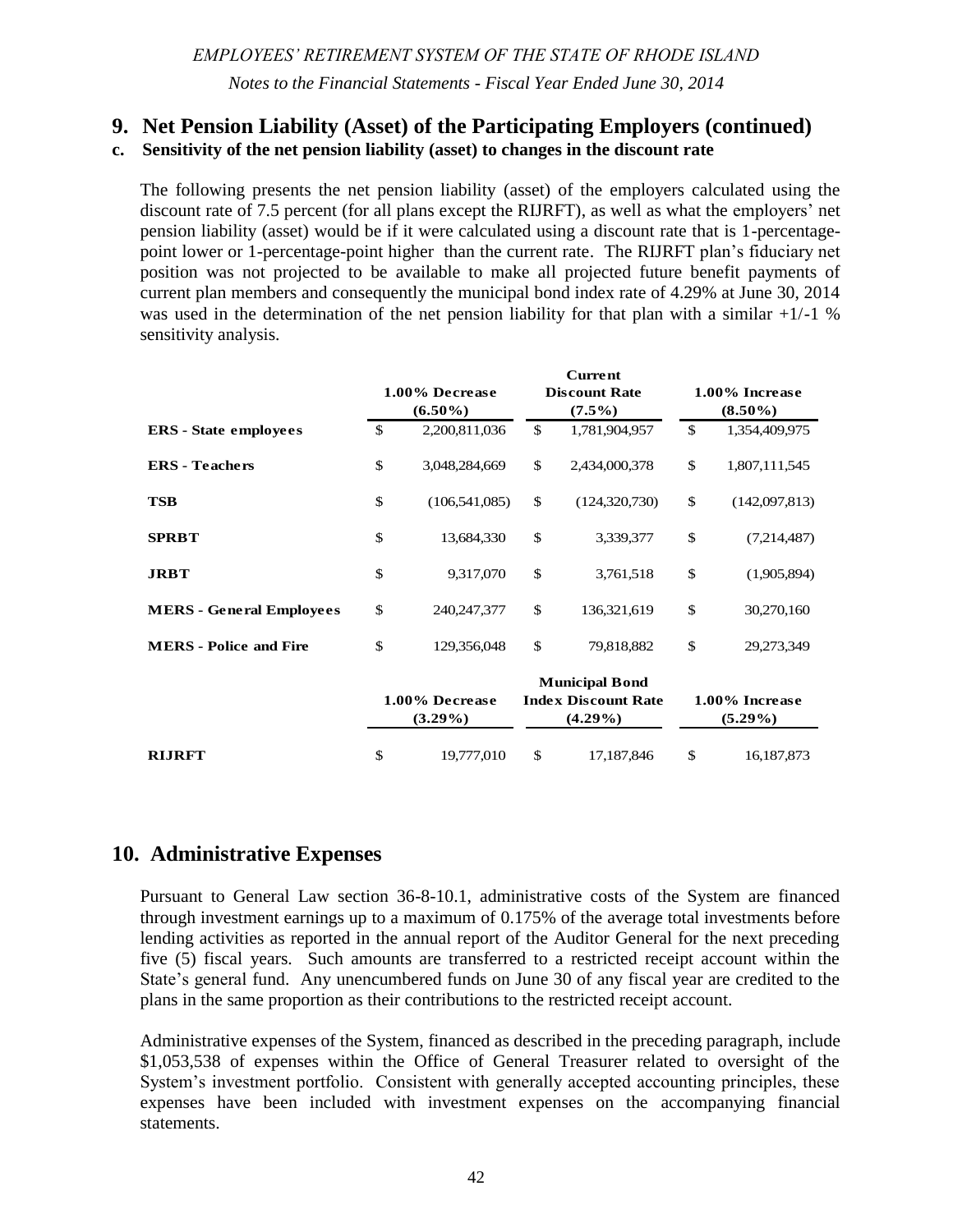# *EMPLOYEES' RETIREMENT SYSTEM OF THE STATE OF RHODE ISLAND*

*Notes to the Financial Statements - Fiscal Year Ended June 30, 2014*

| <b>Schedule</b> |                                                                                                                    | <b>Retirement Eligibility</b>                                                                                                                                                                                                | <b>Benefit accrual rates</b>                                                                                                                                                                                                                                                                             | <b>Maximum</b><br>benefit                                                                             |
|-----------------|--------------------------------------------------------------------------------------------------------------------|------------------------------------------------------------------------------------------------------------------------------------------------------------------------------------------------------------------------------|----------------------------------------------------------------------------------------------------------------------------------------------------------------------------------------------------------------------------------------------------------------------------------------------------------|-------------------------------------------------------------------------------------------------------|
| (B)             | Less than 10 years<br>of service before<br>July 1, 2005 and<br>eligible to retire as<br>of September 30,<br>2009   | Age 65 with 10 years of<br>service or after 29 years<br>of service and age 59                                                                                                                                                | Effective until June 30, 2012:<br>1.6% for each of first ten years<br>1.8% for each of next ten<br>years<br>2.0% for each of next five<br>years<br>2.25% for each of next five<br>years<br>2.5% for each of next seven<br>years<br>2.25% for the $38th$ year<br>Effective July 1, 2012: 1.0%<br>per year | 75% of final<br>average<br>earnings (3<br>consecutive<br>highest years)<br>and 38 years of<br>service |
| (B1)            | Less than 10 years<br>of service before<br>July 1, 2005 and<br>ineligible to retire<br>as of September<br>30, 2009 | Age 65 with ten years of<br>service, or age 62 with<br>at least 29 years of<br>service with a<br>downward adjustment of<br>the minimum retirement<br>age based on the years<br>of service credit as of<br>September 30, 2009 | Same as Schedule B                                                                                                                                                                                                                                                                                       | 75% of final<br>average<br>earnings (5<br>consecutive<br>highest years)<br>and 38 years of<br>service |
| (B2)            | Less than 5 years<br>of service as of<br>July 1, 2012                                                              | Social Security Normal<br>Retirement Age not to<br>exceed age 67 and 5<br>years of contributory<br>service                                                                                                                   | 1.6% for each of first ten years<br>Effective July 1, 2012: 1.0%<br>per year                                                                                                                                                                                                                             | 75% of final<br>average<br>earnings (5<br>consecutive<br>highest years)<br>and 38 years of<br>service |

# **2. Plan Membership and Benefit Provisions (continued)**

State correctional officers may retire at age 50 with 20 years of service. However, if not eligible to retire as of September 30, 2009, the minimum retirement age was modified to 55 with 25 years of service credit for correctional officers and registered nurses at the Department of Behavioral Healthcare, Developmental Disabilities, and Hospitals.

The plan provides for survivor's benefits for service-connected death and certain lump sum death benefits.

Joint and survivor options are available to members. The Service Retirement Allowance (SRA) Plus option provides for the payment of a larger benefit before the attainment of age sixty-two (62) and a reduced amount thereafter. The reduced amount is equal to the benefit before age sixty-two (62), including cost-of-living increases, minus the member's estimated social security benefit payable at age sixty-two (62).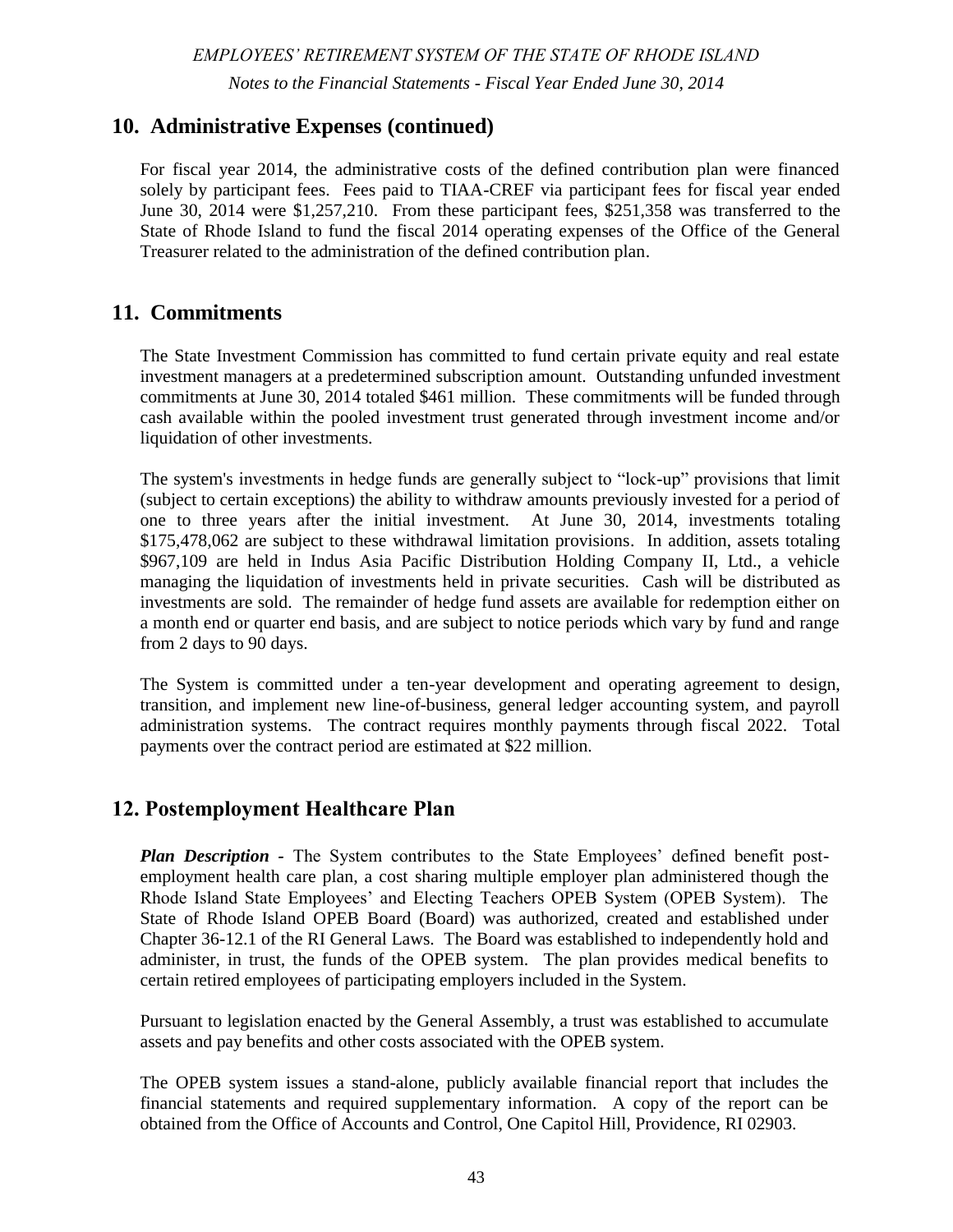# **2. Plan Membership and Benefit Provisions (continued)**

Vested members that have 10 or more years of contributing service credit on June 30, 2012, may choose to retire at a retirement eligibility date that was calculated as of September 30, 2009, if the member continues to work and make retirement contributions until that date. If the member chooses this option, their retirement benefits will be calculated using the benefit that they have accrued as of June 30, 2012 - members will accumulate no additional defined benefits after this date, but the benefit will be paid without any actuarial reduction.

State employees and public school teachers may retire with a reduced pension benefit if they have 20 years of service credit and they are within five years of their retirement date as prescribed in the Rhode Island Retirement Security Act (RIRSA). The actuarially reduced benefit will be calculated based on how close the member is to their RIRSA eligibility date.

- *Cost of Living Adjustments –* The Cost of Living Adjustment (COLA) has been suspended until the collective ERS, SPRBT, and JRBT plans reach a funded status of 80%. The COLA provision can be reviewed in a five-year interval. When the collective funding level of the plans exceeds 80%, eligible retirees may receive a COLA annually effective on their date of retirement plus one month. The COLA will be calculated as the five (5) year smoothed investment rate of return less 5.50%, with a 0.00% floor and a 4.00% cap. COLA will be delayed until the later of the Social Security Normal Retirement Age or three years after retirement. The COLA will be applied to the first \$25,000 of benefits indexed annually.
- *Disability retirement provisions -* the plan also provides nonservice-connected disability benefits after five years of service and service-connected disability pensions with no minimum service requirement. Effective for applications filed after September 30, 2009, accidental disability will be available at 66 2/3% for members who are permanently and totally disabled as determined by the Retirement Board. If the disability is determined to be partial and the member is able to work in other jobs, the benefit will be limited to 50%. Disability benefits are subject to annual review by the Retirement Board.
- *Other plan provisions -* Service credit purchases, excluding contribution refund paybacks and military service, requested after June 16, 2009 are calculated at full actuarial cost.

#### *TEACHERS' SURVIVORS BENEFIT (TSB)*

*Plan members* – the TSB covers all teachers who do not participate in Social Security. This includes all teachers in 24 school districts.

*Plan vesting provisions* – Survivors are eligible for benefits if the member has made contributions for at least six months prior to death or retirement.

*Eligibility and plan benefits* **-** the plan provides a survivor benefit to public school teachers in lieu of Social Security since not all school districts participate in the plan. The cost of the benefits provided by the plan are two percent (2%) of the member's annual salary up to but not exceeding an annual salary of \$9,600; one-half (1/2) of the cost is contributed by the member by deductions from his or her salary, and the other half  $(1/2)$  is contributed and paid by the respective school district by which the member is employed. These contributions are in addition to the contributions required for regular pension benefits.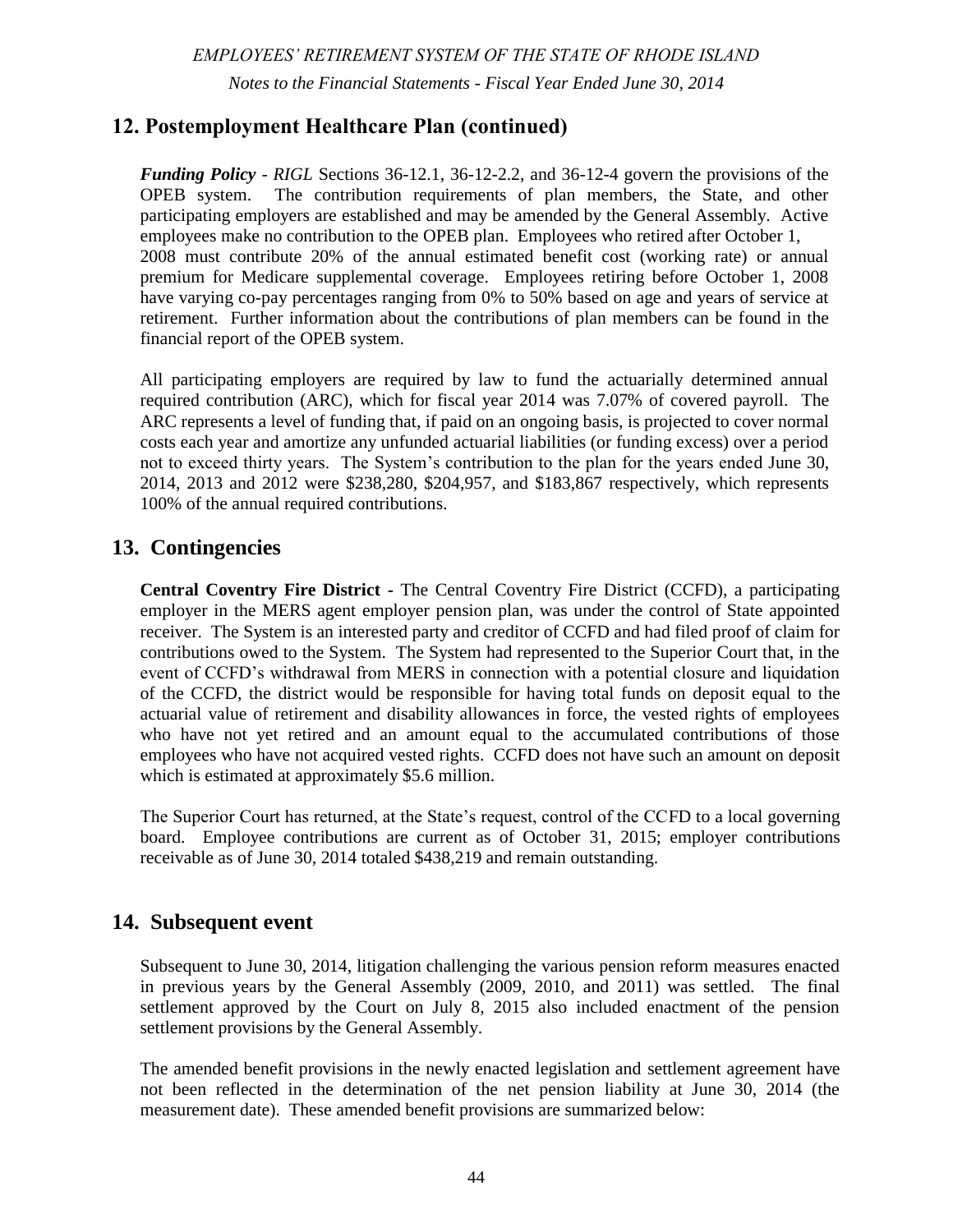# **2. Plan Membership and Benefit Provisions (continued)**

Spouse, parents, family and children's benefits are payable following the death of a member. A spouse shall be entitled to benefits upon attaining the age of sixty (60) years. Children's benefits are payable to the child, including a stepchild or adopted child of a deceased member if the child is unmarried and under the age of eighteen (18) years or twenty-three (23) years and a full time student, and was dependent upon the member at the time of the member's death. Family benefits are provided if at the time of the member's death the surviving spouse has in his or her care a child of the deceased member entitled to child benefits. Parents benefits are payable to the parent or parents of a deceased member if the member did not leave a widow, widower, or child who could ever qualify for monthly benefits on the member's wages and the parent has reached the age of 60 years, has not remarried, and received support from the member. In January, a yearly cost-of-living adjustment for spouse's benefits is paid and based on the annual social security adjustment.

The TSB plan provides benefits based on the highest salary at the time of retirement of the teacher. Benefits are payable in accordance with the following table:

|                              | <b>Basic Monthly</b> |
|------------------------------|----------------------|
| <b>Highest Annual Salary</b> | Spouses's Benefit    |
| \$17,000 or less             | - 750                |
| \$17,001 to \$25,000         | \$ 875               |
| \$25,001 to \$33,000         | \$1,000              |
| \$33,001 to \$40,000         | \$1,125              |
| \$40,001 and over            | \$1,250              |

Benefits payable to children and families are equal to the spousal benefit multiplied by the percentage below:

|            | Parent and 2 | One   | Two      | Three or more |           |
|------------|--------------|-------|----------|---------------|-----------|
| Parent and | or more      | Child | Children | Children      | Dependent |
| 1 Child    | Children     | Alone | Alone    | Alone         | Parent    |
| 150%       | 175%         | 75%   | 150%     | 175%          | 100%      |

*Cost of Living Adjustments –* current eligible members beneficiaries of the TSB receive the same COLA granted to members of Social Security. This increase was 1.5% as of January 1, 2014.

#### *MUNICIPAL EMPLOYEES' RETIREMENT SYSTEM (MERS)*

The MERS was established under the Rhode Island General Laws and placed under the management of the Retirement Board to provide retirement allowances to employees of municipalities, housing authorities, water and sewer districts, and municipal police and fire persons that have elected to participate.

*Plan members* – A summary of participating employers is listed below:

| Municipalities, housing authorities, water and sewer districts | -68             |
|----------------------------------------------------------------|-----------------|
| Municipal police and fire departments                          | <u>45</u>       |
| Total participating units as of the actuarial valuation        |                 |
| at June 30, 2013                                               | $\frac{113}{1}$ |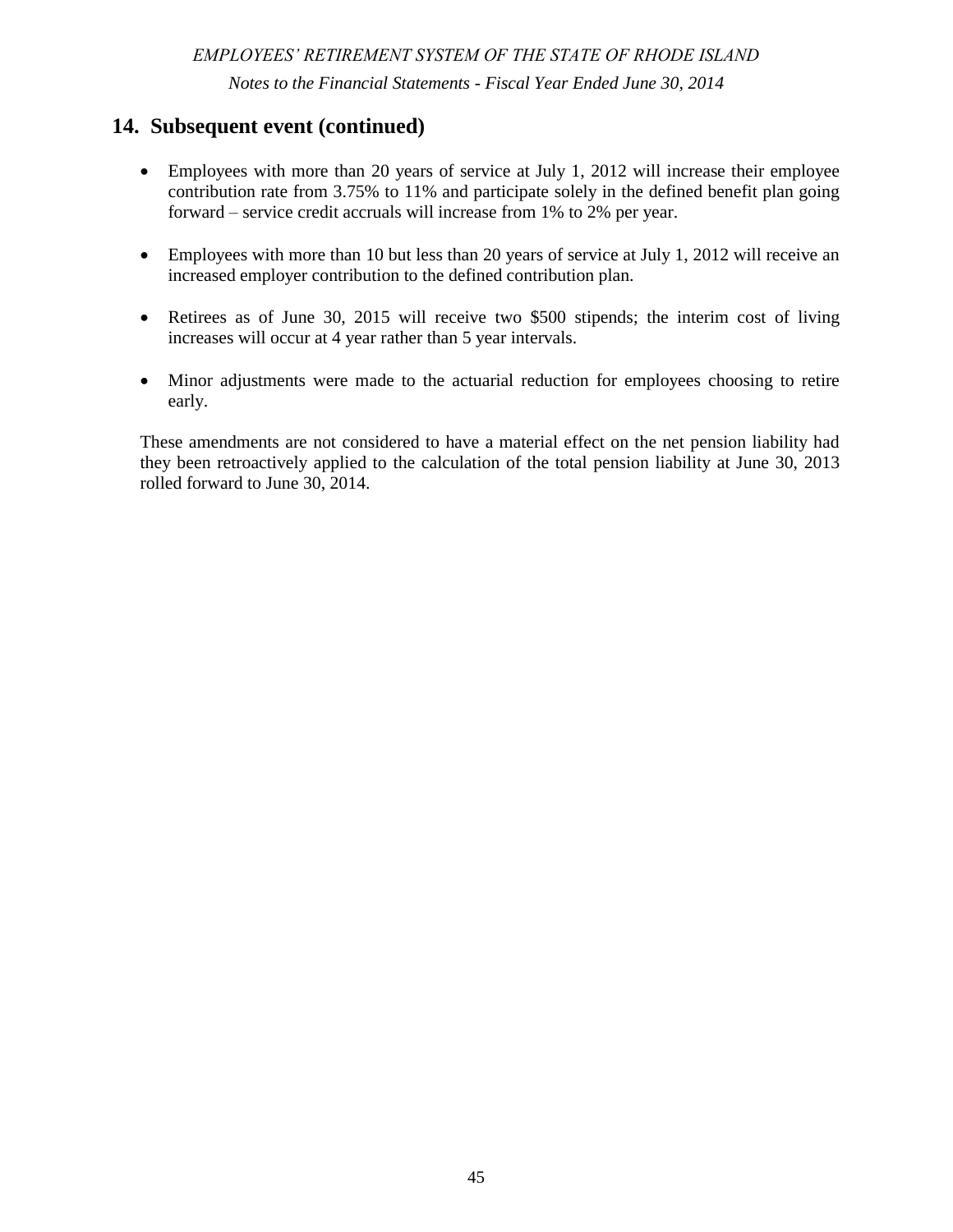# **2. Plan Membership and Benefit Provisions (continued)**

*Plan vesting provisions –* after five years of service*.* 

*Retirement eligibility and plan benefits –* For general employees prior to June 30, 2012 the plan provided retirement benefits equal to 2% of a member's final average salary multiplied by the number of years of total service up to a maximum of 75%. Such benefits are available to members at least age 58 with 10 years of service or after 30 years of service at any age. Benefits accrued at June 30, 2012 are protected under the Rhode Island Retirement Security Act until it is exceeded by the member's full years of service credit, including service after June 30, 2012, multiplied by the average of five consecutive years of compensation. Effective July 1, 2012 the retirement age will mirror the Social Security Normal Retirement Age not to exceed age 67. Members will receive a benefit accrual of 1.0% per year based on the five-year average compensation.

Joint and survivor options are available as well as the Service Retirement Allowance (SRA) Plus option that provides for the payment of a larger benefit before the attainment of age sixtytwo (62) and a reduced amount thereafter. The reduced amount is equal to the benefit before age sixty-two (62), including cost-of-living increases, minus the member's estimated social security benefit payable at age sixty-two (62).

Prior to June 30, 2012 police and fire personnel may retire at age 55 if they have 10 years of service or after 25 years of service at any age. An option may be elected to provide a 20 year service pension with a benefit equal to 2.5% for each year of service up to a maximum of 75% for police and fire personnel. Benefits are based on the average of the highest three consecutive years' earnings, exclusive of overtime.

The new retirement age will be 55 years old with 25 years of total service or for members with five years of service but less than 25 years of service the new retirement age will mirror the Social Security Normal Retirement Age not to exceed 67. Police officers or firefighters, that are at least 45 years old, have 10 or more years of contributing service and are eligible to retire prior to age 52 under the law in effect on June 30, 2012, may retire at age 52.

As of June 30, 2012 members will continue to have a frozen benefit accrual of 2.0% per year for a standard 25 year with any age and out plan; 2.5% for a standard 20 year with any age and out plan. Effective July 1, 2012 the optional 20 and 25 year with retirement at any age plans have been eliminated. The benefit accrual for all plans will be 2.0% per year based on the fiveyear average compensation, exclusive of overtime. Police and fire employees may retire with a reduced pension benefit if they have 20 years of service and are within five years of their retirement eligibility. The actuarially reduced benefit will be calculated based on how close the member is to the eligibility date that is prescribed in the Rhode Island Retirement Security Act.

The plan also provides survivor's benefits; and certain lump sum death benefits.

*Cost of Living Adjustments –* An optional cost-of-living provision may be elected for police and fire personnel and general employees. The Cost of Living Adjustment (COLA) has been suspended for any unit whose funding level is less than 80%. The COLA provision can be reviewed in a five-year interval. When the funding level of a plan exceeds 80% funded eligible retirees may receive a COLA annually effective on their date of retirement plus one month.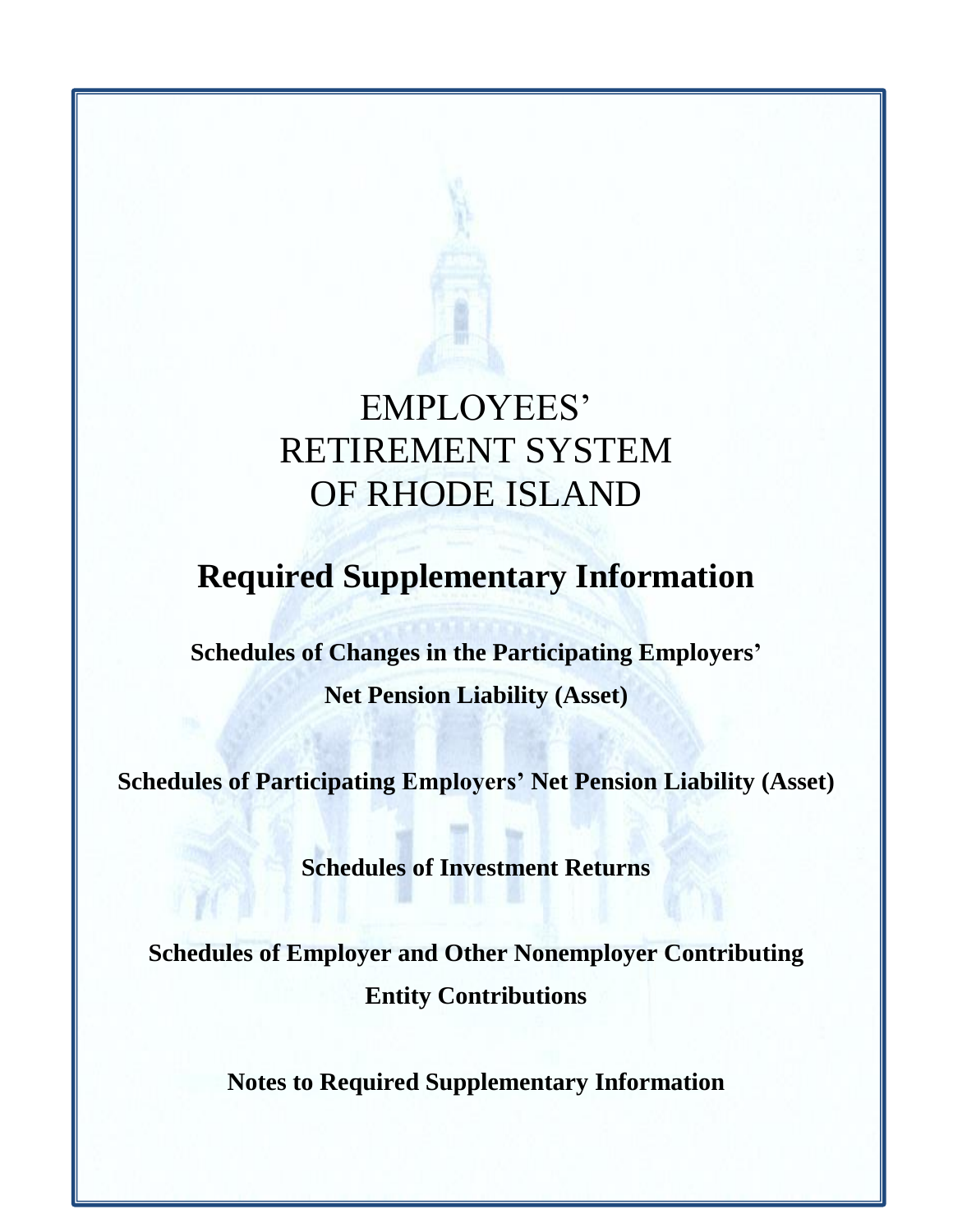# **2. Plan Membership and Benefit Provisions (continued)**

The COLA will be calculated as the five (5) year smoothed investment rate of return less 5.50%, with a 0.00% floor and a 4.00% cap. For police and fire units, COLA will be delayed until the later of age 55 or three years after retirement. For general employee units, COLA will be delayed until the later of the Social Security Normal Retirement Age or three years after retirement. The COLA will be applied to the first \$25,000 of benefits indexed annually.

*Disability retirement provisions -* The plan also provides nonservice-connected disability benefits after 5 years of service; service-connected disability pensions with no minimum service requirement.

#### *STATE POLICE RETIREMENT BENEFITS TRUST (SPRBT)*

The State Police Retirement Benefits Trust was established under Rhode Island General Law Section 42-28-22.1 and was placed under the management of the Retirement Board for the purpose of providing retirement allowances to State Police.

*Plan members* – the plan covers all State Police and Superintendents hired after July 1, 1987.

*Retirement eligibility and plan benefits –* Prior to June 30, 2012 the plan generally provides retirement benefits equal to 50% of final salary after 20 years of service, plus 3.0% of final salary times service in excess of 20 years through 25 years to a maximum of 65% of final salary. Such benefits are available to members after 20 years of service regardless of age. The Superintendent of the State Police will receive 50% of his/her final salary and may retire after attainment of age 60 and 10 years of service.

The General laws were amended such that any member of the state police, other than the superintendent, who is hired on or after July 1, 2007 and who has served for twenty-five (25) years shall be entitled to a retirement allowance of 50% of the final salary. In addition, any member may serve up to a maximum of 30 years, and shall be allowed an additional amount equal to 3.0% for each completed year served after 25 years to a maximum retirement allowance not to exceed 65% of the final salary.

Benefits are based on the final base salary earned at retirement including longevity increment, holiday pay, clothing allowance and up to 400 overtime hours.

Effective July 1, 2012 state police officers are eligible to retire once they have accrued a retirement benefit equal to 50% of their whole salary, with mandatory retirement once they have accrued a retirement benefit equal to 65% of their whole salary. State police officers will earn a 2% accrual rate for each year of contributing service. Benefits will be calculated on the average of the highest five consecutive years of salary, including up to 400 hours of mandatory overtime service. Benefits accrued as of June 30, 2012 will be protected under the Rhode Island Retirement Security Act.

*Cost of Living Adjustments –* the Cost of Living Adjustment (COLA) has been suspended until the collective ERS, SPRBT, and JRBT plans reach a funded status of 80%. The COLA provision can be reviewed in a five-year interval. When the collective funding level of the plans exceeds 80%, eligible retirees may receive a COLA annually effective on their date of retirement plus one month. The COLA will be calculated as the five (5) year smoothed investment rate of return less 5.50%, with a 0.00% floor and a 4.00% cap. COLA will be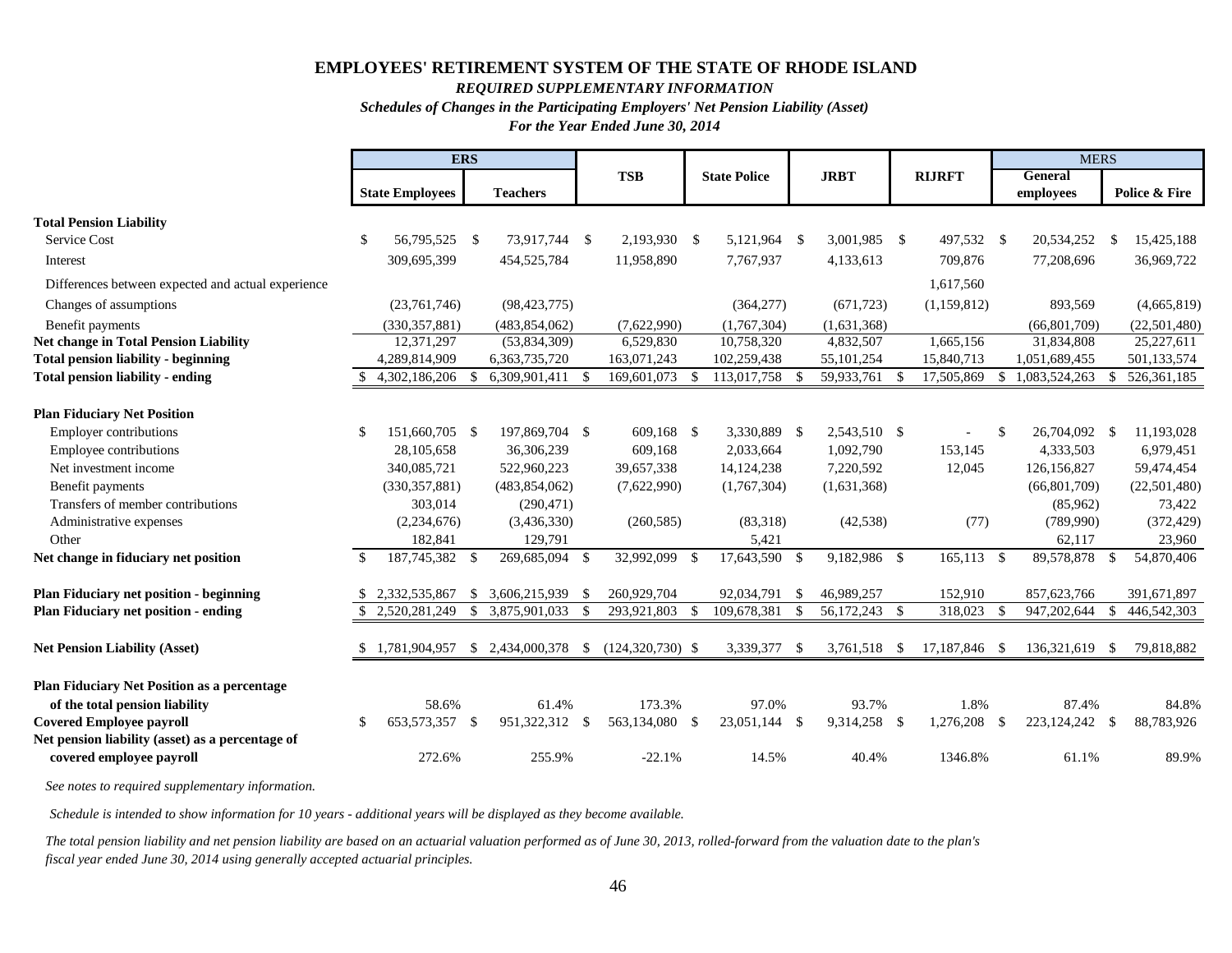# **2. Plan Membership and Benefit Provisions (continued)**

delayed until the later of age 55 or three years after retirement. The COLA will be applied to the first \$25,000 of benefits indexed annually.

*Disability retirement provisions -* the plan provides nonservice-connected disability benefits after 10 years of service and service-connected disability pensions with no minimum service requirement.

# *JUDICIAL RETIREMENT BENEFITS TRUST (JRBT)*

The Judicial Retirement Benefits Trust was established under Rhode Island General Laws 8-8.2- 7; 8-3-16; 8-8-10.1; 28-30-18.1; and was placed under the management of the Retirement Board for the purpose of providing retirement allowances to Justices of the Traffic Tribunal, Supreme, Superior, Family, District and Workers Compensation courts.

*Plan members* – the plan covers all Judges appointed after December 31, 1989.

*Retirement eligibility and plan benefits –* are summarized in the following table:

|                                                                        | <b>Retirement benefit</b>                                                                                                                                                                                                                                                                                                                                                                                                                                                                                                                                                                                                                                                                                                                                                                                                                                                                 |
|------------------------------------------------------------------------|-------------------------------------------------------------------------------------------------------------------------------------------------------------------------------------------------------------------------------------------------------------------------------------------------------------------------------------------------------------------------------------------------------------------------------------------------------------------------------------------------------------------------------------------------------------------------------------------------------------------------------------------------------------------------------------------------------------------------------------------------------------------------------------------------------------------------------------------------------------------------------------------|
| Judges appointed after<br>December 31, 1989 but<br>before July 2, 1997 | 75% of the final salary at the time of retirement after 20 years of service, or<br>10 years of service and attainment of age 65. Judges retiring after 20 years of<br>service after age 65 or 15 years of service after age 70 receive full retirement<br>benefits, which is the final salary at time of retirement.                                                                                                                                                                                                                                                                                                                                                                                                                                                                                                                                                                      |
| Judges appointed after July<br>2, 1997 but before January<br>1,2009    | Same as above except, salary is the average highest three (3) consecutive<br>years of compensation rather than final salary.                                                                                                                                                                                                                                                                                                                                                                                                                                                                                                                                                                                                                                                                                                                                                              |
| Judges appointed after<br>January 1, 2009 but before<br>July 1, 2009   | Judges with 20 years of service after age 65 or judges with 15 years of service<br>after age 70 will receive 90% of the average of the highest three consecutive<br>years of compensation. Judges appointed on or after January 1, 2009 with 10<br>years of service and age 65 or 20 years of service at any age are entitled to a<br>reduced benefit of 70% of the average highest three consecutive years of<br>compensation.<br>Judges designating a survivor benefit with 20 years of service and age 65 or 15<br>years of service and age 70 receive a reduced benefit equal to 80% of the<br>average highest three consecutive years of compensation. Judges designating<br>a survivor benefit with 10 years of service after age 65 or 20 years of service<br>at any age receive a reduced benefit equal to 60% of the average highest three<br>consecutive years of compensation. |
| Judges appointed after July<br>1,2009                                  | Judges with 20 years of service after age 65 or with 15 years of service after<br>age 70 will receive 80% of the average of the highest five consecutive years of<br>compensation. Judges with 10 years of service and age 65 or 20 years of<br>service at any age are entitled to a reduced benefit of 65% of the average<br>highest five consecutive years of compensation.<br>Judges designating a survivor benefit with 20 years of service and age 65 or 15<br>years of service and age 70 receive a reduced benefit equal to 70% of average<br>highest five consecutive years of compensation. Judges designating a survivor<br>benefit with 10 years of service after age 65 or 20 years of service at any age<br>receive a reduced benefit equal to 55% of average highest five consecutive<br>years of compensation.                                                             |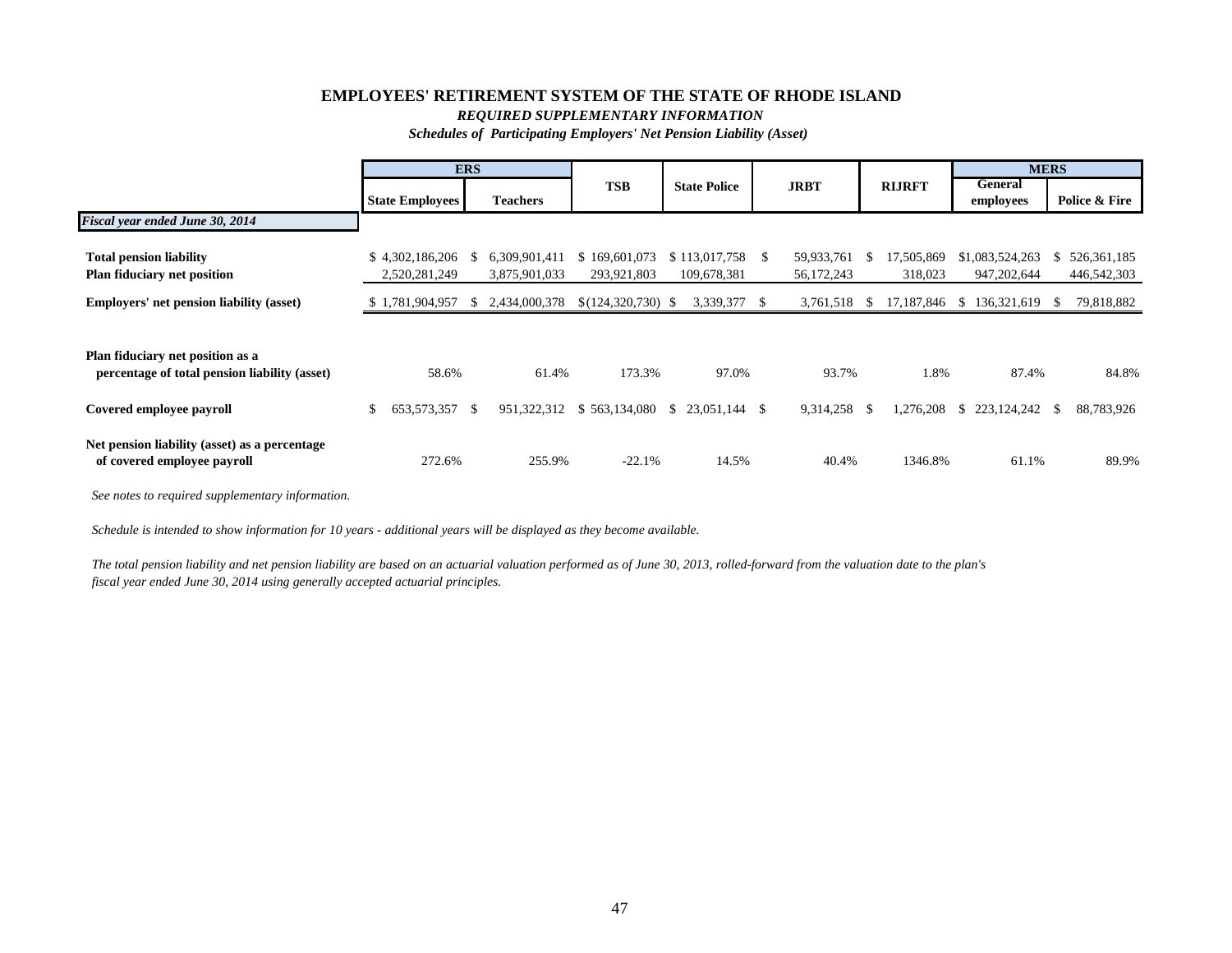# **2. Plan Membership and Benefit Provisions (continued)**

Certain survivor benefits are also provided to judges who are plan members, which is 50% of the benefit amount payable to the judicial member.

*Cost of Living Adjustments –* the Cost of Living Adjustment (COLA) has been suspended until the collective ERS, SPRBT, and JRBT plans reach a funded status of 80%. The COLA provision can be reviewed in a five-year interval. When the collective funding level of the plans exceeds 80%, eligible retirees may receive a COLA annually effective on their date of retirement plus one month. The COLA will be calculated as the five (5) year smoothed investment rate of return less 5.50%, with a 0.00% floor and a 4.00% cap. COLA will be delayed until the later of age 55 or three years after retirement. The COLA will be applied to the first \$25,000 of benefits indexed annually.

#### *STATE OF RHODE ISLAND JUDICIAL RETIREMENT FUND TRUST (RIJRFT)*

Effective July 1, 2012 under the direction of Rhode Island General Law 8-3-16 the retirement board established a trust to collect proceeds for the purpose of paying retirement benefits to participating judges or their beneficiaries.

- *Plan members* the plan covers seven (7) judges appointed prior to January 1, 1990. These members are active judges (as of June 30, 2012) appointed prior to January 1, 1990 that do not participate in the Judicial Retirement Benefit Trust. Prior to creating the trust, benefits for these members were intended to be funded on a pay-as-you-go basis. To the extent assets in the trust are insufficient to fund member benefits, the State would also fund retirement benefits on a payas-you-go basis as it does for sixty-five (65) retired judges and surviving beneficiaries that were not members of either judicial plan. The employee contribution rate is 12% of salary (except for members of the Supreme Court contribute 8.75%).
- *Retirement eligibility and plan benefits* The plan generally provides retirement benefits for members who have served as a justice of the supreme court, the superior court, the family court, the district court, or any of them for 20 years and has the reached age of 65 years, or has served 15 years, and reached the age of 70 years may retire from regular service and receive a benefit equal to the annual salary the justice was receiving at the time of their retirement. Members of the traffic tribunal who served as a justice for 20 years, or has served for 10 years and reached age 65 years may retire from regular service and receive a benefit equal to the 75% of the annual salary at the time of retirement. However, any traffic tribunal judge who has served 20 years and has reached age 65 years, or has so served for 15 years and age 70 years may retire from active service and receive a benefit equal to annual salary the justice was receiving at the time of their retirement.
- *Cost of Living Adjustments –* The Cost of Living Adjustment (COLA) has been suspended until the collective ERS, SPRBT, and JRBT plans reach a funded status of 80%. The COLA provision can be reviewed in a five-year interval. When the collective funding level of the plans exceeds 80%, eligible retirees may receive a COLA annually effective on their date of retirement plus one month. The COLA will be calculated as the five (5) year smoothed investment rate of return less 5.50%, with a 0.00% floor and a 4.00% cap. COLA will be delayed until the later of the SSNRA or three years after retirement. The COLA will be applied to the first \$25,000 of benefits indexed annually.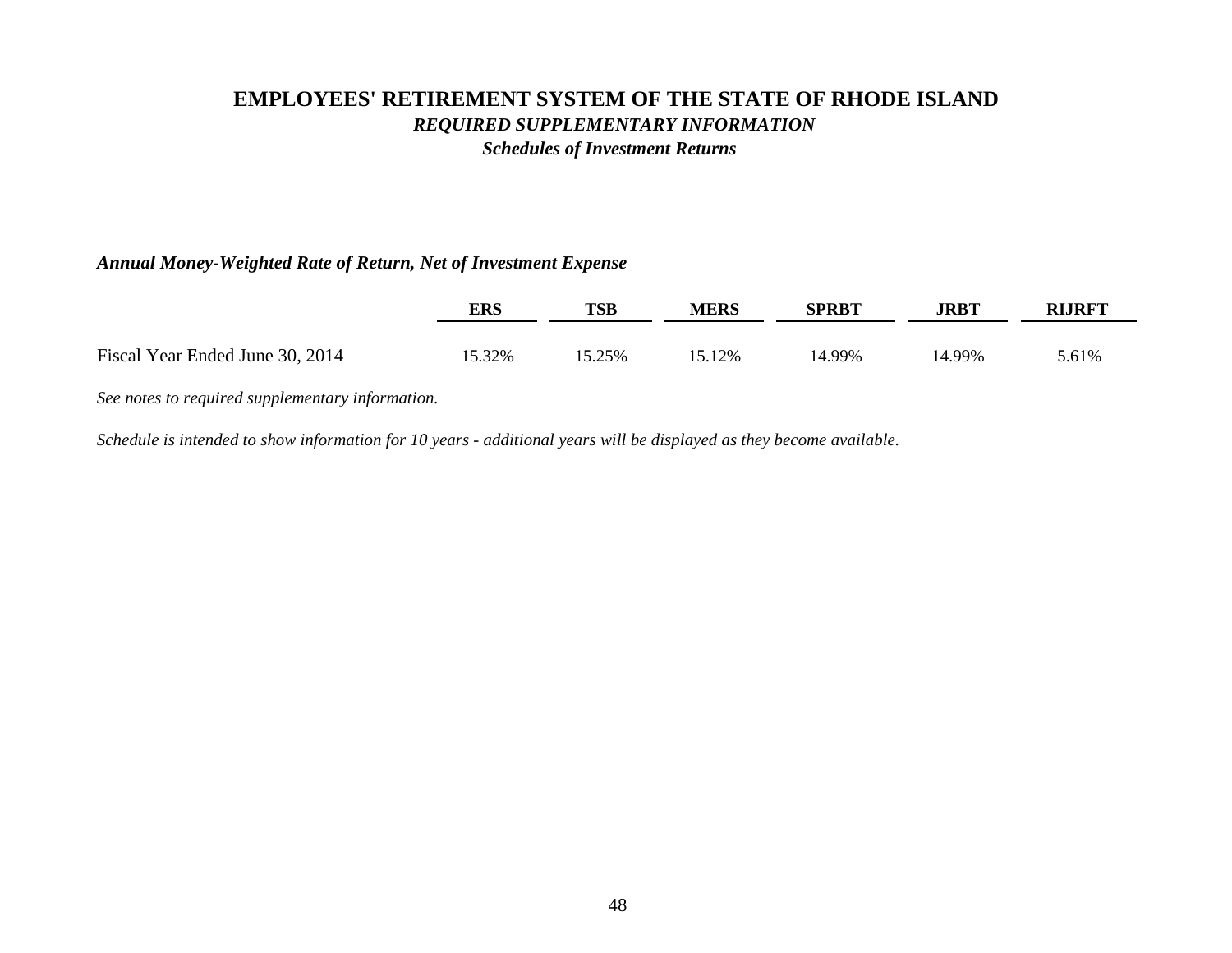# **2. Plan Membership and Benefit Provisions (continued)**

#### *DEFINED CONTRIBUTION PLAN*

The State of Rhode Island Defined Contribution Retirement Plan (the "Plan") is a defined contribution (money purchase) plan that operates under Section 401(a) of the Internal Revenue Code. The Plan was established under Rhode Island General Law section 36-10.3-2 and was placed under the management of the Retirement Board. The Retirement Board is the Plan administrator and Plan trustee. The law authorizes the State Investment Commission to select the appropriate third-party administrator for the Plan and to adopt Plan, trust, and/or custodial documents subject to certain guidelines outlined in the statute. The State Investment Commission is responsible for implementing the investment policy of the Plan and selecting the investment options available to members. TIAA-CREF serves as record keeper for the Plan and Plan assets are held by J.P. Morgan as investment custodian.

- *Plan members* The plan covers members of the Employees' Retirement System of Rhode Island (ERS), excluding legislators, correction officers and MERS general police and fire employees who participate in Social Security. For covered employees, participation in the defined contribution plan is mandatory. Judges and state police officers are also excluded from the Plan.
- *Plan vesting provisions* The total amount contributed by the member, including associated investment gains and losses, shall immediately vest in the member's account and is nonforfeitable. The total amount contributed by the employer, including associated investment gains and losses, vests with the member and is non-forfeitable upon completion of three (3) years of contributory service. Service credit under ERS or MERS prior to July 1, 2012 is credited to the member for vesting purposes.
- *Member accounts* Each member's account is credited with the member and employer's contribution and an allocation of the plan's earnings. Allocations are based on a relationship of the member's account balance in each investment fund to the total of all account balances in that fund. The retirement benefit to which a member is entitled is the benefit that can be provided from the member's account.
- *Forfeitures –* Non-vested employer contributions are forfeited upon termination of employment. Such forfeitures can be used by employers to offset future remittances to the plan.
- *Contributions* the plan's benefits are funded by contributions from the participants and the employer, as specified in Rhode Island General Law 36-10.3-4 and 36-10.3-5. Eligible state employees and teachers and MERS general employees that participate in Social Security contribute 5% of the member's compensation. Employers contribute to these member's individual accounts an amount equal to 1% of the member's compensation.

Teachers and MERS general employees not covered by social security must contribute 7% of their compensation; employers contribute to these member's individual accounts an amount equal to 3% of the member's compensation. MERS police and fire employees not covered by social security must contribute 3%; employers contribute to these member's individual accounts an amount equal to 3% of the member's compensation.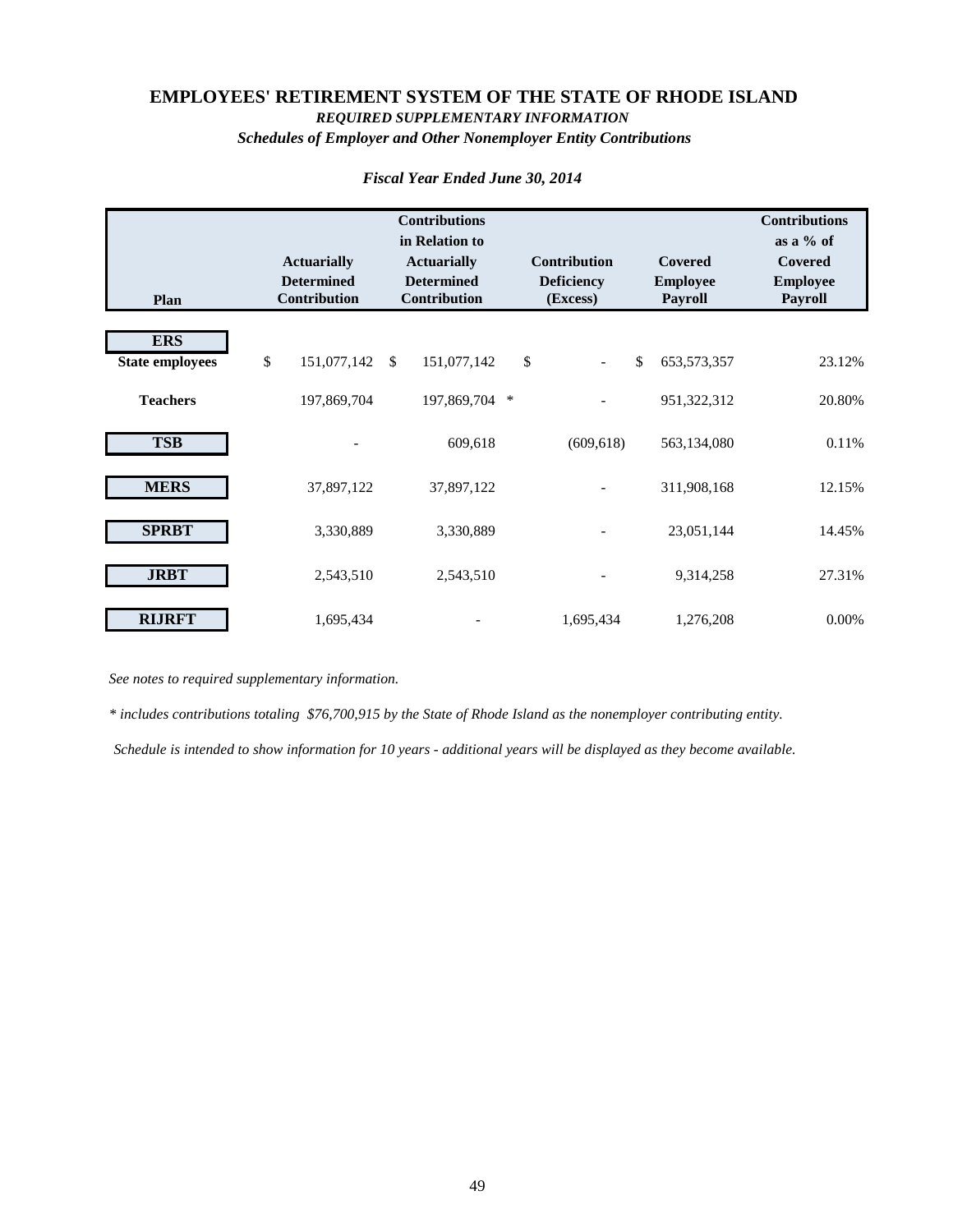# **2. Plan Membership and Benefit Provisions (continued)**

*Investment options* – Member and employer contributions may be invested in a variety of investment options broadly diversified with distinct risk and return characteristics. The investment options provide opportunities to diversify across the risk-return spectrum with a range of investment choices within varied asset classes.

The investment programs are managed by TIAA-CREF and have various investment strategies.

*Retirement benefits* – Benefits may be paid to a member after severance from employment, death, Plan termination, or upon a deemed severance from employment for participants performing qualified military service. At a minimum, retirement benefits must begin no later than April 1 of the calendar year following the year in which you attain age 70  $\frac{1}{2}$  or terminate employment, if later. Members have the option to receive benefit payments in the form of a Single Life Annuity, Two Life Annuity, Lump Sum Benefit, or Installments. These payments are subject to any restrictions in the investment vehicles.

# **3. Summary of Significant Accounting Policies**

These financial statements were prepared in accordance with accounting principles generally accepted in the United States of America as prescribed by the Governmental Accounting Standards Board (GASB). The Governmental Accounting Standards Board (GASB) is responsible for establishing generally accepted accounting principles for defined benefit and defined contribution plans established and administered by governmental entities.

**Basis of Accounting -** The financial statements of the System are prepared on the accrual basis of accounting. Under this method, revenues are recorded when earned and expenses are recorded when incurred.

**Cash and Cash Equivalents -** Cash represents cash held in trust in a financial institution. Cash equivalents are highly liquid investments with a maturity of three months or less at the time of purchase.

**Investments** - Investment transactions are recorded on a trade date basis. Gains or losses on foreign currency exchange contracts are included in income consistent with changes in the underlying exchange rates. Dividend income is recorded on the ex-dividend date.

**Method Used to Value Investments -** Investments are recorded in the financial statements at fair value. Fair value is the amount that a plan can reasonably expect to receive for an investment in a current sale between a willing buyer and a willing seller - that is, other than a forced liquidation sale.

Short-term investments are generally carried at cost or amortized cost, which approximates fair value.

The fair value of fixed income securities and domestic and international equity securities is generally based on published market prices and quotations from national security exchanges and securities pricing services. The fair value of mutual fund investments reflects the published closing net asset value as reported by the fund manager.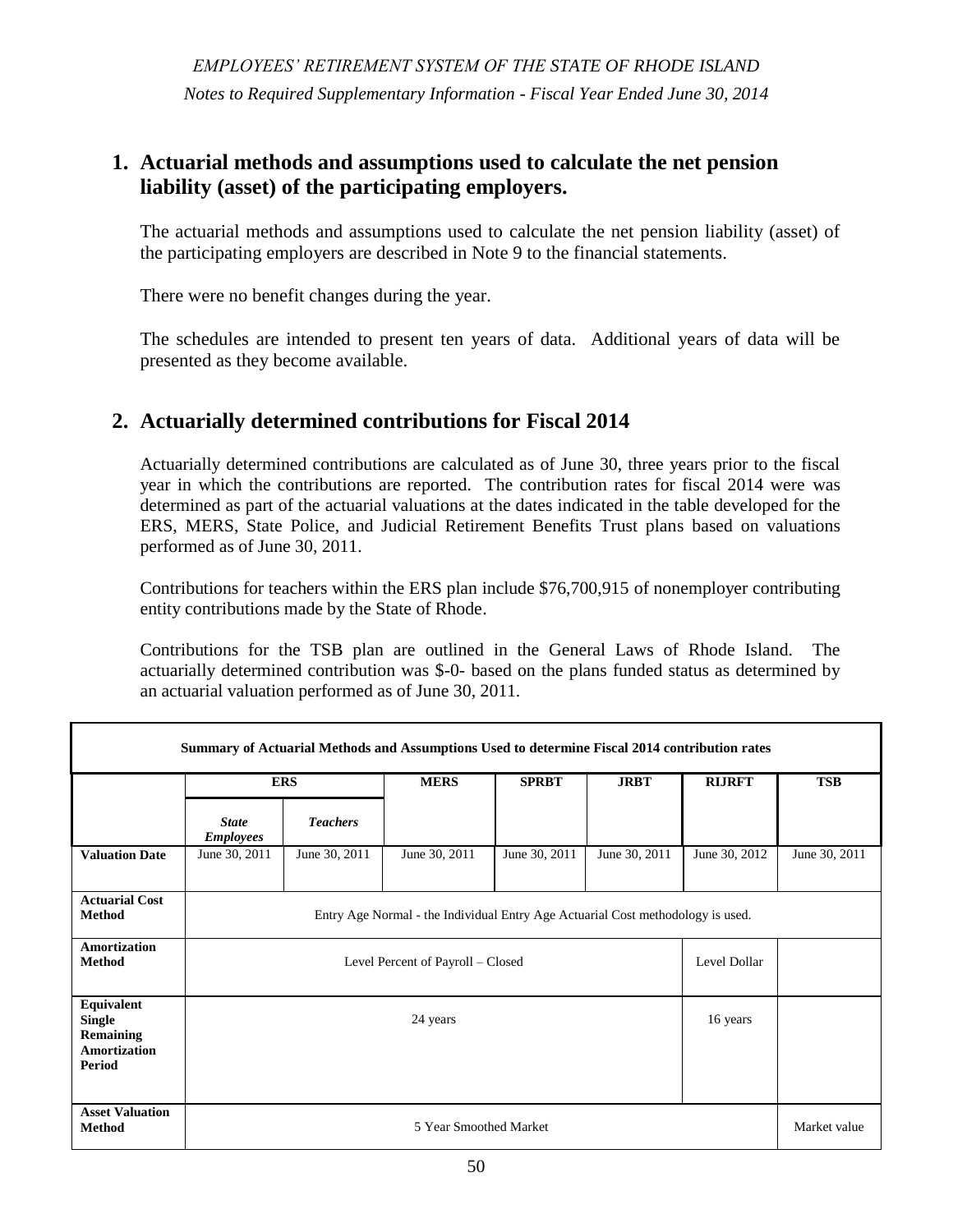# **3. Summary of Significant Accounting Policies (continued)**

Commingled funds include institutional domestic equity index and international equity index funds. The fair value of these commingled funds is based on the reported net asset value (NAV) based upon the fair value of the underlying securities or assets held in the fund. The determination of fair value for other commingled funds, which include hedge, private equity, and real estate funds is described in the succeeding paragraphs.

Futures contracts are valued at the settlement price established each day by the board of trade or exchange on which they are traded.

The System also trades in foreign exchange contracts to manage exposure to foreign currency risks. Such contracts are used to purchase and sell foreign currency at a guaranteed future price. The change in the estimated fair value of these contracts, which reflects current foreign exchange rates, is included in the determination of the fair value of the System's investments.

Other investments that are not traded on a national security exchange (primarily private equity and real estate investments) are generally valued based on audited December 31 net asset values adjusted for (1) cash flows for the period January 1 to June 30 (which principally include additional investments and partnership distributions), and (2) significant changes in fair value as determined or estimated by the general partners as of June 30. The general partners estimate the fair value of the underlying investments held by the partnership periodically. Publicly traded investments held by the partnerships are valued based on quoted market prices. If not publicly traded, the fair value is determined by the general partner. Financial Accounting Standards Board ASC Topic 820, *Fair Value Measurements and Disclosures,* requires private equity and real estate limited partnership general partners to value non-publicly traded assets at current fair value, taking into consideration the financial performance of the issuer, cash flow analysis, recent sales prices, market comparable transactions, a new round of financing, a change in economic conditions, and other pertinent information. ERSRI management considers the fair values reported by the general partners at June 30 in addition to the audited net asset values at December 31 adjusted for cash flows for the period January 1 to June 30 in determining the fair value of private equity and real estate investments on the financial statements of ERSRI.

Private equity and real estate investments represented 6.6% and 3.1%, respectively of the total reported fair value of all ERSRI investments at June 30, 2014. Of the underlying holdings within private equity investments, approximately 21% were valued based on quoted market prices. The remaining underlying assets were valued generally following the objectives outlined above. Because these fair values were not determined based on quoted market prices, the fair values may differ from the values that would have been determined had a ready market for these investments existed.

Hedge funds are valued based on information provided by the fund manager and as verified by their respective third party administrator. Of the underlying holdings within the hedge funds approximately 69% were valued based on Tier 1 inputs (unadjusted quoted prices in active markets that are accessible at the measurement date for identical, unrestricted investments) and 25% as Tier 2 inputs (other significant inputs, either directly or indirectly, at the measurement date such as a) quoted prices for similar assets or liabilities in active markets; b) quoted prices for identical or similar assets and liabilities in markets that are not active; c) observable inputs, other than quoted prices, for assets and liabilities; or d) inputs that are derived from or corroborated by observable market data by correlation or other means). The remaining underlying holdings within the hedge funds approximating 6% were valued based on Tier 3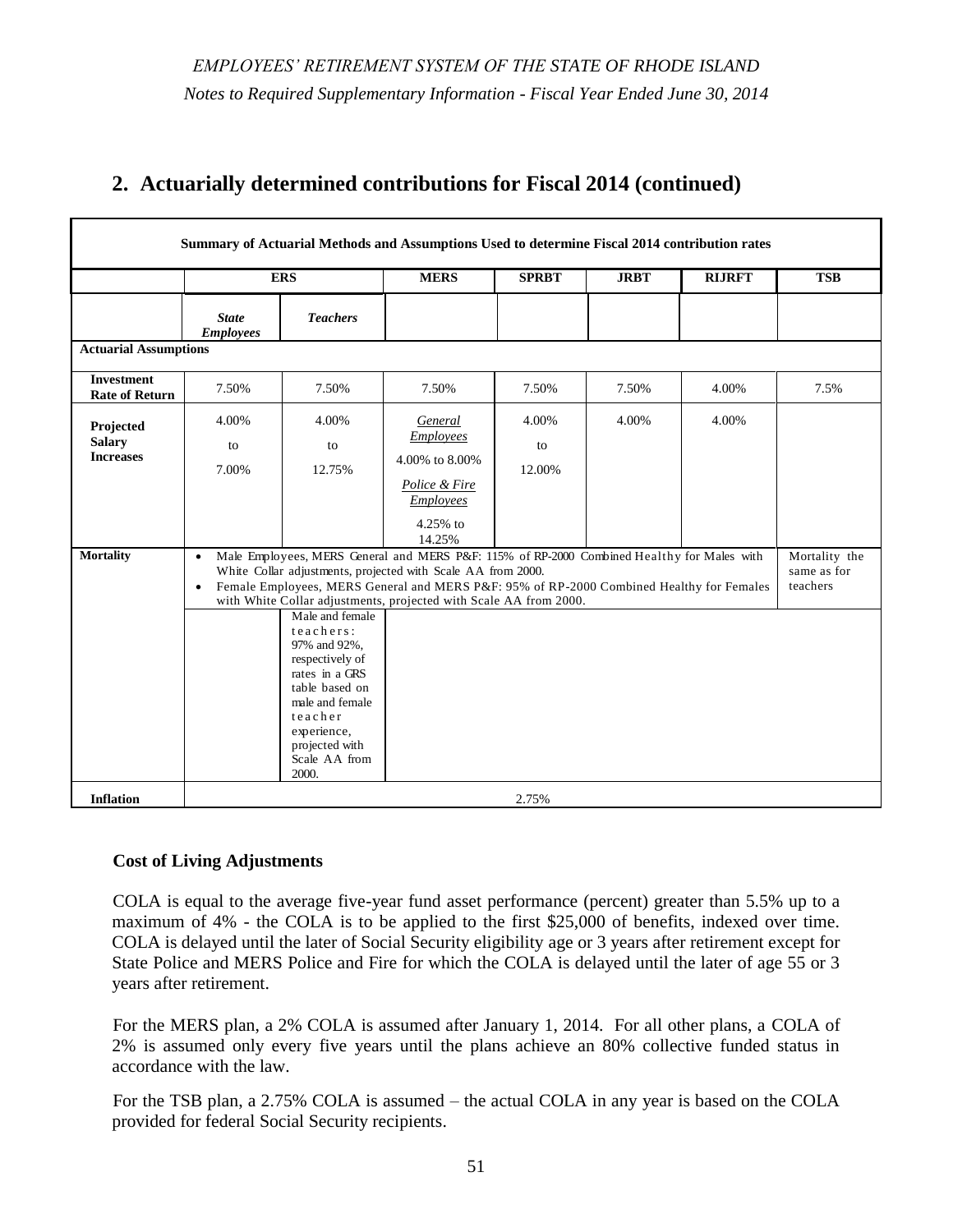# **3. Summary of Significant Accounting Policies (continued)**

inputs (unobservable inputs which are developed based on the best information available in the circumstances, which might include the fund's own data).

**Contributions** - Plan member contributions for the defined benefit plans are recognized in the period in which the wages, subject to required contributions, are earned for the performance of duties for covered employment. Employer contributions to each defined benefit plan are recognized when due and the employer has made a formal commitment to provide the contributions.

Plan member and employer contributions for the defined contribution plan are contributed to the member's individual account in the plan as a defined percentage of the member's compensation paid during the plan year ending June 30.

**Benefits** - Benefits and refunds are recognized when due and payable in accordance with the terms of each plan.

**Investment expenses –** Certain investment management expenses are presented separately as a component of net investment income and include investment consultants, custodial fees, direct investment expenses allocated by managers, and allocated Office of the General Treasurer expenses associated with oversight of the portfolio. In some instances (hedge funds, private equity, real estate investments, and cash investments), investment related costs are not readily separable from investment income and consequently investment income is recorded net of related expenses.

Net investment income within the defined contribution plan is reported on a net-of–fees basis.

**Property and Equipment –** These assets represent the Line of Business System and computer equipment recorded at cost. Depreciation is provided on a straight-line basis over the estimated useful lives, ten and five years respectively. Property and equipment is allocated to each plan based on its proportionate share of net assets. The System's capitalization threshold is \$5,000.

**Prepaid Assets –** These assets represent the amounts paid to a vendor pursuant to a contract to design, transition, and implement new line-of-business, general ledger accounting system, and payroll administration systems. The amounts paid before the system becomes operational have been accounted for as prepaid items and will be amortized ratably over the remaining contract period once system operations commence.

**Memorandum Total Columns -** Total columns on the financial statements are captioned "memorandum only" to indicate that they are presented only to facilitate financial analysis. Data in these columns are not comparable to a consolidation. Inter-fund eliminations have not been made in the aggregation of this data.

**Use of Estimates –** The preparation of financial statements in conformity with accounting principles generally accepted in the United States of America requires management to make estimates and assumptions that affect the reported amounts of assets and liabilities and disclosures of contingencies. These estimates are subject to a certain amount of uncertainty in the near term, which could result in changes in the values reported for those assets in the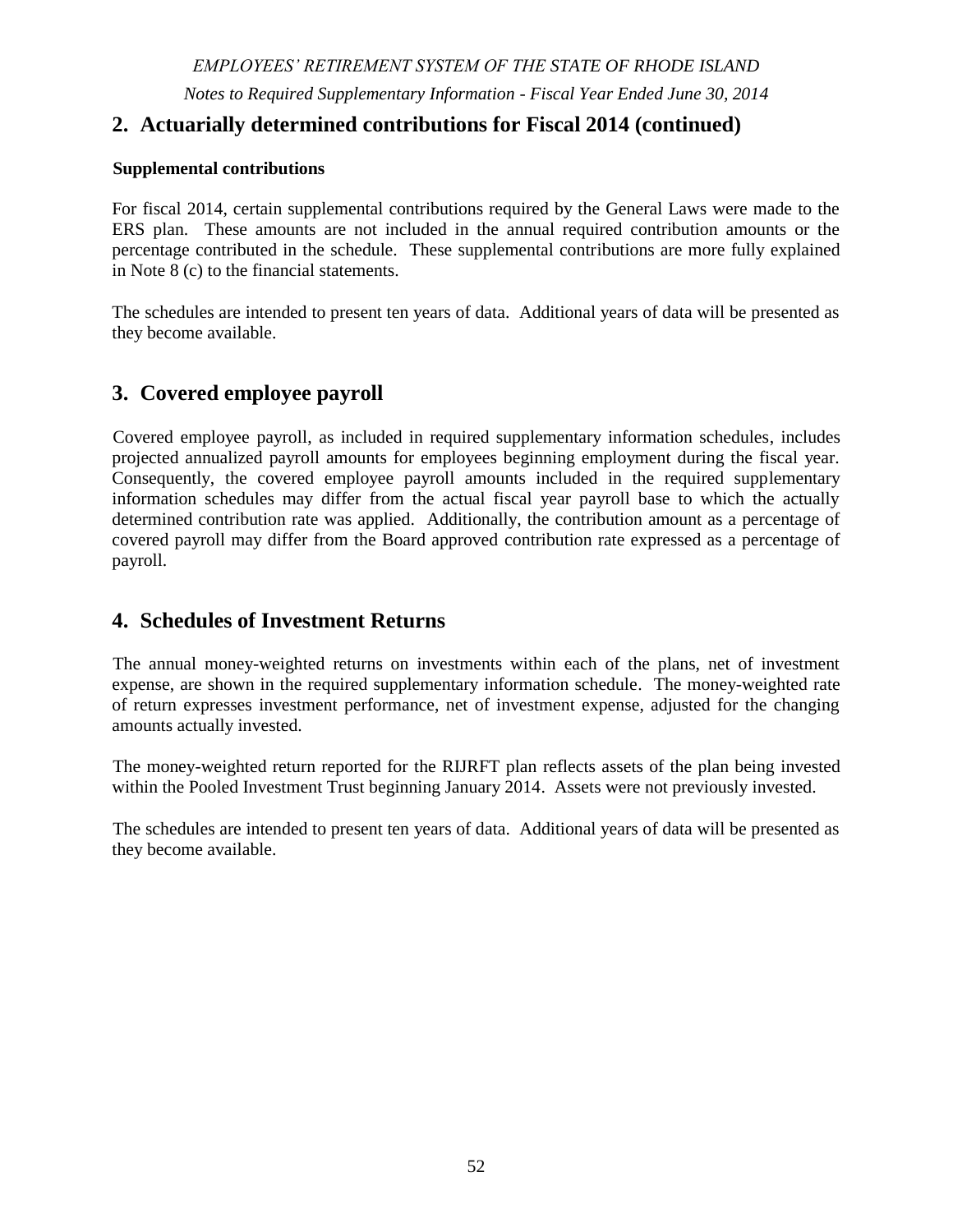# **3. Summary of Significant Accounting Policies (continued)**

statements of fiduciary net position. Because of the inherent uncertainty in the valuation of privately held securities, the fair value may differ from the values that would have been used if a ready market for such securities existed, and the difference can be material. Estimates also affect the reported amounts of income/additions and expenses/deductions during the reporting period. Actual results could differ from these estimates.

**New Accounting Standards** – The System implemented Governmental Accounting Standards Board issued Statement No. 67 – *Financial Reporting for Pension Plan*s during fiscal 2014. Implementation of the new accounting standard resulted in changes in presentation of the financial statements, notes to the financial statements, and required supplementary information. The notes to the financial statements and required supplementary information include the total and net pension liability (asset) calculated by the actuary in accordance with the provisions of GASB Statement No. 67. The notes to the financial statements also include new disclosures regarding the sensitivity of the net pension liability to the discount rate, as well as disclosures regarding the development of the investment return assumption.

GASB Statement No. 68 – *Accounting and Financial Reporting for Pensions* will impact the financial statements of employers participating in defined benefit plans administered by the System.

**Changes in Financial Statement Presentation** – The Teachers' Survivors Benefit plan is presented in a discrete column for fiscal 2014 rather than being included within the ERS plan. Beginning fiduciary net position for the ERS plan was reduced by \$260,929,704 with a like increase in beginning net position of the Teachers' Survivors Benefit plan.

# **4. Cash Deposits and Cash Equivalents**

At June 30, 2014, the carrying amounts of the plans' cash deposits are listed below:

| <b>Cash Deposits:</b> | ERS         | <b>MERS</b> | <b>SPRBT</b> | <b>JRBT</b> | <b>RLIRFT</b> | Total       |
|-----------------------|-------------|-------------|--------------|-------------|---------------|-------------|
| Book balance          | \$1.452,810 | \$487.901   | \$256.549    | \$147.626   | \$ 39.969     | \$2.384.855 |
| Bank balance          | \$1.684.846 | \$524.110   | \$256,549    | \$147.626   | \$ 39.969     | \$2,653,100 |

The bank and book balances represent the plans' deposits in short-term trust accounts, which include demand deposit accounts and interest-bearing, collateralized bank deposit accounts. The bank balance, \$885,868 and the remainder representing interest-bearing collateralized bank deposits totaling \$1,767,232 are either federally insured or collateralized (102%) with U.S. Treasury, agencies, and federal home loan bank letters of credit held by a third party custodian.

In accordance with Rhode Island General Law Chapter 35-10.1, depository institutions holding deposits of the State, its agencies or governmental subdivisions of the State shall, at a minimum, insure or pledge eligible collateral equal to one hundred percent of time deposits with maturities greater than sixty days. Any of these institutions that do not meet minimum capital standards prescribed by federal regulators shall insure or pledge eligible collateral equal to one hundred percent of deposits, regardless of maturity. None of the System's deposits were required to be collateralized at June 30, 2014 (excluding the collateralized interest-bearing deposits). However,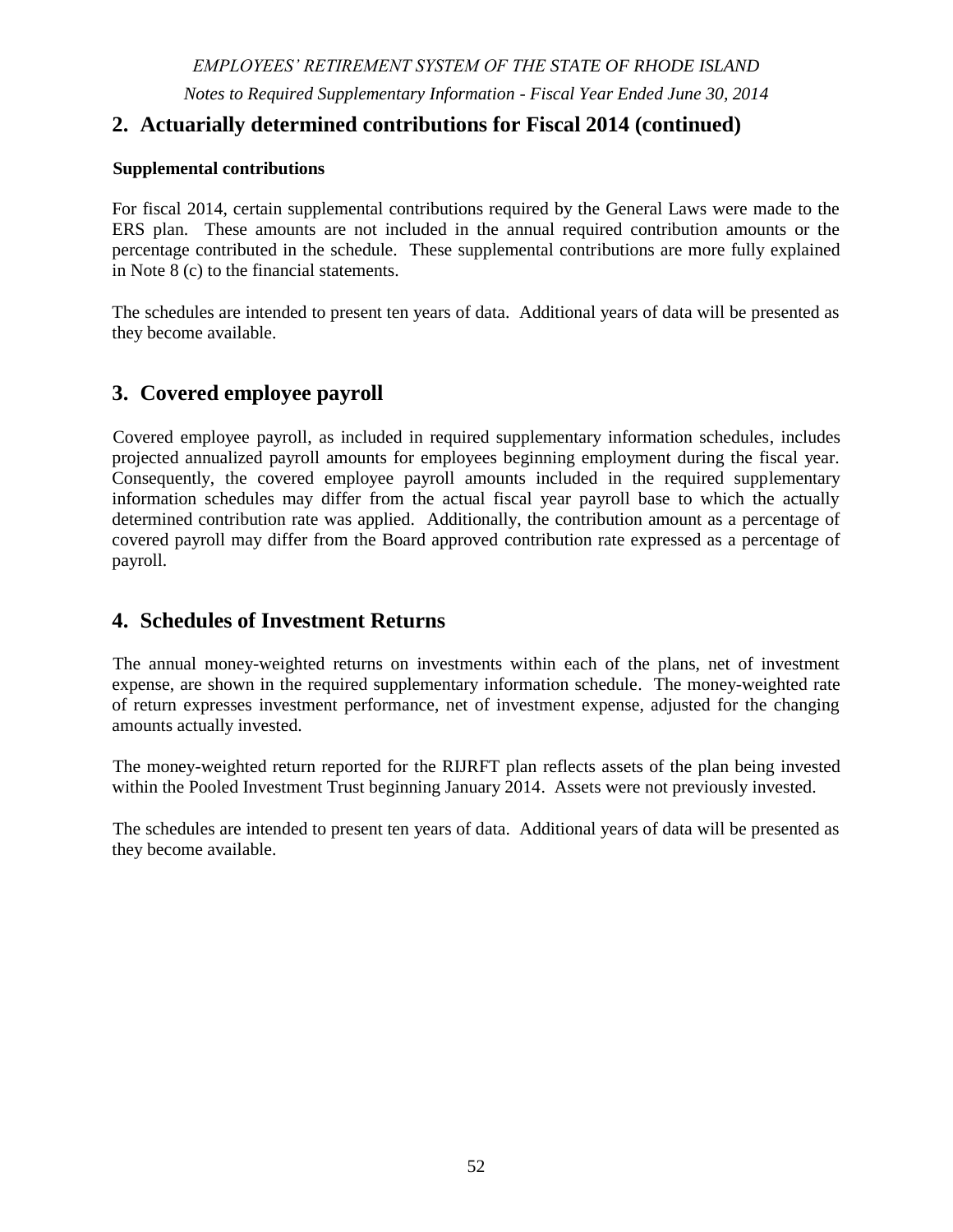# **4. Cash Deposits and Cash Equivalents (continued)**

the State Investment Commission has adopted a collateralization requirement for institutions holding the State's deposits. Financial institutions are required to pledge collateral equal to 102% of the deposit amounts that are not insured by federal depository insurance.

The General Treasurer makes certain short-term investments on a daily basis. Rhode Island General Law Section 35-10-11 (b)(3) requires that all investments shall be made in securities as would be acquired by prudent persons of discretion and intelligence who are seeking a reasonable income and the preservation of capital.

# **5. Investments – Pooled Investment Trust**

#### **(a). General**

On July 1, 1992, the State Investment Commission pooled the assets of the ERS with the assets of the MERS for investment purposes only, and assigned units to the plans based on their respective share of market value. On September 29, 1994 and November 1, 1995, the assets of the SPRBT and the JRBT, respectively, were added to the pool for investment purposes only. In January 2014, the assets of the RIJRFT plan were added to the pooled investment trust for investment purposes. The assets of the TSB plan had previously been pooled with the assets of the ERS plan.

The custodian bank holds assets of the System in a Pooled Trust and each plan holds units in the trust. The number of units held by each plan is a function of each plans' respective contributions to, or withdrawals from, the trust.

**Investment policy** - The State Investment Commission (SIC) oversees all investments made by the State of Rhode Island, including those made for the System's Pooled Investment Trust. The SIC has established an asset allocation policy which may be amended by the SIC Board by a majority vote of its members. The SIC's asset allocation policy seeks to achieve the assumed rate of return adopted by the System over the long-term while reducing risk through the prudent diversification of the portfolio across various asset classes.

The following was the SIC's adopted asset allocation policy targets as of June 30, 2014.

|                                 | <b>Policy Targets for</b> |
|---------------------------------|---------------------------|
| <b>Type of Investment</b>       | <b>Fiscal Year 2014</b>   |
| <b>Global Equity</b>            | 38.0%                     |
| <b>Equity Hedge Funds</b>       | 8.0%                      |
| Private Equity                  | 7.0%                      |
| Core Fixed Income               | 15.0%                     |
| Absolute Return Hedge Funds     | 7.0%                      |
| <b>Real Estate</b>              | 8.0%                      |
| <b>Other Real Return Assets</b> | 14.0%                     |
| Cash, Overlay and Money Market  | 3.0%                      |
| Total                           | 100.0%                    |

Consistent with a target asset allocation model adopted by the State Investment Commission (SIC), the System directs its separate-account investment managers to maintain, within the mandate specified by the SIC, diversified portfolios by sector, credit rating and issuer using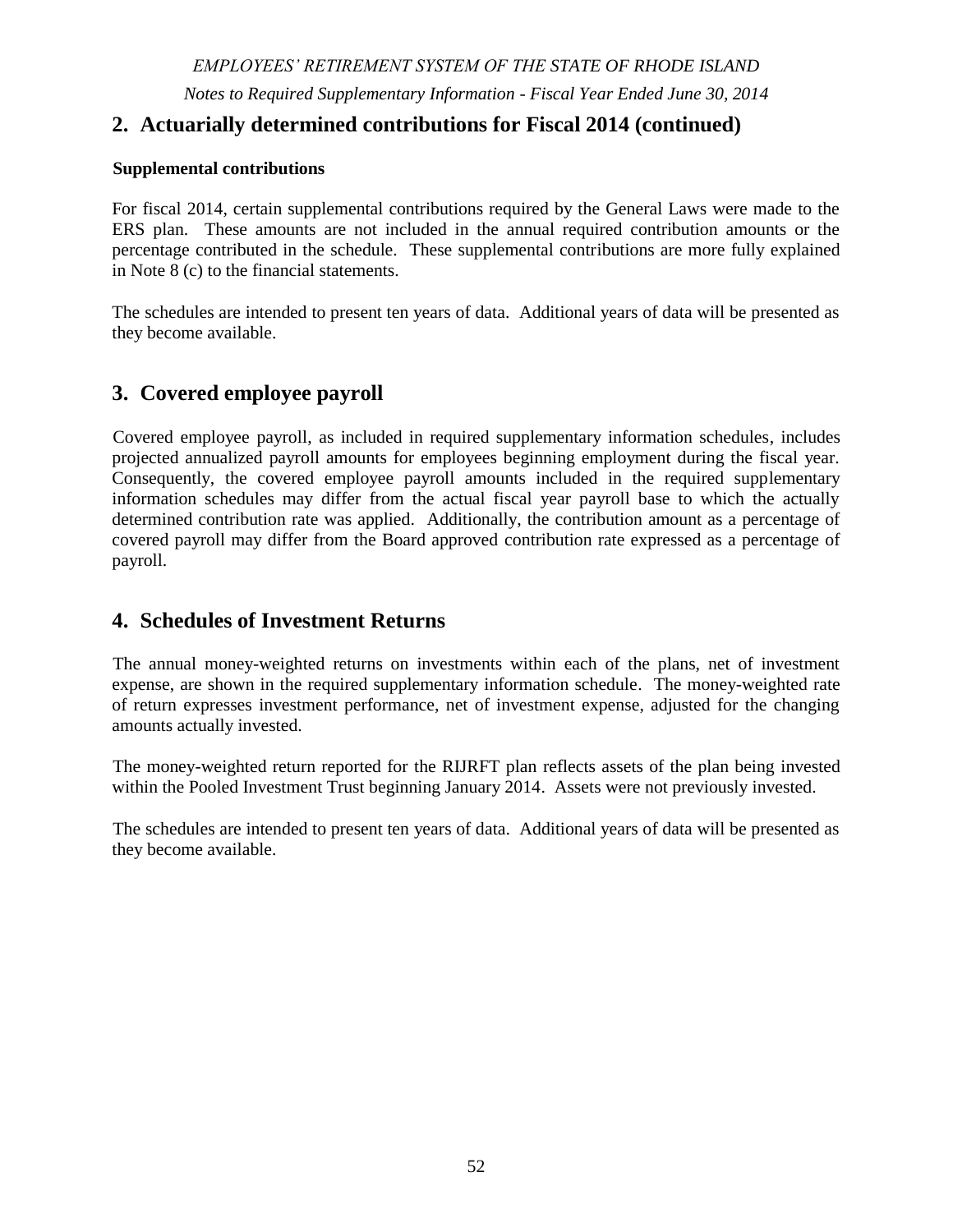# **5. Pooled Investment Trust (continued)**

#### **(a). General**

the prudent person standard, which is the standard of care employed solely in the interest of the participants and beneficiaries of the funds and for the exclusive purpose of providing benefits to participants and defraying reasonable expenses of administering the funds.

Specific manager performance objectives are outlined and generally stated in relation to a benchmark or relevant index. These guidelines also include prohibited investments, limitations on maximum exposure to a single industry or single issuer, a minimum number of holdings within the manager's portfolio and, for fixed income managers, minimum credit quality ratings and duration/maturity targets.

Investment expense is allocated to each plan based on the plan's units in the Pooled Trust at the end of each month.

The following table presents the fair value of investments by type that are held within the Pooled Trust for the defined benefit plans at June 30, 2014:

| <b>Pooled Investment Trust - Investment Type</b>      |               | <b>Fair Value</b> |  |  |  |
|-------------------------------------------------------|---------------|-------------------|--|--|--|
| Cash and Cash Equivalents                             | $\mathcal{S}$ | 21,476,054        |  |  |  |
| Foreign Currencies                                    |               | 1,246,418         |  |  |  |
| Money Market Mutual Fund                              | 319,975,569   |                   |  |  |  |
| <b>US Government Securities</b>                       | 557,956,464   |                   |  |  |  |
| <b>US Government Agency Securities</b>                |               | 351,280,031       |  |  |  |
| <b>Collateralized Mortgage Obligations</b>            | 18,802,085    |                   |  |  |  |
| Corporate Bonds                                       | 422,340,935   |                   |  |  |  |
| <b>International Government Bonds</b>                 | 112,540,587   |                   |  |  |  |
| Term Loans                                            | 341,054,658   |                   |  |  |  |
| Domestic Equity Securities                            |               | 823,990           |  |  |  |
| <b>International Equity Securities</b>                |               | 271,782           |  |  |  |
| Commingled Funds - Domestic Equity                    | 2,055,284,666 |                   |  |  |  |
| Commingled Funds - International Equity               |               | 2,035,354,197     |  |  |  |
| <b>Private Equity</b>                                 |               | 544,762,738       |  |  |  |
| Real Estate Limited Partnerships and Commingled Funds |               | 252,952,973       |  |  |  |
| Hedge Funds                                           |               | 1,154,573,599     |  |  |  |
| Derivative Investments                                |               | 121,643           |  |  |  |
| <b>Investments at Fair Value</b>                      | $\mathbb{S}$  | 8,190,818,388     |  |  |  |
| Receivable for investments sold                       |               | 240,732,129       |  |  |  |
| Payable for investments purchased                     |               | (226, 011, 460)   |  |  |  |
| <b>Total</b>                                          | \$            | 8, 205, 539, 057  |  |  |  |

#### **(b). Rate of Return**

For the year ended June 30, 2014, the annual money-weighted returns on investments within each of the plans, net of investment expense, are shown in the following table. The moneyweighted rate of return expresses investment performance, net of investment expense, adjusted for the changing amounts actually invested.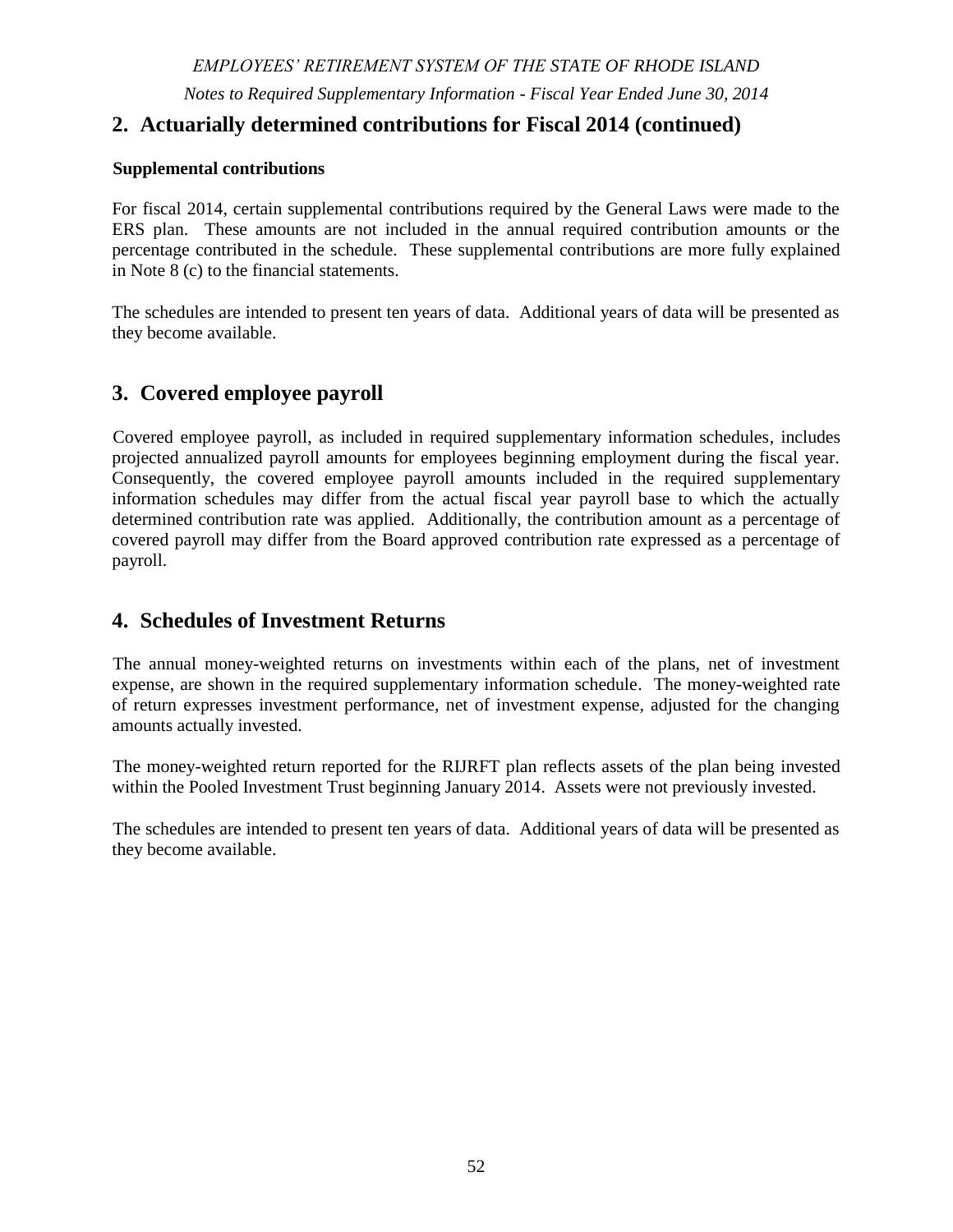# **5. Pooled Investment Trust (continued)**

# **(b). Rate of Return**

|                                                                                                                                          | <b>ERS</b> | TSB    | <b>MERS</b> | <b>SPRBT</b> | <b>JRBT</b> | <b>RIJRFT</b> * |  |
|------------------------------------------------------------------------------------------------------------------------------------------|------------|--------|-------------|--------------|-------------|-----------------|--|
| Money-weighted rate<br>of return $-$ year ended<br>June 30, 2014                                                                         | 15.32%     | 15.25% | 15.12%      | 14.99%       | 14.99%      | 5.61%           |  |
| * Assets of the RIJRFT plan were invested within the Pooled Investment Trust beginning January 2014 and were<br>previously not invested. |            |        |             |              |             |                 |  |

#### **(c). Interest Rate Risk**

Interest rate risk is the risk that changes in interest rates will adversely affect the fair value of an investment. Duration is a measure of a debt security's sensitivity to fair value changes arising from changes in the level of interest rates. It is the weighted average maturity of a bond's cash flows. The System manages its exposure to interest rate risk by comparing each fixed income manager portfolio's effective duration against a predetermined benchmark index based on that manager's mandate. The fixed income indices currently used by the System are:

- Barclays US Aggregate Index
- Barclays World Government Inflation –Linked All Maturities USD Hedge
- Custom High Yield and Bank Loan Index 30% Bank of America Merrill Lynch 1-3 BB-B High Yield and 70% Credit Suisse Institutional Leveraged Loan Index

At June 30, 2014, no fixed income manager was outside of the policy guidelines.

The following table shows the System's fixed income investments by type, fair value and the effective duration at June 30, 2014:

| <b>Investment Type</b>                     | <b>Fair Value</b> | <b>Effective</b><br><b>Duration</b> |
|--------------------------------------------|-------------------|-------------------------------------|
| <b>US Government Securities</b>            | 557,956,464<br>\$ | 4.26                                |
| <b>US Government Agency Securities</b>     | 351,280,031       | 3.69                                |
| <b>Collateralized Mortgage Obligations</b> | 18,802,085        | 2.17                                |
| Corporate Bonds                            | 422,340,935       | 6.24                                |
| <b>International Government Bonds</b>      | 112,540,587       | 3.93                                |
| <b>Term Loans</b>                          | 341,054,658       | 0.52                                |
| <b>Total Fixed Income</b>                  | \$1,803,974,760   | 3.78                                |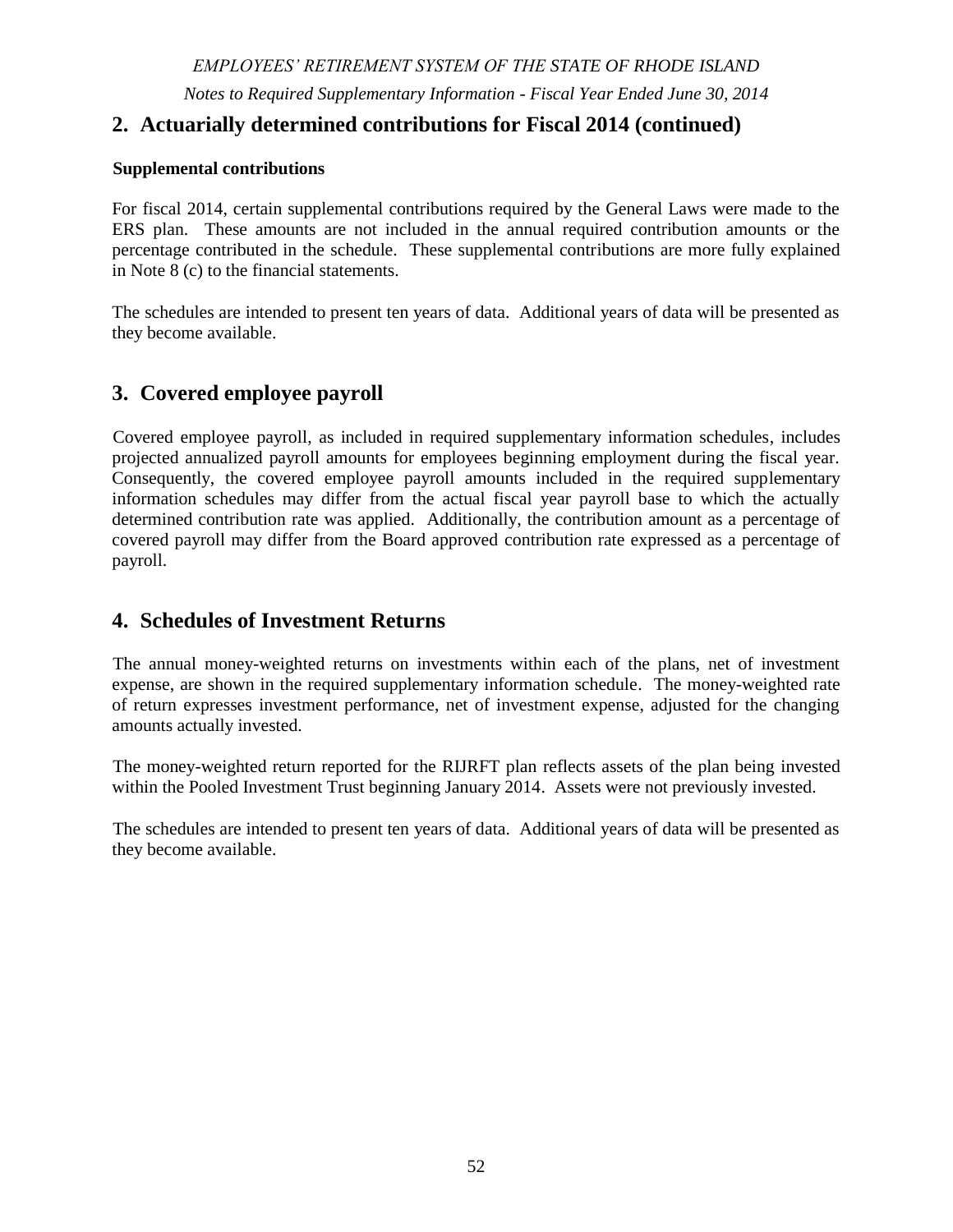# **5. Pooled Investment Trust (continued)**

#### **(c). Interest Rate Risk**

The System had investments at June 30, 2014 totaling \$170,358,479 in the Ocean State Investment Pool Trust (OSIP), an investment pool established by the State General Treasurer. The System's investment accounted for 34% of the total OSIP at June 30, 2014.

OSIP operates in a manner consistent with SEC Rule 2a-7 like pool and thus, reports all investments at amortized cost rather than fair value. The OSIP is not rated and the weighted average maturity of investments held in the pool, by policy, is not to exceed 60 days. OSIP issues a publicly available financial report that can be obtained by writing to the Office of the General Treasurer, Finance Department, 50 Service Avenue - 2nd Floor, Warwick, RI 02886.

The System also invested \$149,616,358 in a short-term money market mutual fund that held investments with a weighted average maturity of 66 days at June 30, 2014.

The System invests in various mortgage-backed securities, such as collateralized mortgage obligations (CMO), interest-only and principal-only strips. They are reported in U.S. Government Agency Securities and Collateralized Mortgage Obligations in the table above. CMO's are bonds that are collateralized by whole loan mortgages, mortgage pass-through securities or stripped mortgage-backed securities. Income is derived from payments and prepayments of principal and interest generated from collateral mortgages. Cash flows are distributed to different investment classes or tranches in accordance with the CMO's established payment order. Some CMO tranches have more stable cash flows relative to changes in interest rates while others are significantly sensitive to interest rate fluctuations.

The System may invest in interest-only and principal-only strips in part to hedge against a rise in interest rates. Interest-only strips are based on cash flows from interest payments on underlying mortgages. Therefore, they are sensitive to pre-payments by mortgagees, which may result from a decline in interest rates. Principal-only strips receive principal cash flows from the underlying mortgages. In periods of rising interest rates, homeowners tend to make fewer mortgage prepayments.

#### **(d). Credit Risk**

The System manages exposure to credit risk generally by instructing fixed income managers to adhere to an overall target weighted average credit quality for their portfolios and by establishing limits on the percentage of the portfolios that are invested in non-investment grade securities. The System's exposure to credit risk as of June 30, 2014 is as follows: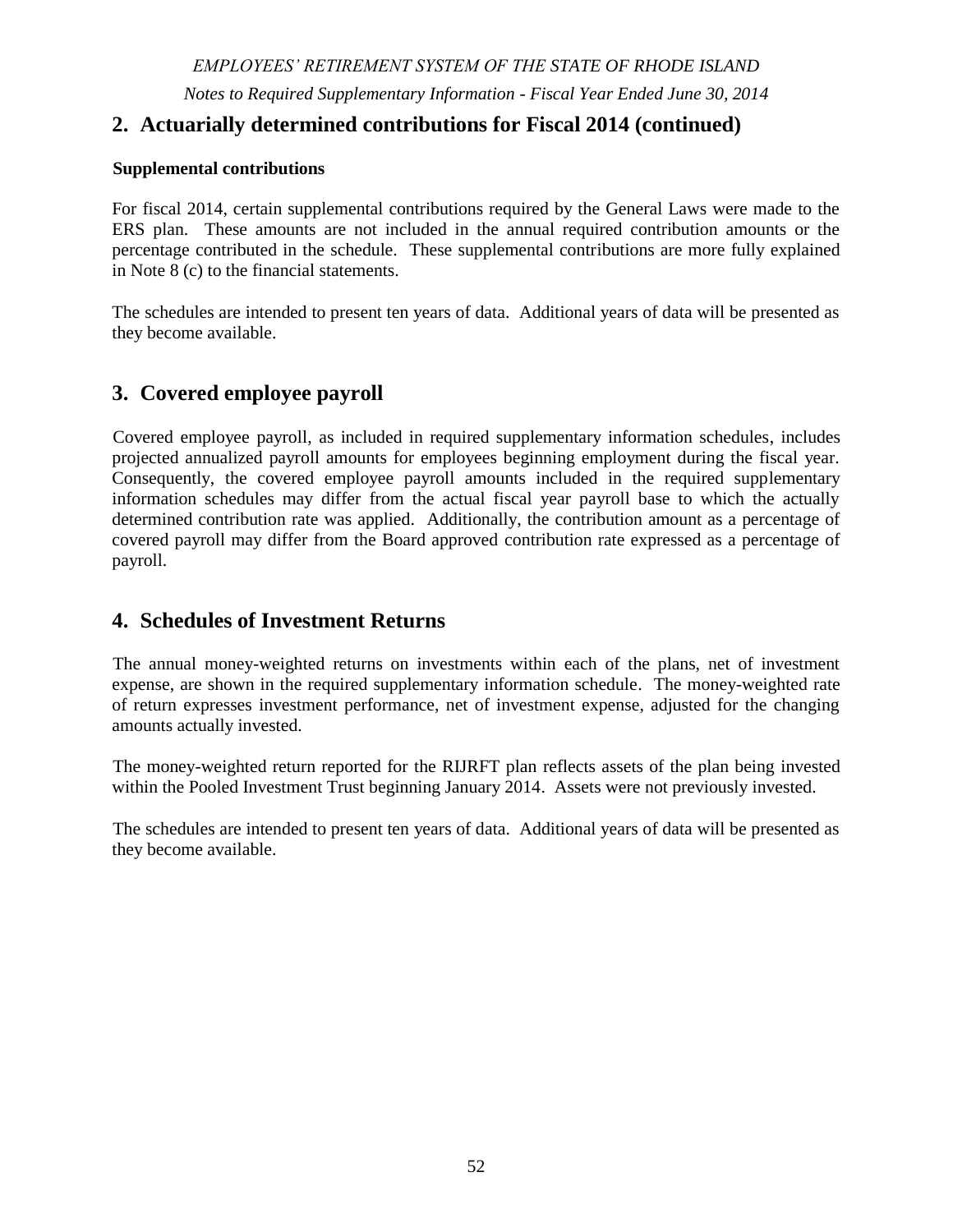# **5. Pooled Investment Trust (continued)**

## **(d). Credit Risk**

|                   | <b>Collateralized</b><br>Mortgage | <b>US Government</b><br>Agency |    | Corporate    |    | <b>International</b><br>Government |   | Term          |  |       |
|-------------------|-----------------------------------|--------------------------------|----|--------------|----|------------------------------------|---|---------------|--|-------|
| <b>Rating</b>     | <b>Obligations</b>                | <b>Obligations</b>             |    | <b>Bonds</b> |    |                                    |   | <b>B</b> onds |  | Loans |
| Aaa               | \$<br>10,967,557                  | \$<br>351,280,031              | \$ | 17,791,596   | \$ | 26,909,778                         |   |               |  |       |
| Aa                | 1,908,183                         |                                |    | 15,267,128   |    | 78, 171, 173                       |   |               |  |       |
| $\mathbf{A}$      | 4,722,684                         |                                |    | 73,407,277   |    | 4,437,280                          |   |               |  |       |
| <b>Baa</b>        | 1,203,661                         |                                |    | 241,986,134  |    | 3,022,355                          |   | 4,490,064     |  |       |
| Ba                |                                   |                                |    | 23,884,599   |    |                                    |   | 93,172,883    |  |       |
| B                 |                                   |                                |    | 40,298,735   |    |                                    |   | 169,972,741   |  |       |
| Caa               |                                   |                                |    | 8,379,870    |    |                                    |   | 20,697,460    |  |       |
| Ca                |                                   |                                |    | 96,625       |    |                                    |   |               |  |       |
| $\mathbf C$       |                                   |                                |    |              |    |                                    |   |               |  |       |
| D                 |                                   |                                |    |              |    |                                    |   |               |  |       |
| <b>Not Rated</b>  |                                   |                                |    | 1,228,971    |    |                                    |   | 52,721,510    |  |       |
| <b>Fair Value</b> | \$<br>18,802,085                  | 351,280,031                    | \$ | 422,340,935  | \$ | 112,540,586                        | S | 341,054,658   |  |       |

#### **(e). Concentration of Credit Risk**

Concentration of credit risk is the risk of loss attributed to the magnitude of investments in a single issuer. There is no single issuer exposure within the System's pooled investment trust that comprises 5% of the overall portfolio.

#### **(f). Custodial Credit Risk**

For an investment, custodial credit risk is the risk that, in the event of the failure of a counterparty, the System will not be able to recover the value of its investment or collateral securities that are in the possession of an outside party. At June 30, 2014, all securities were registered in the name of the System (or in the nominee name of its custodial agent) and were held in the possession of the System's custodial bank, Bank of New York Mellon.

#### **(g). Foreign Currency Risk**

Foreign currency risk is the risk that changes in exchange rates will adversely impact the fair value of an investment. Portfolios are diversified to limit foreign currency and security risk. The System may enter into foreign currency exchange contracts to minimize the short-term impact of foreign currency fluctuations on foreign investments. The System's exposure to foreign currency risk at June 30, 2014, was as follows: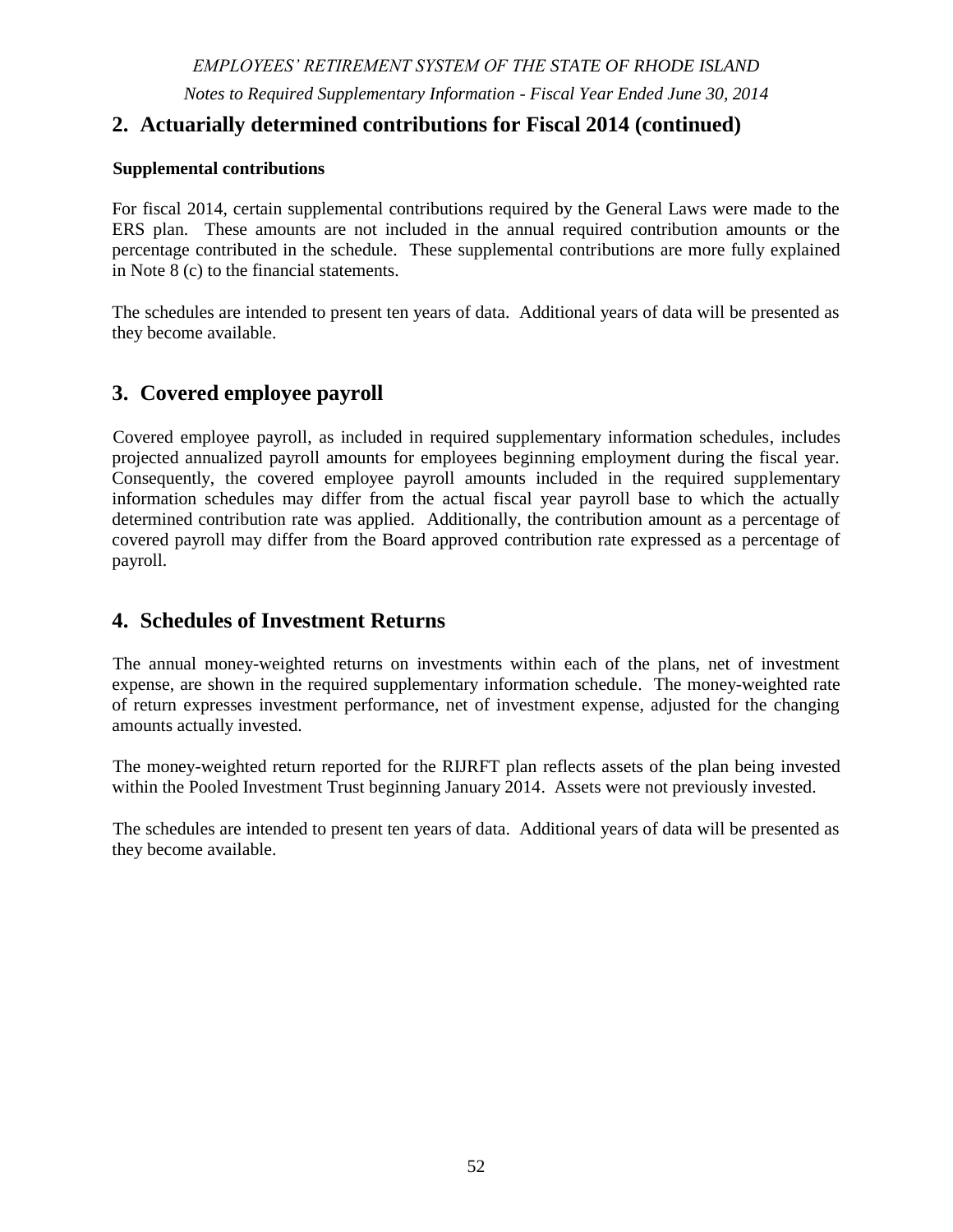#### *EMPLOYEES' RETIREMENT SYSTEM OF THE STATE OF RHODE ISLAND*

*Notes to the Financial Statements - Fiscal Year Ended June 30, 2014*

# **5. Pooled Investment Trust (continued)**

#### **(g). Foreign Currency Risk**

|                             | Commingled      |                 |                 | <b>Private</b> | <b>International</b> | Term          |                          |                              |
|-----------------------------|-----------------|-----------------|-----------------|----------------|----------------------|---------------|--------------------------|------------------------------|
| <b>Currency</b>             | <b>Funds</b>    | <b>Currency</b> | <b>Equities</b> | <b>Equity</b>  | <b>Bonds</b>         | Loans         | <b>Derivatives</b>       | <b>Total</b>                 |
| Australian Dollar           | \$108,320,001   | \$<br>71,150    | $\mathbb{S}$    | $\blacksquare$ | \$<br>3,349,879      | \$            | \$<br>53                 | $\mathcal{S}$<br>111,741,083 |
| Austrian Shilling           | 3,802,392       |                 |                 |                |                      |               | ÷,                       | 3,802,392                    |
| Belgian Franc               | 17,176,938      |                 |                 |                |                      |               | $\overline{a}$           | 17,176,938                   |
| Brazilian Real              | 45,281,324      |                 |                 |                |                      |               | $\overline{a}$           | 45,281,324                   |
| Canadian Dollar             | 156,740,127     | (40, 223)       | 192,148         | 14,878,739     | 4,677,070            |               | (46, 942)                | 176,400,919                  |
| Chilean Peso                | 6,984,622       |                 |                 |                |                      |               |                          | 6,984,622                    |
| Chinese Yuan                | 58,822,474      |                 |                 |                |                      |               |                          | 58,822,474                   |
| Colombian Peso              | 4,561,557       |                 |                 |                |                      |               | L,                       | 4,561,557                    |
| Czech Republic Koruna       | 1,110,548       |                 |                 |                |                      |               |                          | 1,110,548                    |
| Danish Krone                | 21,099,617      |                 |                 |                |                      |               | $\overline{a}$           | 21,099,617                   |
| Egyptian Pound              | 897,913         |                 |                 |                |                      |               |                          | 897,913                      |
| Euro Currency               | 430,187,274     | 55,545          | 73              | 81,777,633     | 36,652,387           | 137,124       | 205,985                  | 549,016,021                  |
| <b>Great Britain Pound</b>  | 290,003,464     | (192, 141)      | 79,554          |                | 46,701,692           |               | 10,332                   | 336,602,901                  |
| Hong Kong Dollar            | 66,589,994      | 1,158,643       |                 | ÷,             |                      |               | 109,085                  | 67,857,722                   |
| Hungarian Forint            | 999,780         |                 |                 |                |                      |               |                          | 999,780                      |
| Indian Rupee                | 31,621,649      |                 |                 |                |                      |               | $\overline{a}$           | 31,621,649                   |
| Indonesia Rupiah            | 11,097,237      |                 |                 |                |                      |               | $\sim$                   | 11,097,237                   |
| Israeli Shekel              | 7,469,771       |                 |                 |                |                      |               | $\overline{a}$           | 7,469,771                    |
| Japanese Yen                | 290,584,322     | (39,199)        |                 | ÷,             | 8,263,419            |               | (230,600)                | 298,577,942                  |
| Malaysian Ringgit           | 17,564,547      |                 |                 |                |                      |               | ÷,                       | 17,564,547                   |
| <b>Mauritian Rupee</b>      | 321,629         |                 |                 |                |                      |               |                          | 321,629                      |
| Mexican Peso                | 23,153,854      |                 |                 |                |                      |               | $\overline{\phantom{a}}$ | 23,153,854                   |
| New Zealand Dollar          | 1,993,782       |                 |                 |                |                      |               | $\overline{a}$           | 1,993,782                    |
| Norwegian Krone             | 12,115,618      |                 |                 |                |                      |               |                          | 12,115,618                   |
| Peruvian Nouveau Sol        | 1,436,768       |                 |                 |                |                      |               |                          | 1,436,768                    |
| Philippine Peso             | 4,473,536       |                 |                 |                |                      |               |                          | 4,473,536                    |
| Polish Zloty                | 7,590,933       |                 |                 |                |                      |               |                          | 7,590,933                    |
| <b>Oatari</b> Real          | 1,658,606       |                 |                 |                |                      |               | $\overline{a}$           | 1,658,606                    |
| Russian Ruble               | 24,582,094      |                 |                 |                |                      |               | $\overline{a}$           | 24,582,094                   |
| Singapore Dollar            | 19,259,409      |                 | 7               |                |                      |               | $\sim$                   | 19,259,416                   |
| Swedish Krona               | 42,499,854      | (109, 246)      |                 |                |                      |               | 4,615                    | 42,395,223                   |
| Swiss Franc                 | 130,682,982     |                 |                 |                |                      |               | $\omega$                 | 130,682,982                  |
| South African Rand          | 34, 361, 608    | 341,889         |                 |                |                      |               | 3,583                    | 34,707,080                   |
| South Korean Won            | 70,889,434      |                 |                 |                |                      |               | $\overline{a}$           | 70,889,434                   |
| Taiwan Dollar               | 55,333,875      |                 |                 |                |                      |               | $\overline{a}$           | 55,333,875                   |
| <b>Thailand Baht</b>        | 9,644,063       |                 |                 |                |                      |               |                          | 9,644,063                    |
| Turkish Lira                | 7,774,059       |                 |                 |                |                      |               |                          | 7,774,059                    |
| United Arab Emirates Dirham | 1,836,202       |                 |                 |                |                      |               |                          | 1,836,202                    |
| Total                       | \$2,020,523,857 | \$1,246,418     | \$<br>271,782   | \$96,656,372   | \$99,644,447         | \$<br>137,124 | \$<br>56,111             | \$2,218,536,111              |
| <b>US</b> Dollar            | 14,830,340      |                 |                 |                |                      |               |                          |                              |
| <b>Grand Total</b>          | \$2,035,354,197 |                 |                 |                |                      |               |                          |                              |

In addition to the foreign currency exposure highlighted in the foregoing table, certain hedge and private equity fund investments may have foreign currency exposure.

#### **(h). Derivatives and Other Similar Investments**

Certain of the System's investment managers are allowed to invest in derivative type transactions consistent with the terms and limitations governing their investment objective and related contract specifications. Derivatives and other similar investments are financial contracts whose value depends on one or more underlying assets, reference rates, or financial indices.

The System's derivative investments include forward foreign currency transactions, futures contracts, options, rights, and warrants. The System enters into these transactions to enhance performance, rebalance the portfolio consistent with overall asset allocation targets, gain or reduce exposure to a specific market, or mitigate specific risks.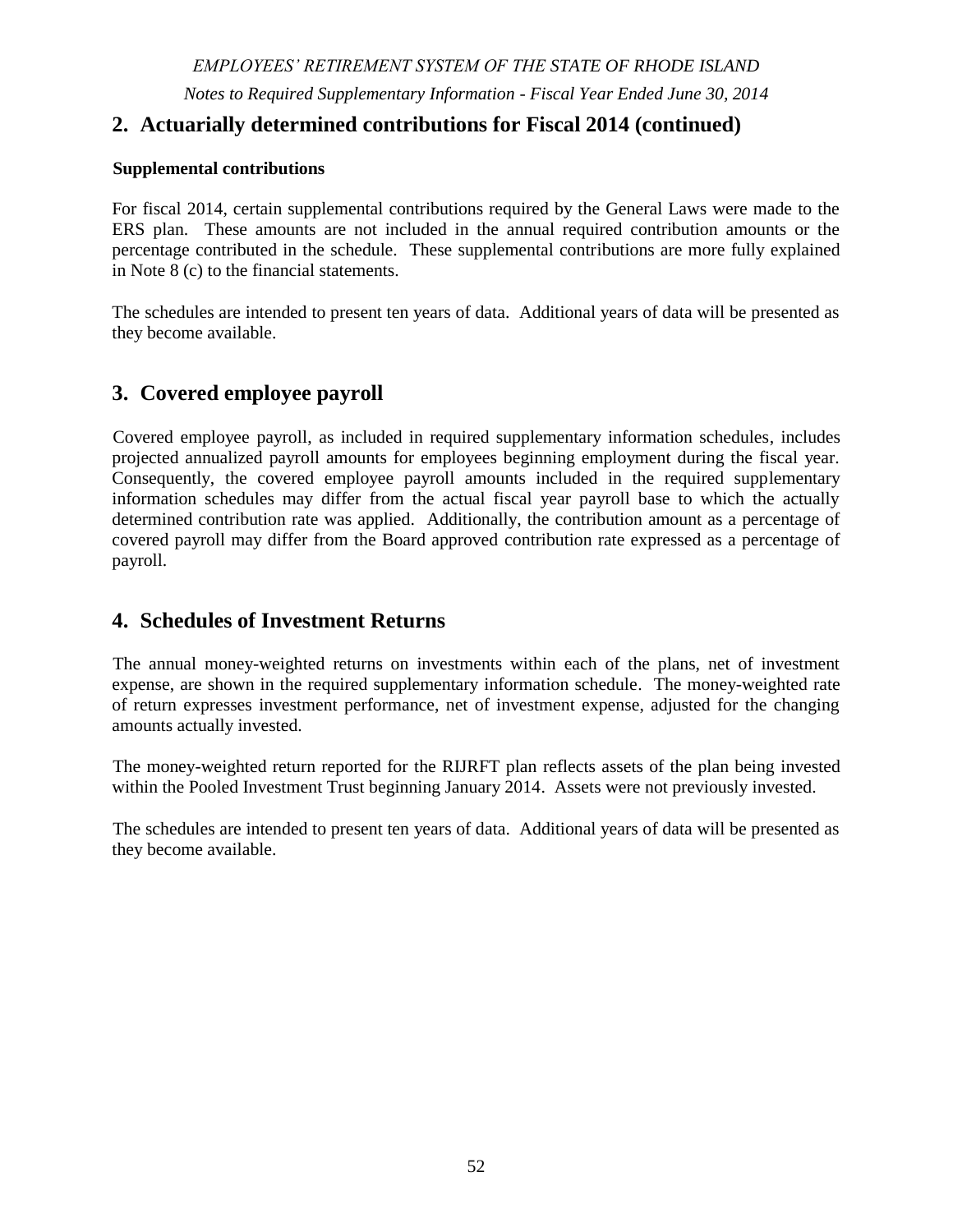# **5. Pooled Investment Trust (continued)**

#### **(h). Derivatives and Other Similar Investments**

**Forward foreign currency contract**s – The System enters into foreign currency exchange contracts to minimize the short-term impact of foreign currency fluctuations on foreign investments. A currency forward is a contractual agreement to pay or receive specific amounts of foreign currency at a future date in exchange for another currency at an agreed upon exchange rate. If not offset by a corresponding position with the opposite currency exposure, these contracts involve risk in excess of the amount reflected in the System's Statements of Fiduciary Net Position. The face or contract amount in U.S. dollars reflects the total exposure the System has in currency contracts. The U.S. dollar value of forward foreign currency contracts is determined using forward currency exchange rates supplied by a quotation service. Losses may arise due to changes in the value of the foreign currency or if the counterparty does not perform under the contract.

**Futures contract**s – The System uses futures to manage its exposure to the domestic and international equity, money market, and bond markets and the fluctuations in interest rates and currency values. Futures are also used to obtain target market exposures in a cost effective manner and to narrow the gap between the System's actual cash exposures and the target policy exposures. Using futures contracts in this fashion is designed to reduce (or hedge) the risk of the actual plan portfolio deviating from the policy portfolio more efficiently than by using cash securities. The program is only used to manage intended exposures and asset allocation rebalancing.

Buying futures tends to increase the System's exposure to the underlying instrument. Selling futures tends to decrease the System's exposure to the underlying instrument, or hedge other System investments. Losses may arise due to movements in the underlying or reference markets.

Through commingled funds, the System also indirectly holds derivative type instruments, primarily equity index futures.

The System invests in mortgage-backed securities, which are included in the categories described as collateralized mortgage obligations and U.S. Government Agency Securities in Note 5. These securities are based on the cash flows from interest and principal payments by the underlying mortgages. As a result, they are sensitive to prepayments by mortgagees, which are likely in declining interest rate environments, thereby reducing the value of these securities.

Additional information regarding interest rate risks for these investments is included in Note 5(b) *Interest Rate Risk*.

The System may sell a security in anticipation of a decline in the fair value of that security or to lessen the portfolio allocation of an asset class. Short sales may increase the risk of loss to the System when the price of a security underlying the short sale increases and the System is obligated to deliver the security in order to cover the position.

The following summarize the System's exposure to specific derivative investments at June 30, 2014.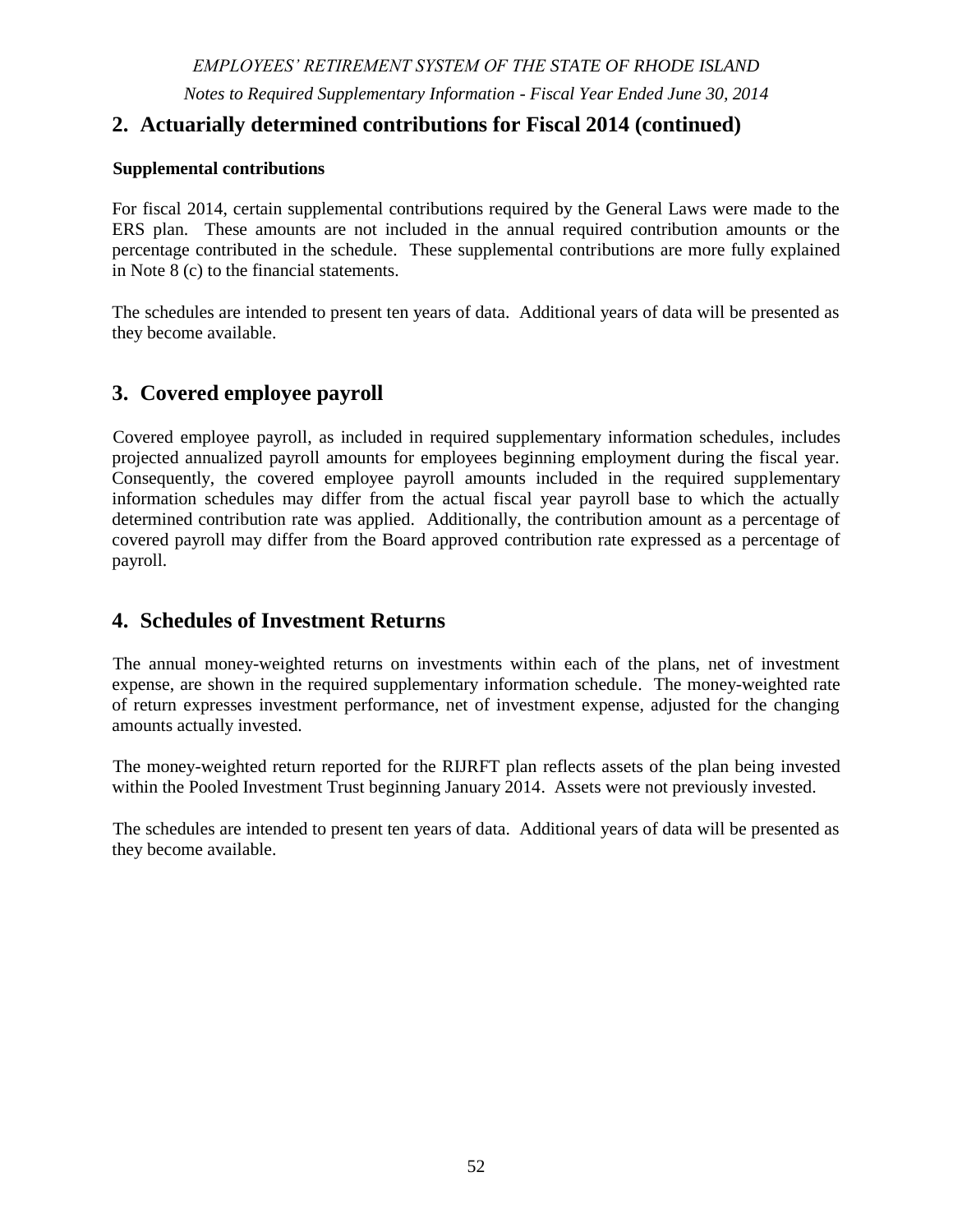# **5. Pooled Investment Trust (continued)**

#### **(h). Derivatives and Other Similar Investments**

| <b>Investment Derivative</b><br><b>Instruments</b>                 | Change in fair<br>value included in<br>investment<br>income | <b>Fair Value at</b><br>June 30, 2014 | <b>Notional</b><br>Amount |  |
|--------------------------------------------------------------------|-------------------------------------------------------------|---------------------------------------|---------------------------|--|
| Fixed income futures - long                                        | \$<br>610,060                                               | \$<br>(5,018)                         | \$48,493,266              |  |
| Index futures - long                                               | 664,231                                                     | 260,912                               | 28,129,215                |  |
| Index futures - short                                              | (736,269)                                                   | (676,249)                             | (79,324,324)              |  |
| Credit default swaps                                               | 23,650                                                      | 85,732                                | 2,990,000                 |  |
| Interest rate swaps                                                | 463,829                                                     | 456,266                               | 4,950,000                 |  |
| <b>Total</b>                                                       | \$<br>1,025,501                                             | \$<br>121,643                         |                           |  |
| Foreign Currency Forward Contracts:<br>Pending payable (liability) |                                                             | \$<br>(1,406,042)                     |                           |  |

The System is exposed to counterparty risk on foreign currency contracts that are in asset positions. The aggregate fair value of derivative instruments in asset positions at June 30, 2014 was \$113,240. This represents the maximum loss that would be recognized if all counterparties failed to perform as contracted. Risk is mitigated by using a continuous linked settlement process.

Credit Default Swaps can be used in the portfolio by the credit manager to either obtain exposure to the high yield market efficiently (i.e. by selling protection) at a similar or better price than what can be obtained in cash bonds, or to hedge the credit risk of the portfolio (i.e. buy protection). The actual swap entered into sold protection on an index to effectively and quickly gain long exposure to the high yield markets giving this new manager time to invest in individual cash bonds in line with the mandate.

Interest rate swaps can be used to manage interest rate risk and increase returns in the fixed income or term loan portion of the portfolio.

The System executes (through its investment managers) derivative instruments with various counterparties. The credit ratings of these counterparties were Baa2(Moody's) or better, one counterparty was not rated by Moody's but is rated A+ by Fitch.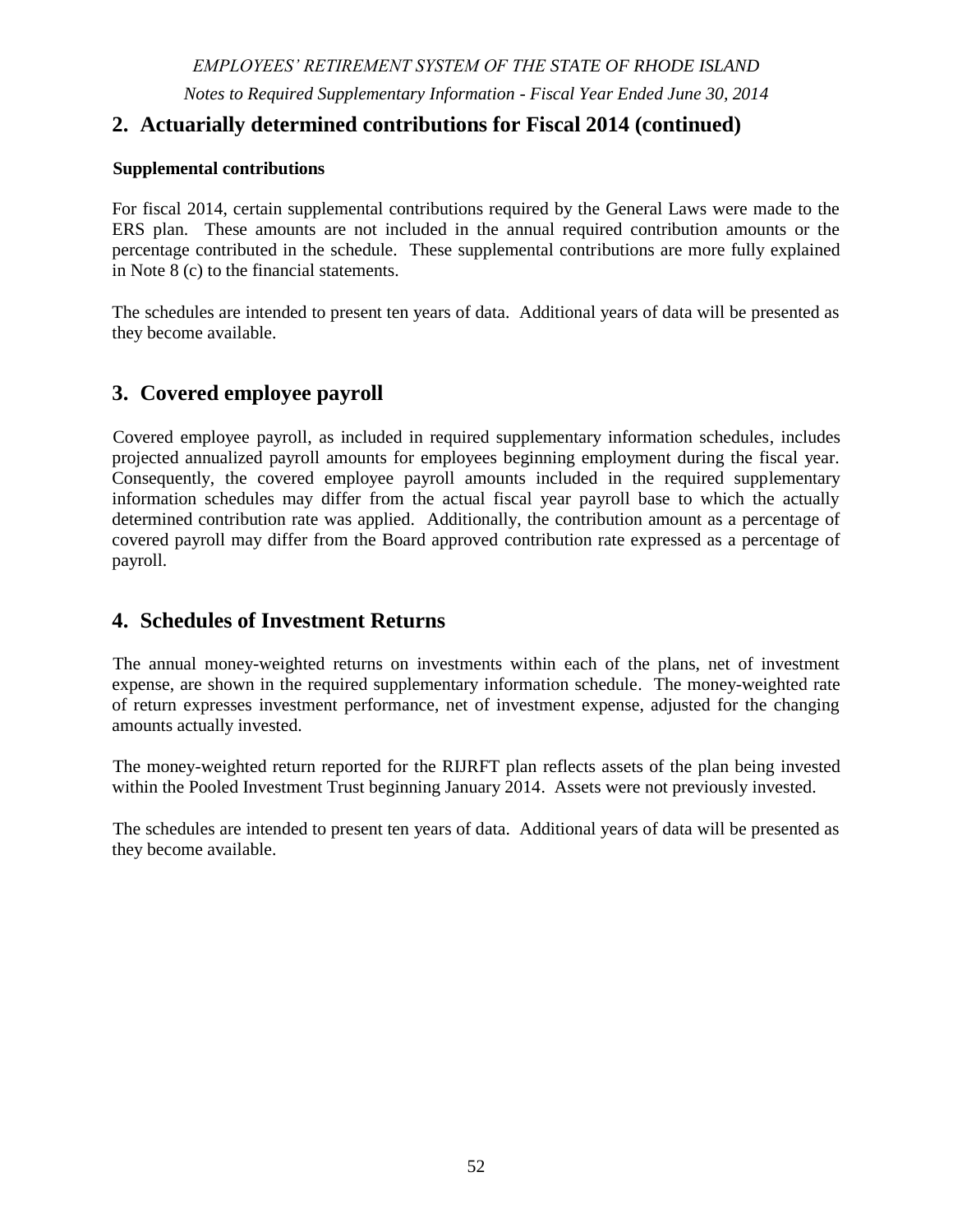# *EMPLOYEES' RETIREMENT SYSTEM OF THE STATE OF RHODE ISLAND*

*Notes to the Financial Statements - Fiscal Year Ended June 30, 2014*

# **6. Other Investments – Defined Contribution Plan**

The State Investment Commission selected various investment options for defined contribution plan participants with the overall objective of offering low-cost, strategic, and long-term oriented investment products. Plan participants can choose one or more of the various options and can change options at any time. Plan participants who do not elect a specific option default to a target date retirement fund consistent with their anticipated Social Security retirement eligibility date.

|                                                         |                   | $%$ of       | <b>Duration</b> | Weighted<br>Average<br><b>Maturity</b> |
|---------------------------------------------------------|-------------------|--------------|-----------------|----------------------------------------|
| <b>Investment Type</b>                                  | <b>Fair Value</b> | <b>Total</b> | (years)         | (days)                                 |
| <b>Annuities</b>                                        |                   |              |                 |                                        |
| <b>TIAA Stable Value</b>                                | \$<br>3,278,312   | 1.18%        |                 |                                        |
| TIAA Real Estate - variable annuity                     | 1,345,103         | 0.48%        |                 |                                        |
| <b>Total</b>                                            | \$<br>4,623,415   | $1.67\%$     |                 |                                        |
|                                                         |                   |              |                 |                                        |
| <b>Money Market</b>                                     | \$<br>305,832     |              |                 | 57                                     |
| Vanguard Prime Money Market Fund Investor Class         |                   | $0.11\%$     |                 |                                        |
| <b>Fixed Income Funds</b>                               |                   |              |                 |                                        |
| Pimco Real Return Institutional Class                   | 2,188,889         | 0.79%        | 6.78            |                                        |
| Vanguard Total Bond Market Index Signal Class           | 1,687,295         | 0.61%        | 5.62            |                                        |
| <b>Total</b>                                            | \$<br>3,876,184   | 1.40%        |                 |                                        |
|                                                         |                   |              |                 |                                        |
| <b>Target Retirement Funds</b>                          |                   |              |                 |                                        |
| Vanguard Target Retirement 2010 Trust II                | 5,428,003         | 1.96%        |                 |                                        |
| Vanguard Target Retirement 2015 Trust II                | 21,377,164        | 7.71%        |                 |                                        |
| Vanguard Target Retirement 2020 Trust II                | 38,901,889        | 14.02%       |                 |                                        |
| Vanguard Target Retirement 2025 Trust II                | 41,116,796        | 14.82%       |                 |                                        |
| Vanguard Target Retirement 2030 Trust II                | 40,833,850        | 14.72%       |                 |                                        |
| Vanguard Target Retirement 2035 Trust II                | 38,718,682        | 13.96%       |                 |                                        |
| Vanguard Target Retirement 2040 Trust II                | 30,334,855        | 10.94%       |                 |                                        |
| Vanguard Target Retirement 2045 Trust II                | 22,251,857        | 8.02%        |                 |                                        |
| Vanguard Target Retirement 2050 Trust II                | 11,826,985        | 4.26%        |                 |                                        |
| Vanguard Target Retirement 2055 Trust II                | 2,645,451         | 0.95%        |                 |                                        |
| Vanguard Target Retirement 2060 Trust II                | 280,053           | 0.10%        |                 |                                        |
| Vanguard Target Retirement Income Trust II              | 1,720,680         | 0.62%        |                 |                                        |
| <b>Total</b>                                            | \$<br>255,436,265 | 92.09%       |                 |                                        |
| <b>Equity Mutual Funds</b>                              |                   |              |                 |                                        |
| TIAA-CREF International Equity Index Fund Institutional | 1,436,678         | 0.52%        |                 |                                        |
| TIAA-CREF Social Ch Equity Institutional                | 81,930            | 0.03%        |                 |                                        |
| Vanguard 500 Index Fund Signal Class                    | 5,727,172         | 2.06%        |                 |                                        |
| Vanguard Emerging Markets Stock Index Signal Class      | 1,232,420         | 0.44%        |                 |                                        |
| Vanguard Mid-Cap Index Fund Signal Class                | 2,413,615         | 0.87%        |                 |                                        |
| Vanguard Small Cap Index Fund Signal Class              | 2,254,455         | 0.81%        |                 |                                        |
| <b>Total</b>                                            | \$<br>13,146,270  | 4.74%        |                 |                                        |
| <b>Total</b>                                            | \$<br>277,387,966 | 100%         |                 |                                        |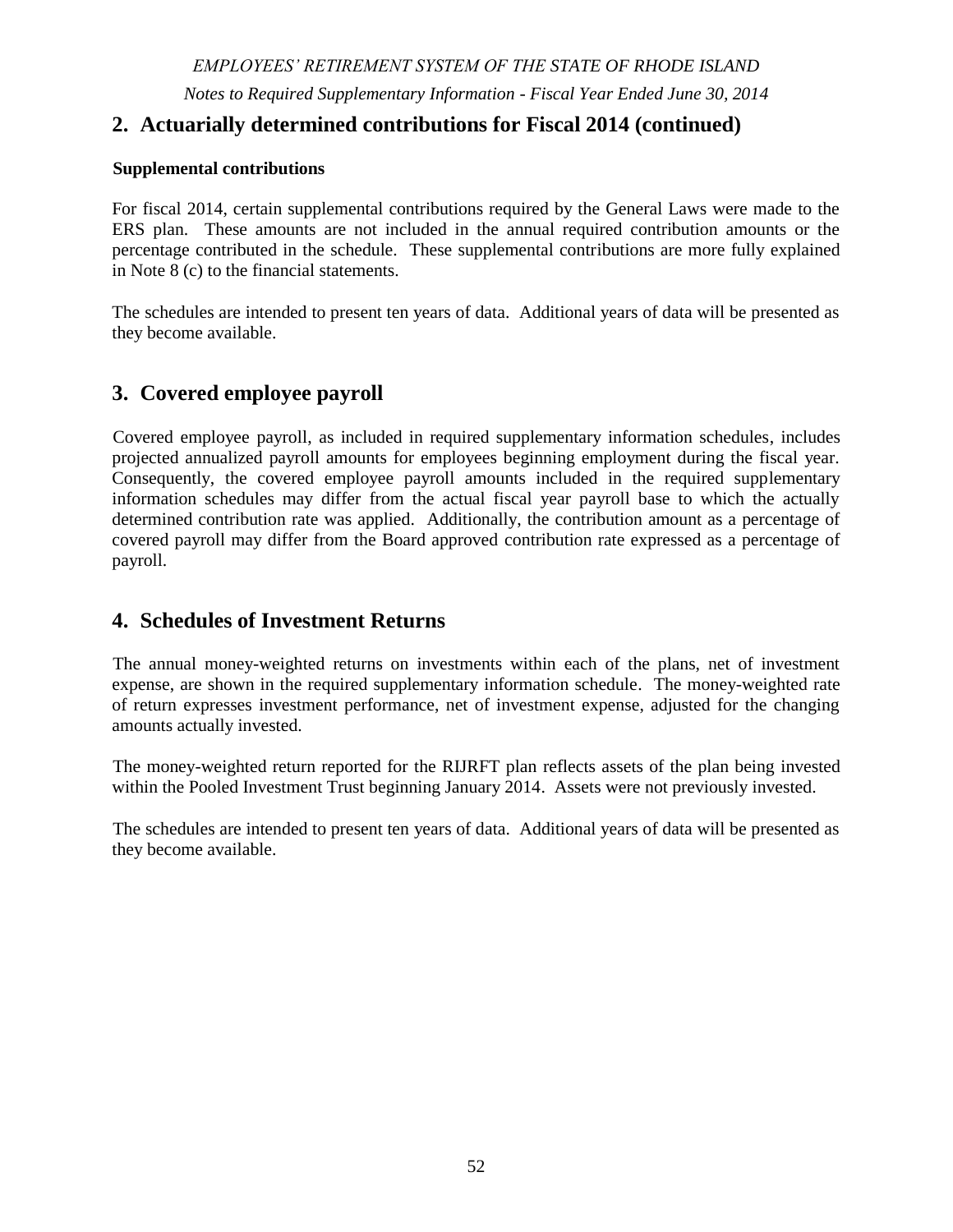# **6. Other Investments – Defined Contribution Plan (continued)**

For an investment, custodial credit risk is the risk that, in the event of the failure of the counterparty, the System will not be able to recover the value of its investment or collateral securities that are in the possession of an outside party. At June 30, 2014, all assets and securities were registered in the name of TIAA-CREF as the Defined Contribution Plan's record keeper for the benefit of plan members and were held in the possession of TIAA-CREF's custodian, J.P. Morgan Bank.

The majority of the defined contribution plan investment options are mutual funds that invest in diversified portfolios of securities including equity and fixed-income investments. For investment options that are solely fixed income, weighted-average maturity or duration have been disclosed as a measure of interest rate risk.

Fixed income mutual funds and variable annuity accounts are subject to interest rate, inflation and credit risks. Target-date retirement mutual funds share the risks associated with the types of securities held by each of the underlying funds in which they invest including equity and fixed income funds. Mutual funds may have exposure to foreign currency risk through investment in non-US denominated securities.

# **7. Property and Equipment**

Property and equipment consist of the line of business system (LOB) and computer equipment at historical cost. During fiscal year-ended June 30, 2013 the System fully depreciated its LOB and computer equipment. The systems have reached their economic life for reporting purposes, but will remain in service until they are replaced by a new system in fiscal year 2015. Under the new system development and operations contract, the vendor will supply and operate the system for the contract period. Consequently, no capital asset related to the new system will be recognized or depreciated. Instead, contract payments will be expensed ratably over the contract period commencing when the system becomes fully operational.

# **8. Contributions**

Contribution requirements for plan members and employers are established pursuant to Rhode Island General Laws. Employers are required to contribute at an actuarially determined rate for the defined benefit plans. Employer contributions for the defined contribution plan are prescribed by statute. Plan member contributions for the defined benefit and defined contribution plans are fixed by statute. Member and employer contribution rates are subject to amendment by the General Assembly.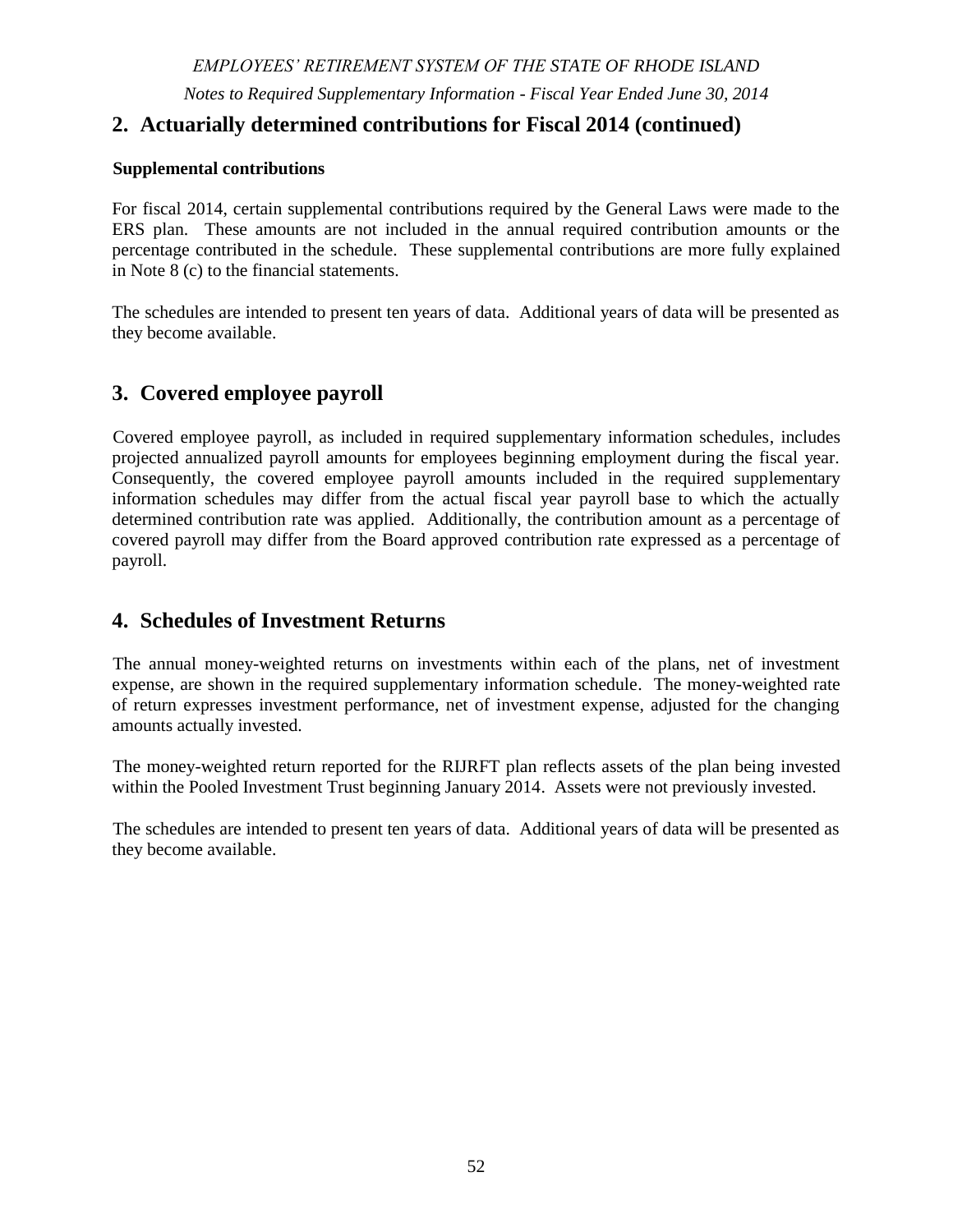# **8. Contributions (continued)**

## **(a). Funding Policy**

The funding policies, as set forth in Rhode Island General Law, Section 36-10-2 and 45-21-42 provide for actuarially determined periodic contributions to the plans. The actuarial valuation uses the Entry Age Normal actuarial cost method. Under this method, the employer contribution rate is the sum of (i) the employer normal cost rate, and (ii) a rate that will amortize the unfunded actuarial liability. The valuation is prepared on the projected benefit basis, under which the present value, at the assumed rate of return (currently 7.5 percent for all plans except the RIJRFT which utilizes a 4.0% assumed rate of return), of each participant's expected benefit payable at retirement or death is determined, based on age, service, gender and compensation.

The employer contributions required to support the benefits of the Plan are determined following a level funding approach, and consist of a normal contribution and an accrued liability contribution. The normal contribution is determined using the "entry age normal" method. Under this method, a calculation is made to determine the rate of contribution which, if applied to the compensation of each individual member during the entire period of anticipated covered service, would be required to meet the cost of all benefits payable on his behalf. This method is commonly referred to as the Individual Entry Age Actuarial Cost Method.

The unfunded actuarial accrued liability (UAAL) is amortized as a level percent of payroll over a closed period. For underfunded plans, the period is 25 years as measured from June 30, 2010, or 21 years as of the current valuation date for any existing UAAL. Beginning with the June 30, 2014 actuarial valuation, new experience gains and losses for underfunded plans are amortized over individual closed periods of 20 years using the process of "laddering". Overfunded plans will have an amortization rate calculated using a single base amortized over an open period of 20 years.

#### **(b). Contribution rates**

Employer contribution rates for fiscal 2014 for all defined benefit plans were developed based on actuarial valuations performed as of June 30, 2011 except that the employer contribution rate for RIJRFT plan members was developed based on an actuarial valuation performed as of June 30, 2012. Employee contribution rates are statutorily determined.

Rhode Island Judicial Retirement Fund Trust plan is not currently advance funded. Employees make contributions to the plan; however, there are no employer contributions. This plan is for a closed group of individuals and the amortization payment has been calculated based on leveldollar amortization over 16-years from June 30, 2012.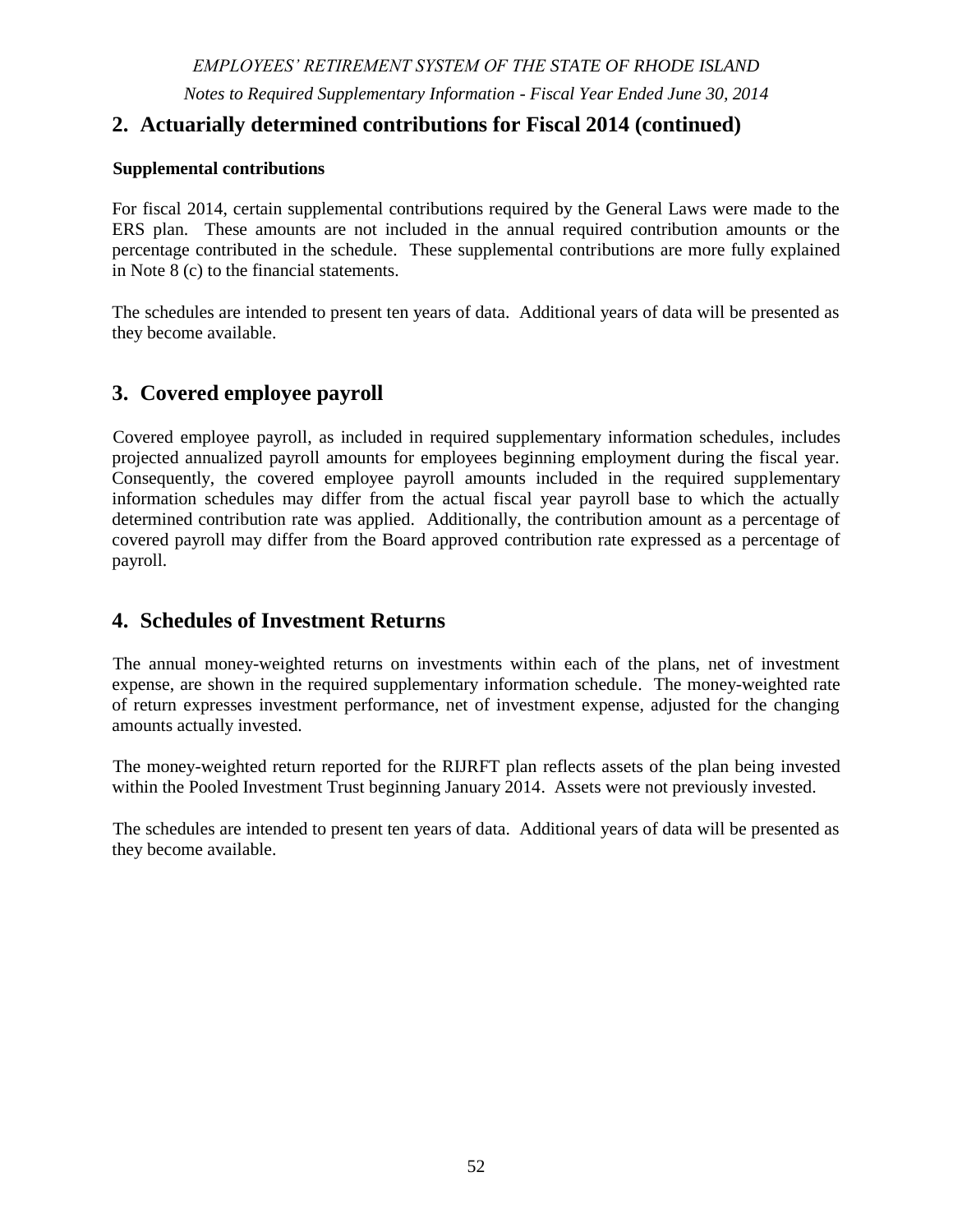# *EMPLOYEES' RETIREMENT SYSTEM OF THE STATE OF RHODE ISLAND*

*Notes to the Financial Statements - Fiscal Year Ended June 30, 2014*

# **8. Contributions (continued)**

#### **(b). Contribution rates**

The table below displays the contribution rates for the year ended June 30, 2014:

| Plan                                                                                                         | <b>Employee</b>                                                                                                 | <b>Employer</b>                               |  |  |  |  |  |
|--------------------------------------------------------------------------------------------------------------|-----------------------------------------------------------------------------------------------------------------|-----------------------------------------------|--|--|--|--|--|
| <b>ERS</b>                                                                                                   |                                                                                                                 |                                               |  |  |  |  |  |
| <b>State Employees</b>                                                                                       | 3.75%                                                                                                           | 23.05%                                        |  |  |  |  |  |
|                                                                                                              |                                                                                                                 |                                               |  |  |  |  |  |
| Teachers                                                                                                     |                                                                                                                 |                                               |  |  |  |  |  |
| Municipal funded                                                                                             | 3.75%                                                                                                           | 12.26% (11.68% for towns not participating    |  |  |  |  |  |
|                                                                                                              |                                                                                                                 | in the 1990 early retirement incentive)       |  |  |  |  |  |
|                                                                                                              |                                                                                                                 |                                               |  |  |  |  |  |
| State funded                                                                                                 |                                                                                                                 | 8.42% (8.03% for towns not participating in   |  |  |  |  |  |
|                                                                                                              |                                                                                                                 | the 1990 early retirement incentive)          |  |  |  |  |  |
| <b>TSB</b>                                                                                                   | 1% of the members annual salary up to                                                                           | 1% of the members annual salary up to but     |  |  |  |  |  |
|                                                                                                              | but not exceeding \$9,600                                                                                       | not exceeding \$9,600                         |  |  |  |  |  |
| <b>MERS</b>                                                                                                  |                                                                                                                 |                                               |  |  |  |  |  |
| <b>General Employees</b>                                                                                     | 1.00% (additional 1% with a cost-of-                                                                            | 68 Municipalities, housing authorities, water |  |  |  |  |  |
|                                                                                                              | living adjustment)                                                                                              | and sewer districts contributed various       |  |  |  |  |  |
|                                                                                                              |                                                                                                                 | actuarially determined rates.                 |  |  |  |  |  |
| <b>Public Safety</b>                                                                                         | 7.00% (additional 1% with a cost-of-                                                                            | 45 Municipal police and fire departments      |  |  |  |  |  |
|                                                                                                              | living adjustment)                                                                                              | contributed various actuarially determined    |  |  |  |  |  |
|                                                                                                              |                                                                                                                 | rates.                                        |  |  |  |  |  |
| <b>SPRBT</b>                                                                                                 | 8.75%                                                                                                           | 14.45%                                        |  |  |  |  |  |
| <b>JRBT</b>                                                                                                  | 12.00% (8.75% supreme court judges)                                                                             | 27.28%                                        |  |  |  |  |  |
| <b>RIJRFT</b>                                                                                                | 12.00% (8.75% supreme court judges)                                                                             | $$1,695,434$ (note 1)                         |  |  |  |  |  |
|                                                                                                              | Eligible state employees and teachers                                                                           |                                               |  |  |  |  |  |
|                                                                                                              | participating in social security $-5\%$                                                                         | 1%                                            |  |  |  |  |  |
| <b>Defined</b>                                                                                               |                                                                                                                 |                                               |  |  |  |  |  |
| <b>Contribution</b>                                                                                          | Teachers and MERS general employees                                                                             |                                               |  |  |  |  |  |
| Plan                                                                                                         | not covered by social security $-7\%$                                                                           | 3%                                            |  |  |  |  |  |
|                                                                                                              |                                                                                                                 |                                               |  |  |  |  |  |
|                                                                                                              | MERS police and fire employees not                                                                              |                                               |  |  |  |  |  |
|                                                                                                              | covered by social security $-3\%$                                                                               | 3%                                            |  |  |  |  |  |
|                                                                                                              | Note 1 - The State of Rhode Island is not currently funding this plan on an advance funding basis - an employer |                                               |  |  |  |  |  |
| contribution has been actuarially determined; however, no employer contributions have been made to the plan. |                                                                                                                 |                                               |  |  |  |  |  |

#### **(c). Supplemental Contributions**

The General Laws (Section  $36-10-2(a)$  1 and 2) also require, in addition to the contributions provided for by the funding policy, for each fiscal year in which the actuarially determined state contribution rate for state employees and teachers is lower than that for the prior fiscal year, the governor shall include an appropriation to that system equivalent to twenty percent (20%) of the rate reduction to be applied to the actuarial accrued liability. The amounts to be appropriated shall be included in the annual appropriation bill and shall be paid by the general treasurer into the retirement system. The retirement system's actuary shall not adjust the computation of the annual required contribution for the year in which supplemental contributions are received; such contributions once made may be treated as reducing the actuarial liability remaining for amortization in the next following actuarial valuation to be performed. For fiscal 2014, there were no monies contributed to the System in accordance with this provision of the General Laws.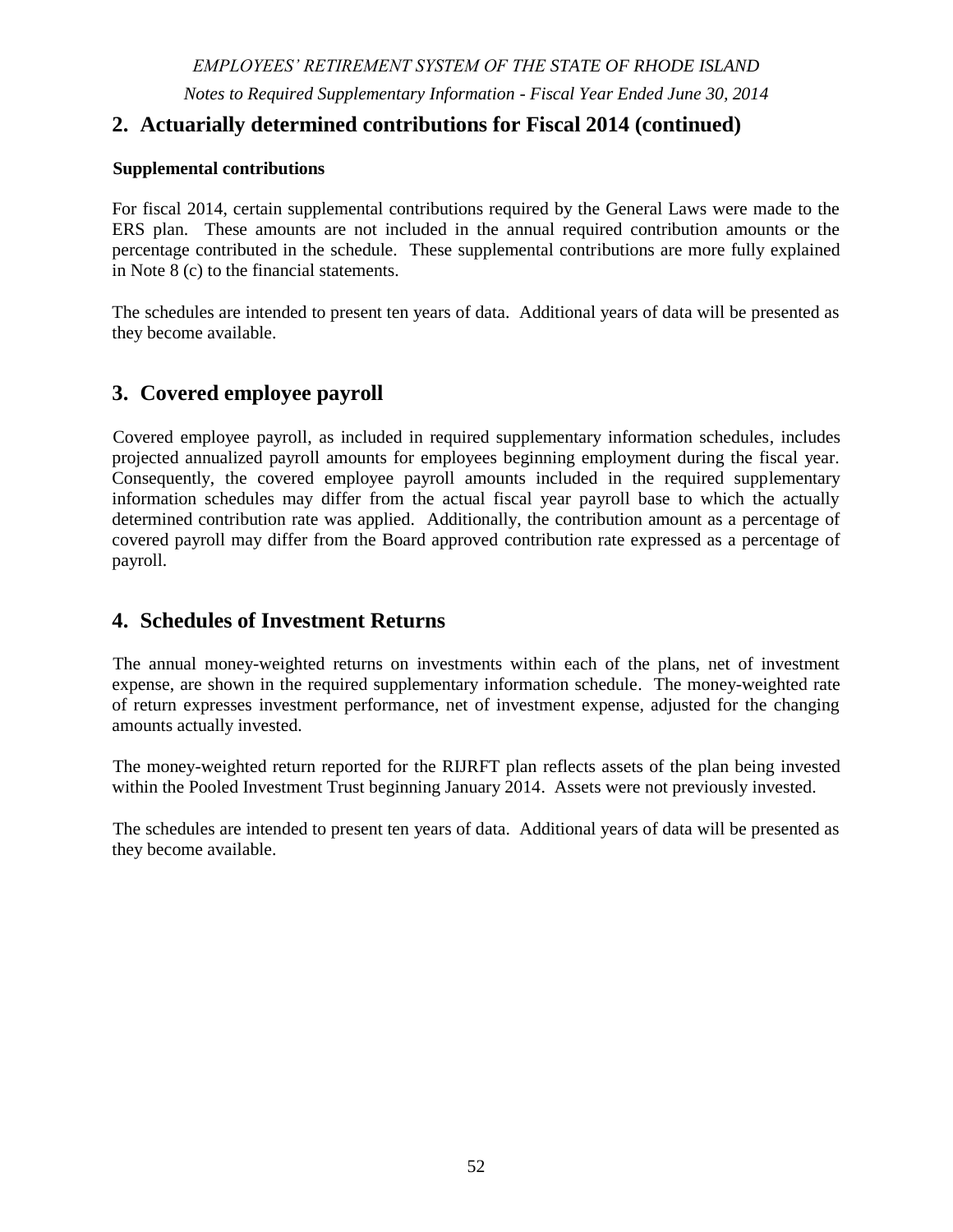*EMPLOYEES' RETIREMENT SYSTEM OF THE STATE OF RHODE ISLAND*

*Notes to the Financial Statements - Fiscal Year Ended June 30, 2014*

# **8. Contributions (continued)**

The General Laws also require that for any fiscal year in which the State's actual general revenues exceed estimated amounts, the difference shall be paid to the ERS plan upon completion and release of the State's audited financial statements. The amount paid to the System in fiscal 2014 related to the State's fiscal 2013 actual general revenues exceeding budgeted amounts by \$168,605.

The Retirement Security Act provides for additional contributions to the System based on 5.5% of the value of contracts where the services performed by the contractor were previously performed by state employees. A supplemental contribution of \$414,958 was paid to the System pursuant to Section 42-149-3.1 of the General Laws.

# **9. Net Pension Liability (Asset) of the Participating Employers**

The components of the net pension liability of the employers participating in the various plans of the System at June 30, 2014 were as follows:

|                                         |                  | <b>ERS</b>      |                     |                     |             | <b>RIJRFT</b> | <b>MERS</b>      |               |
|-----------------------------------------|------------------|-----------------|---------------------|---------------------|-------------|---------------|------------------|---------------|
|                                         | <b>State</b>     |                 | <b>TSB</b>          | <b>State Police</b> | <b>JRBT</b> |               | General          |               |
|                                         | <b>Employees</b> | <b>Teachers</b> |                     |                     |             |               | employees        | Police & Fire |
| Fiscal year ended June 30, 2014         |                  |                 |                     |                     |             |               |                  |               |
|                                         |                  |                 |                     |                     |             |               |                  |               |
| <b>Total pension liability</b>          | \$4,302,186,206  | \$6,309,901,411 | \$169,601,073       | \$113,017,758       | 59.933.761  | \$17,505,869  | \$1,083,524,263  | \$526,361,185 |
| <b>Plan Fiduciary net position</b>      | 2.520.281.249    | 3.875.901.033   | 293.921.803         | 109,678,381         | 56,172,243  | 318,023       | 947.202.644      | 446,542,303   |
| <b>Employers' Net Pension Liability</b> | \$1,781,904,957  | \$2,434,000,378 | $$(124.320.730)$ \; | 3,339,377           | 3.761.518   | \$17,187,846  | 136,321,619<br>S | 79,818,882    |
|                                         |                  |                 |                     |                     |             |               |                  |               |
| <b>Plan Fiduciary Net Position as a</b> |                  |                 |                     |                     |             |               |                  |               |
| percentage of total pension liability   | 58.6%            | 61.4%           | 173.3%              | 97.0%               | 93.7%       | 1.8%          | 87.4%            | 84.8%         |
|                                         |                  |                 |                     |                     |             |               |                  |               |

#### **a. Actuarial assumptions**

The total pension liability was determined by actuarial valuations performed as of June 30, 2013 and rolled forward to June 30, 2014, using the following actuarial assumptions, applied to all periods included in the measurement.

The actuarial assumptions used in the June 30, 2013 valuations and the calculation of the total pension liability at June 30, 2014 were consistent with the results of an actuarial experience study performed as of June 30, 2013.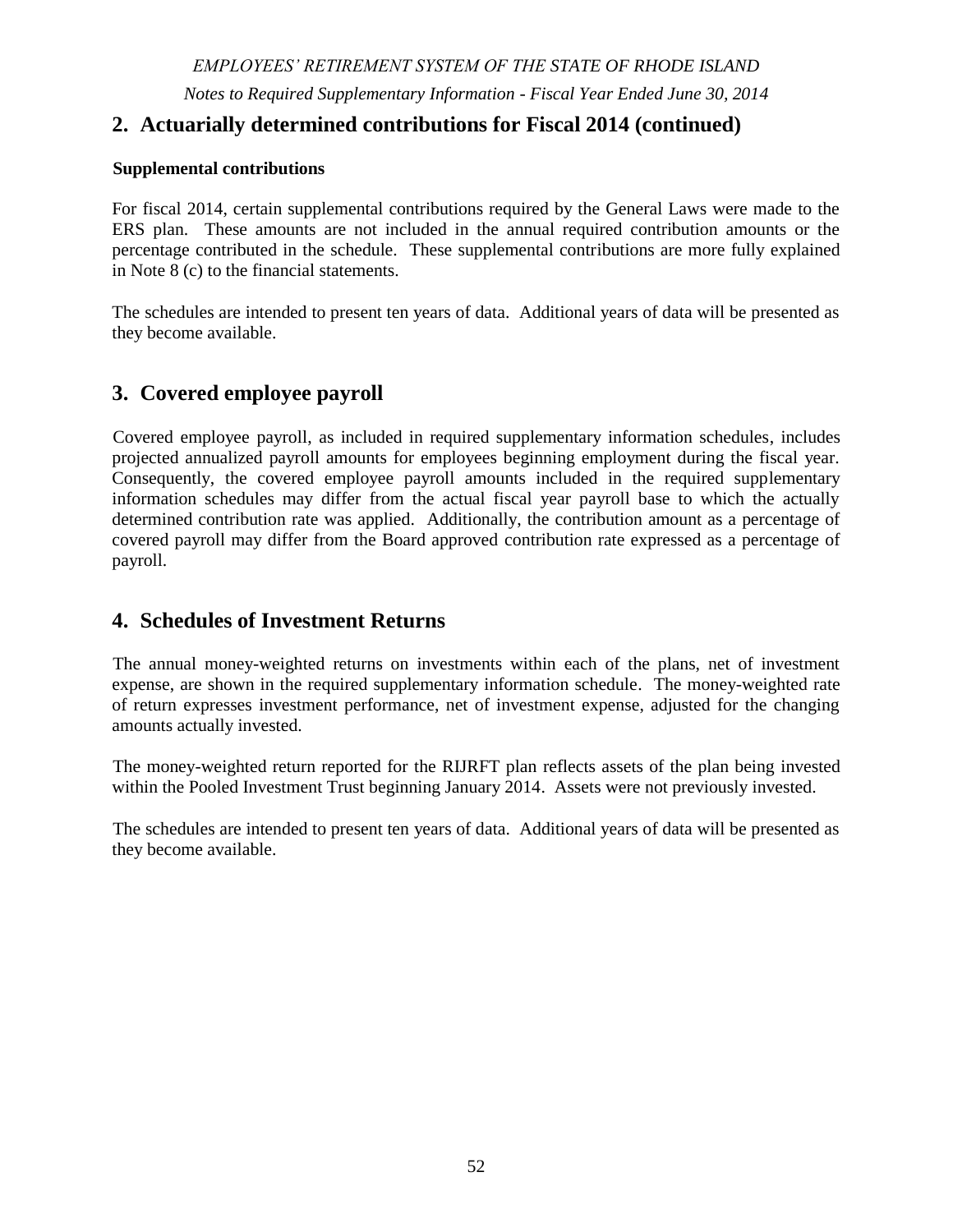*Notes to the Financial Statements - Fiscal Year Ended June 30, 2014*

# **9. Net Pension Liability (Asset) of the Participating Employers (continued)**

# **a. Actuarial assumptions**

|                                                                                  | <b>ERS</b>                                                                                                                                                                                                                                                                                                                                                                                                                                                                                                                                                                                                                                                                                |                                                                                                                                                                                                                                                                                                                                                                                                                                                                                                                                                     | <b>MERS</b>                                                                                              | <b>SPRBT</b>          | <b>JRBT</b> | <b>RIJRFT</b> | <b>TSB</b>                                                        |  |  |  |  |
|----------------------------------------------------------------------------------|-------------------------------------------------------------------------------------------------------------------------------------------------------------------------------------------------------------------------------------------------------------------------------------------------------------------------------------------------------------------------------------------------------------------------------------------------------------------------------------------------------------------------------------------------------------------------------------------------------------------------------------------------------------------------------------------|-----------------------------------------------------------------------------------------------------------------------------------------------------------------------------------------------------------------------------------------------------------------------------------------------------------------------------------------------------------------------------------------------------------------------------------------------------------------------------------------------------------------------------------------------------|----------------------------------------------------------------------------------------------------------|-----------------------|-------------|---------------|-------------------------------------------------------------------|--|--|--|--|
|                                                                                  | <b>State Employees</b>                                                                                                                                                                                                                                                                                                                                                                                                                                                                                                                                                                                                                                                                    | <b>Teachers</b>                                                                                                                                                                                                                                                                                                                                                                                                                                                                                                                                     |                                                                                                          |                       |             |               |                                                                   |  |  |  |  |
| <b>Actuarial Cost</b><br>Method                                                  | Entry Age Normal - the Individual Entry Age Actuarial Cost methodology is used.                                                                                                                                                                                                                                                                                                                                                                                                                                                                                                                                                                                                           |                                                                                                                                                                                                                                                                                                                                                                                                                                                                                                                                                     |                                                                                                          |                       |             |               |                                                                   |  |  |  |  |
| Amortization<br>Method                                                           | Level Percent of Payroll – Closed<br>Level<br>Dollar                                                                                                                                                                                                                                                                                                                                                                                                                                                                                                                                                                                                                                      |                                                                                                                                                                                                                                                                                                                                                                                                                                                                                                                                                     |                                                                                                          |                       |             |               |                                                                   |  |  |  |  |
| Equivalent<br><b>Single</b><br><b>Remaining</b><br><b>Amortization</b><br>Period | 21 years at June 30, 2014<br>Not<br>applicable                                                                                                                                                                                                                                                                                                                                                                                                                                                                                                                                                                                                                                            |                                                                                                                                                                                                                                                                                                                                                                                                                                                                                                                                                     |                                                                                                          |                       |             |               |                                                                   |  |  |  |  |
| <b>Actuarial Assumptions</b>                                                     |                                                                                                                                                                                                                                                                                                                                                                                                                                                                                                                                                                                                                                                                                           |                                                                                                                                                                                                                                                                                                                                                                                                                                                                                                                                                     |                                                                                                          |                       |             |               |                                                                   |  |  |  |  |
| <b>Investment Rate</b><br>of Return                                              | 7.50%                                                                                                                                                                                                                                                                                                                                                                                                                                                                                                                                                                                                                                                                                     | 7.50%                                                                                                                                                                                                                                                                                                                                                                                                                                                                                                                                               | 7.50%                                                                                                    | 7.50%                 | 7.50%       | 4.29%         | 7.50%                                                             |  |  |  |  |
| Projected<br><b>Salary</b><br><b>Increases</b><br><b>Mortality</b>               | 3.50%<br>to<br>6.50%<br>$\bullet$<br>$\bullet$                                                                                                                                                                                                                                                                                                                                                                                                                                                                                                                                                                                                                                            | 3.50%<br>to<br>13.5%<br>Male Employees, MERS General and MERS P&F: 115% of RP-2000 Combined Healthy for Males<br>with White Collar adjustments, projected with Scale AA from 2000.<br>Female Employees, MERS General and MERS P&F: 95% of RP-2000 Combined Healthy for<br>Females with White Collar adjustments, projected with Scale AA from 2000.<br>Male and female<br>teachers: 97%<br>and 92%,<br>respectively of<br>rates in a GRS<br>table based on<br>male and female<br>teacher<br>experience,<br>projected with<br>Scale AA from<br>2000. | General<br><b>Employees</b><br>3.50% to 7.50%<br>Police & Fire<br><b>Employees</b><br>4.00% to<br>14.00% | 3.75%<br>to<br>11.75% | 3.50%       | 3.50%         | 3.50%<br>to<br>13.50%<br>Mortality<br>the same as<br>for teachers |  |  |  |  |
| Inflation                                                                        |                                                                                                                                                                                                                                                                                                                                                                                                                                                                                                                                                                                                                                                                                           |                                                                                                                                                                                                                                                                                                                                                                                                                                                                                                                                                     |                                                                                                          | 2.75%                 |             |               |                                                                   |  |  |  |  |
| retirement.                                                                      | Cost of Living Adjustments: COLA is equal to the average five-year fund asset performance (percent) greater than 5.5% up to a maximum of 4% - the<br>COLA is to be applied to the first \$25,000 of benefits, indexed over time. COLA is delayed until the latter of Social Security eligibility age or 3<br>years after retirement except for State Police and MERS Police and Fire for which the COLA is delayed until the later of age 55 or 3 years after<br>For the MERS plan, a 2% COLA is assumed after January 1, 2014. For all other plans, a COLA of 2% is assumed only every five years until the<br>plans achieve an 80% collective funded status in accordance with the law. |                                                                                                                                                                                                                                                                                                                                                                                                                                                                                                                                                     |                                                                                                          |                       |             |               |                                                                   |  |  |  |  |

For the TSB plan, a 2.75% COLA is assumed.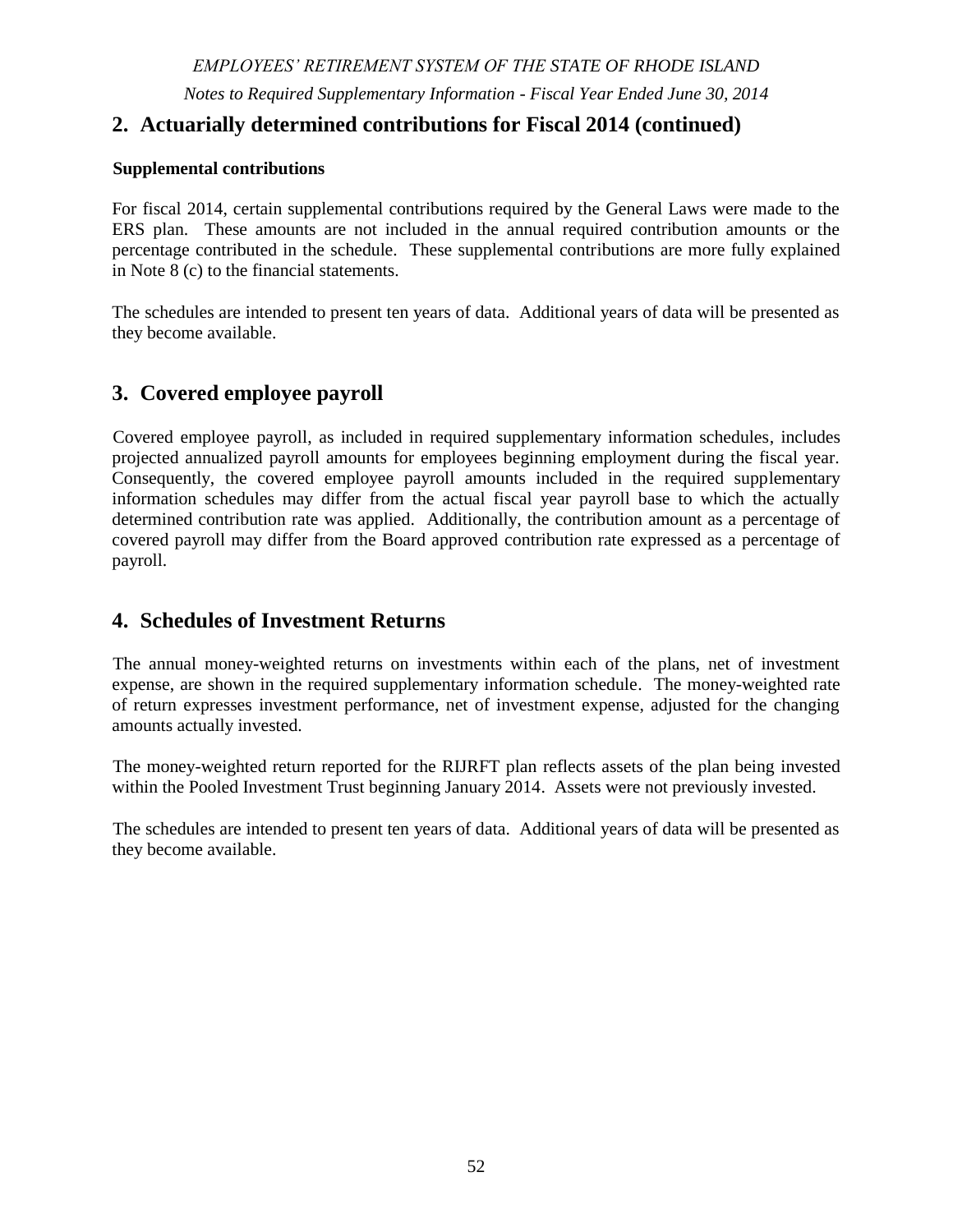# **9. Net Pension Liability (Asset) of the Participating Employers (continued)**

#### **a. Actuarial assumptions**

The long-term expected rate of return best-estimate on pension plan investments was determined by the actuary using a building-block method. The actuary started by calculating best-estimate future expected real rates of return (expected returns net of pension plan investment expense and inflation) for each major asset class, based on forward-looking medium-term (10 year) capital market return assumptions developed by eight investment consulting firms. The June 30, 2014 expected arithmetic returns over the medium term by asset class as developed by the State Investment Commission's investment consultant, which are generally consistent with the averages utilized by the actuary, are summarized in the following table:

|                             | <b>Medium-Term Expected</b> |
|-----------------------------|-----------------------------|
| <b>Asset Class</b>          | <b>Real Rate of Return</b>  |
| <b>Global Equity</b>        | 6.05%                       |
| Private Equity              | 9.05%                       |
| <b>Equity Hedge Funds</b>   | 4.75%                       |
| Absolute Return Hedge Funds | 2.95%                       |
| <b>Real Return</b>          | 3.85%                       |
| <b>Real Estate</b>          | 4.45%                       |
| Core Fixed                  | 0.25%                       |
| Cash                        | $-0.50\%$                   |

These return assumptions are then weighted by the target asset allocation percentage, factoring in correlation effects, to develop the overall medium-term expected rate of return best-estimate on an arithmetic basis. To arrive at the long-term expected return estimate, the actuary adjusts the medium-term number to reflect the longer 30-year time frame required for actuarial calculations. This process produces the actuarial expected return, which is based on a 30-year horizon, and can differ from the medium-term, 10-year-horizon return expectations.

#### **b. Discount rate**

The discount rate used to measure the total pension liability of the plans was 7.5 percent for all but the RIJRFT plan. The projection of cash flows used to determine the discount rate assumed that contributions from plan members will be made at the current contribution rate and that contributions from the employers will be made at statutorily required rates, actuarially determined. Based on those assumptions, the pension plan's fiduciary net position was projected to be available to make all projected future benefit payments of current plan members. Therefore, the long-term expected rate of return on pension plan investments was applied to all periods of projected benefit payments to determine the total pension liability.

For the RIJRFT plan, the State has not opted to make actuarially determined employer contributions and based on those assumptions, the pension plan's fiduciary net position was not projected to be available to make all projected future benefit payments of current plan members. Consequently, for the RIJRFT plan, the municipal bond index rate, based on the 20-year Bond Buyer GO Index, (4.29% and 4.63% at June 30, 2014 and June 30, 2013, respectively) was applied to all periods of projected benefit payments to determine the total pension liability.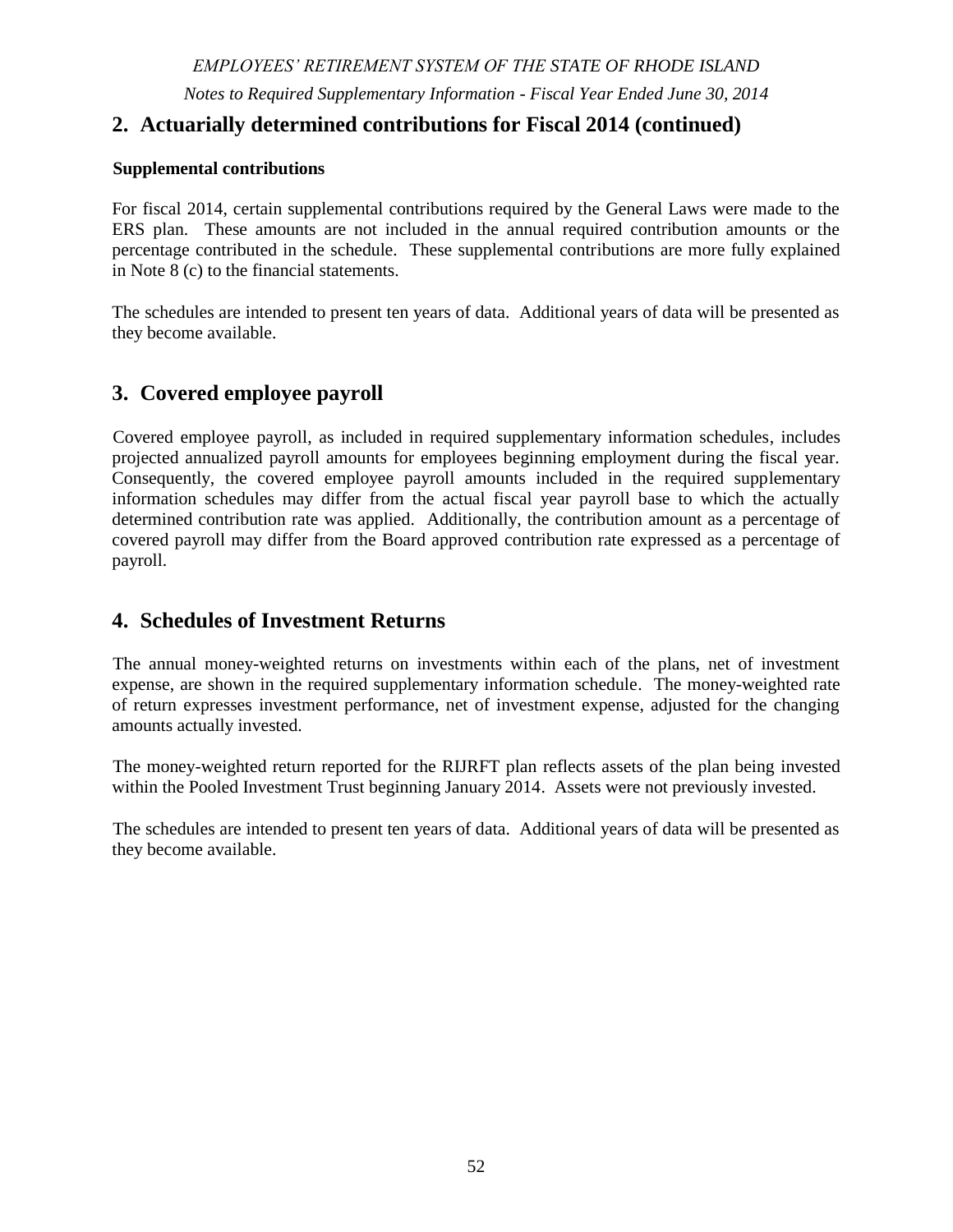# **9. Net Pension Liability (Asset) of the Participating Employers (continued)**

#### **c. Sensitivity of the net pension liability (asset) to changes in the discount rate**

The following presents the net pension liability (asset) of the employers calculated using the discount rate of 7.5 percent (for all plans except the RIJRFT), as well as what the employers' net pension liability (asset) would be if it were calculated using a discount rate that is 1-percentagepoint lower or 1-percentage-point higher than the current rate. The RIJRFT plan's fiduciary net position was not projected to be available to make all projected future benefit payments of current plan members and consequently the municipal bond index rate of 4.29% at June 30, 2014 was used in the determination of the net pension liability for that plan with a similar  $+1/-1$  % sensitivity analysis.

|                                 |               | 1.00% Decrease<br>$(6.50\%)$ |              | Current<br><b>Discount Rate</b><br>$(7.5\%)$                      | 1.00% Increase<br>$(8.50\%)$ |               |
|---------------------------------|---------------|------------------------------|--------------|-------------------------------------------------------------------|------------------------------|---------------|
| <b>ERS</b> - State employees    | $\mathcal{S}$ | 2,200,811,036                | \$           | 1,781,904,957                                                     | \$                           | 1,354,409,975 |
| <b>ERS</b> - Teachers           | \$            | 3,048,284,669                | \$           | 2,434,000,378                                                     | \$                           | 1,807,111,545 |
| <b>TSB</b>                      | \$            | (106, 541, 085)              | \$           | (124,320,730)                                                     | \$                           | (142,097,813) |
| <b>SPRBT</b>                    | \$            | 13,684,330                   | \$           | 3,339,377                                                         | \$                           | (7,214,487)   |
| <b>JRBT</b>                     | \$            | 9,317,070                    | \$           | 3,761,518                                                         | \$                           | (1,905,894)   |
| <b>MERS</b> - General Employees | \$            | 240, 247, 377                | \$           | 136,321,619                                                       | \$                           | 30,270,160    |
| <b>MERS</b> - Police and Fire   | \$            | 129,356,048                  | $\mathbb{S}$ | 79,818,882                                                        | \$                           | 29,273,349    |
|                                 |               | 1.00% Decrease<br>$(3.29\%)$ |              | <b>Municipal Bond</b><br><b>Index Discount Rate</b><br>$(4.29\%)$ | 1.00% Increase<br>$(5.29\%)$ |               |
| <b>RIJRFT</b>                   | \$            | 19,777,010                   | \$           | 17,187,846                                                        | \$                           | 16, 187, 873  |

# **10. Administrative Expenses**

Pursuant to General Law section 36-8-10.1, administrative costs of the System are financed through investment earnings up to a maximum of 0.175% of the average total investments before lending activities as reported in the annual report of the Auditor General for the next preceding five (5) fiscal years. Such amounts are transferred to a restricted receipt account within the State's general fund. Any unencumbered funds on June 30 of any fiscal year are credited to the plans in the same proportion as their contributions to the restricted receipt account.

Administrative expenses of the System, financed as described in the preceding paragraph, include \$1,053,538 of expenses within the Office of General Treasurer related to oversight of the System's investment portfolio. Consistent with generally accepted accounting principles, these expenses have been included with investment expenses on the accompanying financial statements.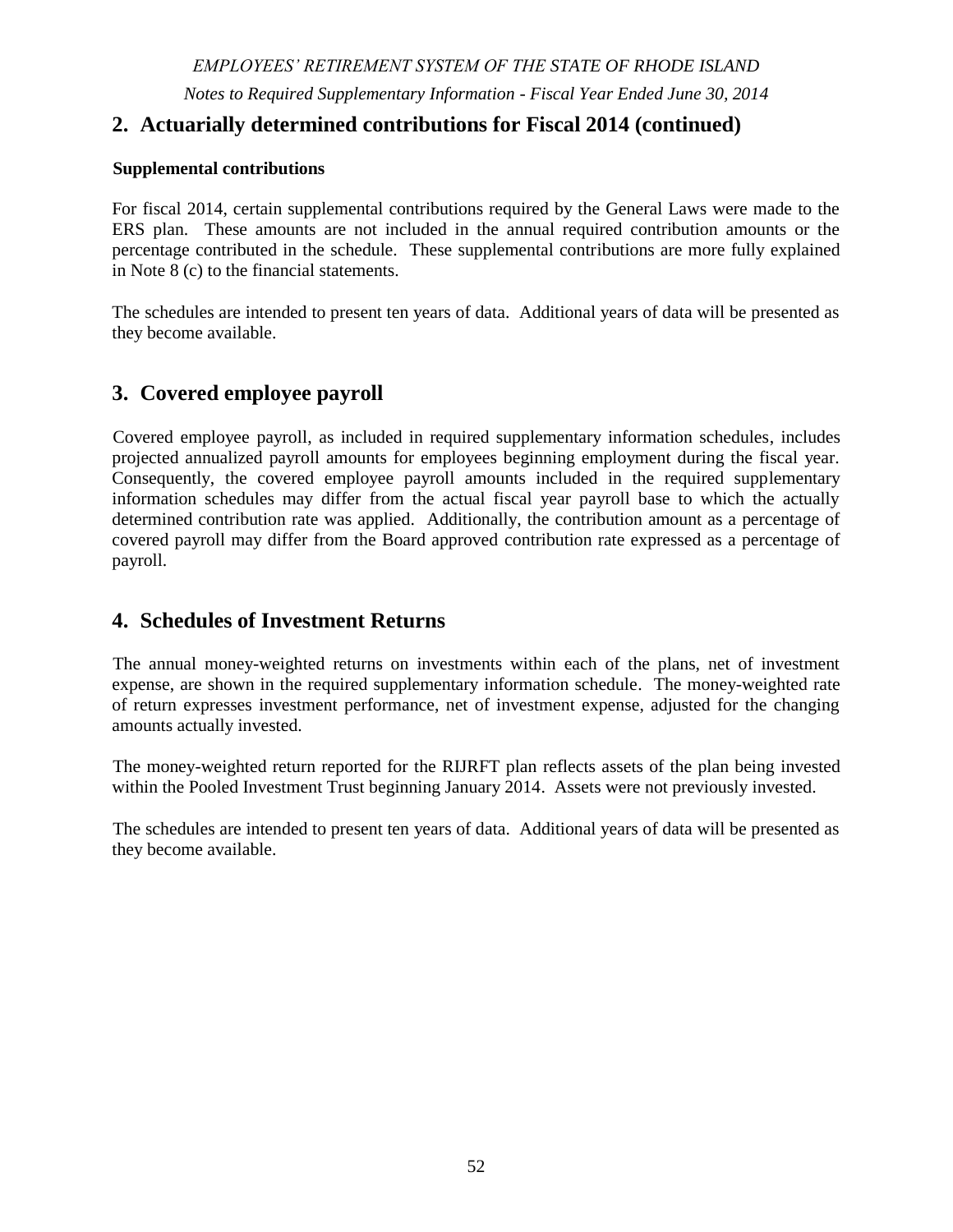# **10. Administrative Expenses (continued)**

For fiscal year 2014, the administrative costs of the defined contribution plan were financed solely by participant fees. Fees paid to TIAA-CREF via participant fees for fiscal year ended June 30, 2014 were \$1,257,210. From these participant fees, \$251,358 was transferred to the State of Rhode Island to fund the fiscal 2014 operating expenses of the Office of the General Treasurer related to the administration of the defined contribution plan.

# **11. Commitments**

The State Investment Commission has committed to fund certain private equity and real estate investment managers at a predetermined subscription amount. Outstanding unfunded investment commitments at June 30, 2014 totaled \$461 million. These commitments will be funded through cash available within the pooled investment trust generated through investment income and/or liquidation of other investments.

The system's investments in hedge funds are generally subject to "lock-up" provisions that limit (subject to certain exceptions) the ability to withdraw amounts previously invested for a period of one to three years after the initial investment. At June 30, 2014, investments totaling \$175,478,062 are subject to these withdrawal limitation provisions. In addition, assets totaling \$967,109 are held in Indus Asia Pacific Distribution Holding Company II, Ltd., a vehicle managing the liquidation of investments held in private securities. Cash will be distributed as investments are sold. The remainder of hedge fund assets are available for redemption either on a month end or quarter end basis, and are subject to notice periods which vary by fund and range from 2 days to 90 days.

The System is committed under a ten-year development and operating agreement to design, transition, and implement new line-of-business, general ledger accounting system, and payroll administration systems. The contract requires monthly payments through fiscal 2022. Total payments over the contract period are estimated at \$22 million.

# **12. Postemployment Healthcare Plan**

*Plan Description -* The System contributes to the State Employees' defined benefit postemployment health care plan, a cost sharing multiple employer plan administered though the Rhode Island State Employees' and Electing Teachers OPEB System (OPEB System). The State of Rhode Island OPEB Board (Board) was authorized, created and established under Chapter 36-12.1 of the RI General Laws. The Board was established to independently hold and administer, in trust, the funds of the OPEB system. The plan provides medical benefits to certain retired employees of participating employers included in the System.

Pursuant to legislation enacted by the General Assembly, a trust was established to accumulate assets and pay benefits and other costs associated with the OPEB system.

The OPEB system issues a stand-alone, publicly available financial report that includes the financial statements and required supplementary information. A copy of the report can be obtained from the Office of Accounts and Control, One Capitol Hill, Providence, RI 02903.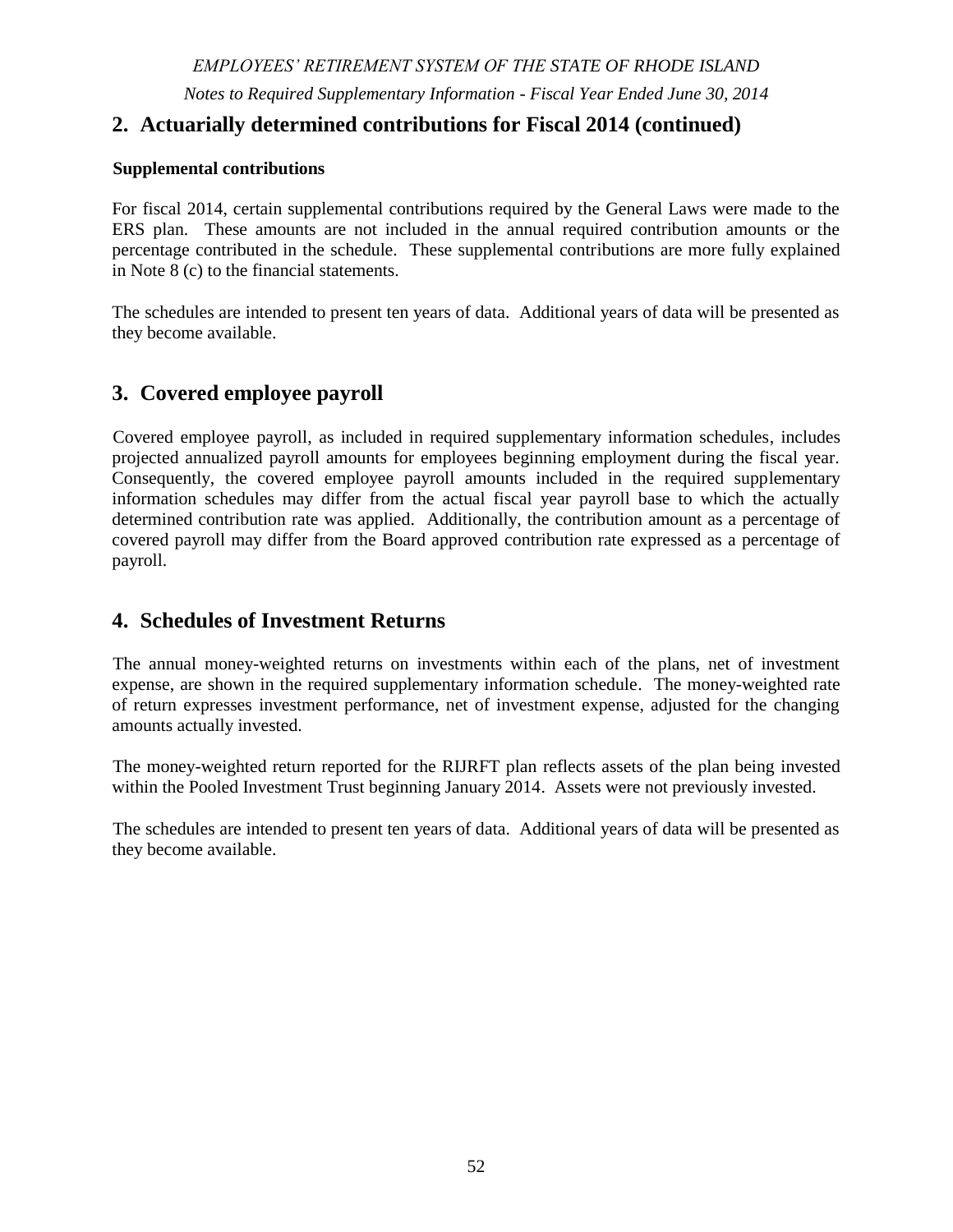# **12. Postemployment Healthcare Plan (continued)**

*Funding Policy - RIGL* Sections 36-12.1, 36-12-2.2, and 36-12-4 govern the provisions of the OPEB system. The contribution requirements of plan members, the State, and other participating employers are established and may be amended by the General Assembly. Active employees make no contribution to the OPEB plan. Employees who retired after October 1, 2008 must contribute 20% of the annual estimated benefit cost (working rate) or annual premium for Medicare supplemental coverage. Employees retiring before October 1, 2008 have varying co-pay percentages ranging from 0% to 50% based on age and years of service at retirement. Further information about the contributions of plan members can be found in the financial report of the OPEB system.

All participating employers are required by law to fund the actuarially determined annual required contribution (ARC), which for fiscal year 2014 was 7.07% of covered payroll. The ARC represents a level of funding that, if paid on an ongoing basis, is projected to cover normal costs each year and amortize any unfunded actuarial liabilities (or funding excess) over a period not to exceed thirty years. The System's contribution to the plan for the years ended June 30, 2014, 2013 and 2012 were \$238,280, \$204,957, and \$183,867 respectively, which represents 100% of the annual required contributions.

# **13. Contingencies**

**Central Coventry Fire District -** The Central Coventry Fire District (CCFD), a participating employer in the MERS agent employer pension plan, was under the control of State appointed receiver. The System is an interested party and creditor of CCFD and had filed proof of claim for contributions owed to the System. The System had represented to the Superior Court that, in the event of CCFD's withdrawal from MERS in connection with a potential closure and liquidation of the CCFD, the district would be responsible for having total funds on deposit equal to the actuarial value of retirement and disability allowances in force, the vested rights of employees who have not yet retired and an amount equal to the accumulated contributions of those employees who have not acquired vested rights. CCFD does not have such an amount on deposit which is estimated at approximately \$5.6 million.

The Superior Court has returned, at the State's request, control of the CCFD to a local governing board. Employee contributions are current as of October 31, 2015; employer contributions receivable as of June 30, 2014 totaled \$438,219 and remain outstanding.

# **14. Subsequent event**

Subsequent to June 30, 2014, litigation challenging the various pension reform measures enacted in previous years by the General Assembly (2009, 2010, and 2011) was settled. The final settlement approved by the Court on July 8, 2015 also included enactment of the pension settlement provisions by the General Assembly.

The amended benefit provisions in the newly enacted legislation and settlement agreement have not been reflected in the determination of the net pension liability at June 30, 2014 (the measurement date). These amended benefit provisions are summarized below: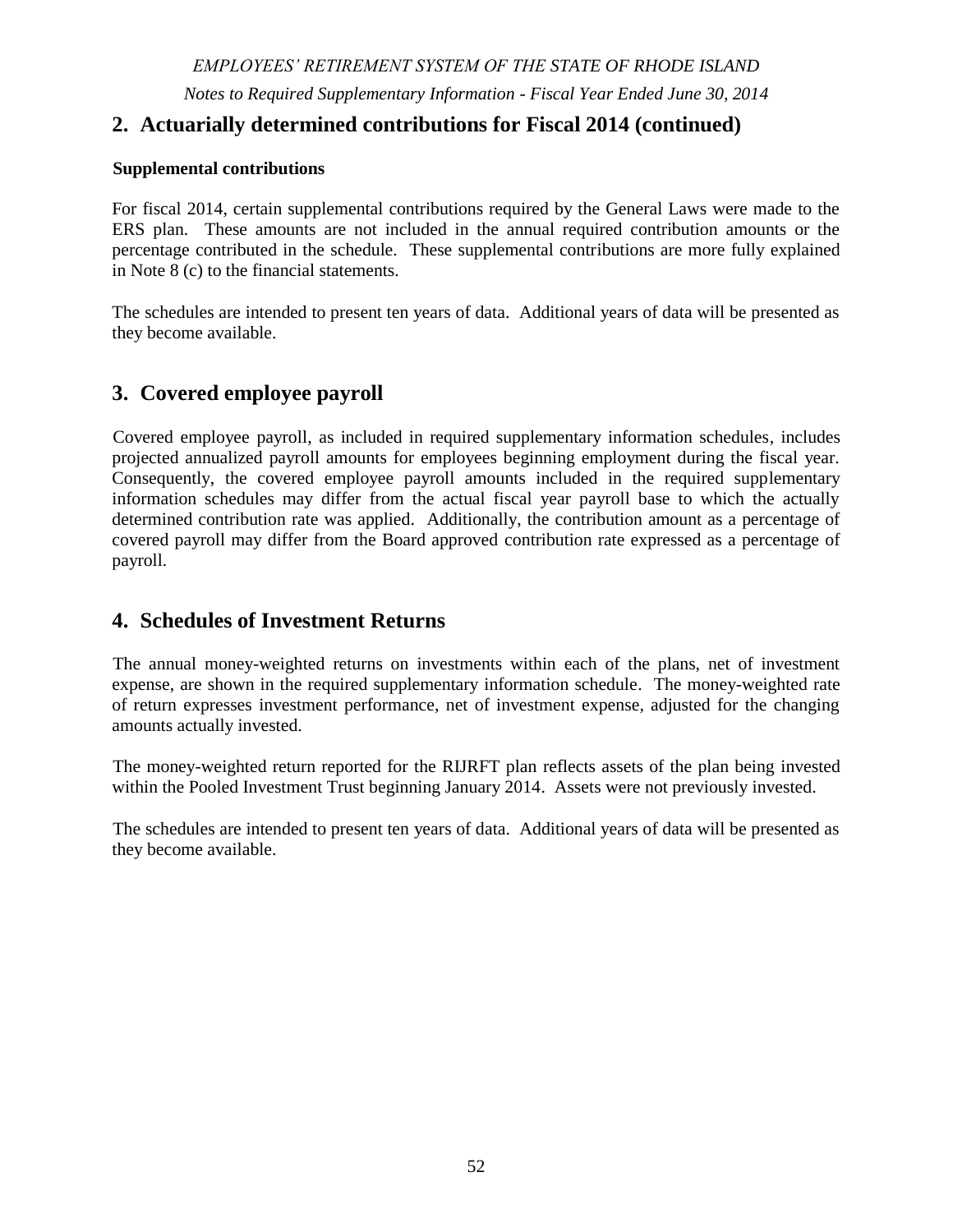# **14. Subsequent event (continued)**

- Employees with more than 20 years of service at July 1, 2012 will increase their employee contribution rate from 3.75% to 11% and participate solely in the defined benefit plan going forward – service credit accruals will increase from 1% to 2% per year.
- Employees with more than 10 but less than 20 years of service at July 1, 2012 will receive an increased employer contribution to the defined contribution plan.
- Retirees as of June 30, 2015 will receive two \$500 stipends; the interim cost of living increases will occur at 4 year rather than 5 year intervals.
- Minor adjustments were made to the actuarial reduction for employees choosing to retire early.

These amendments are not considered to have a material effect on the net pension liability had they been retroactively applied to the calculation of the total pension liability at June 30, 2013 rolled forward to June 30, 2014.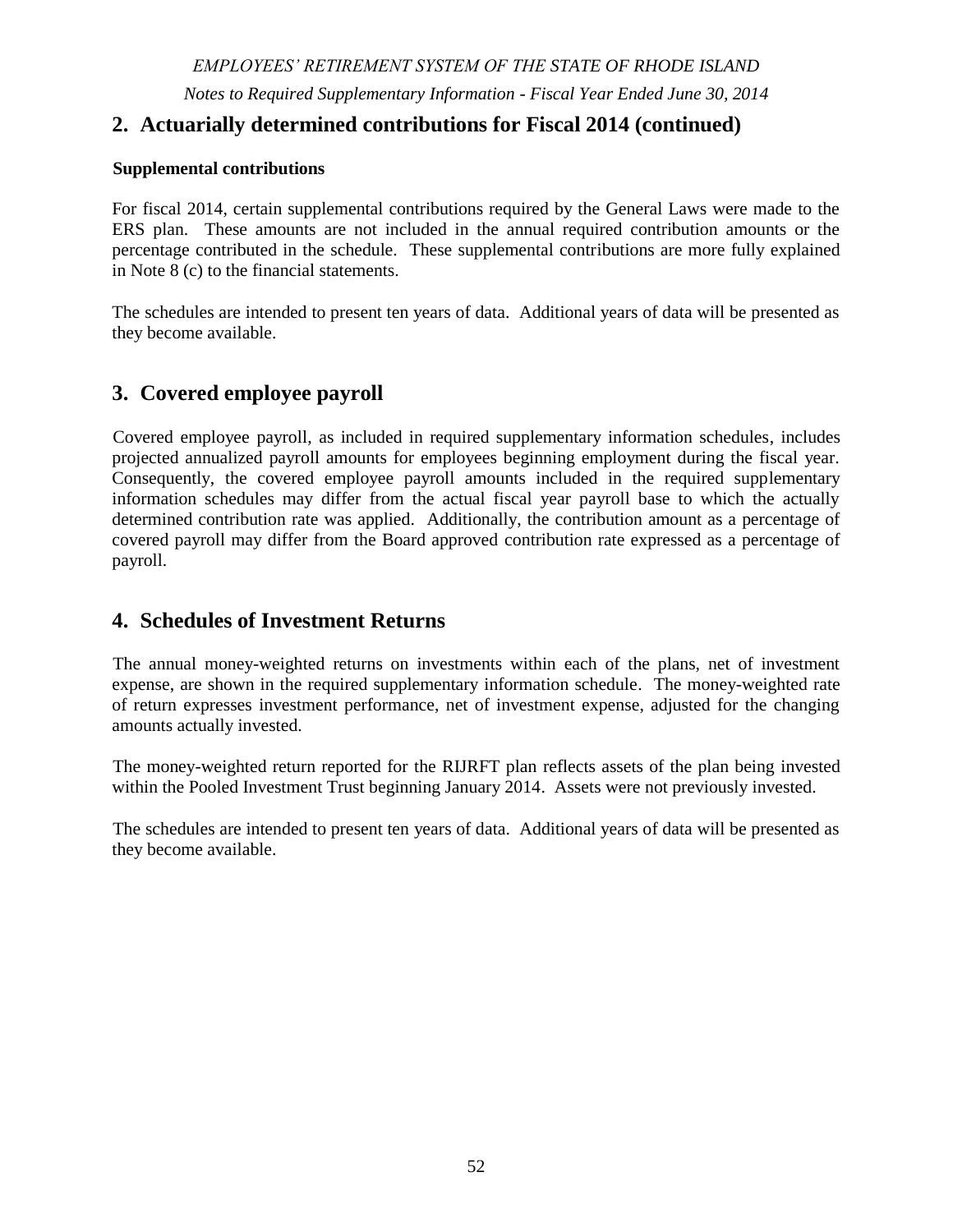# EMPLOYEES' RETIREMENT SYSTEM OF RHODE ISLAND

# **Required Supplementary Information**

**Schedules of Changes in the Participating Employers' Net Pension Liability (Asset)**

**Schedules of Participating Employers' Net Pension Liability (Asset)**

**Schedules of Investment Returns**

**Schedules of Employer and Other Nonemployer Contributing Entity Contributions**

**Notes to Required Supplementary Information**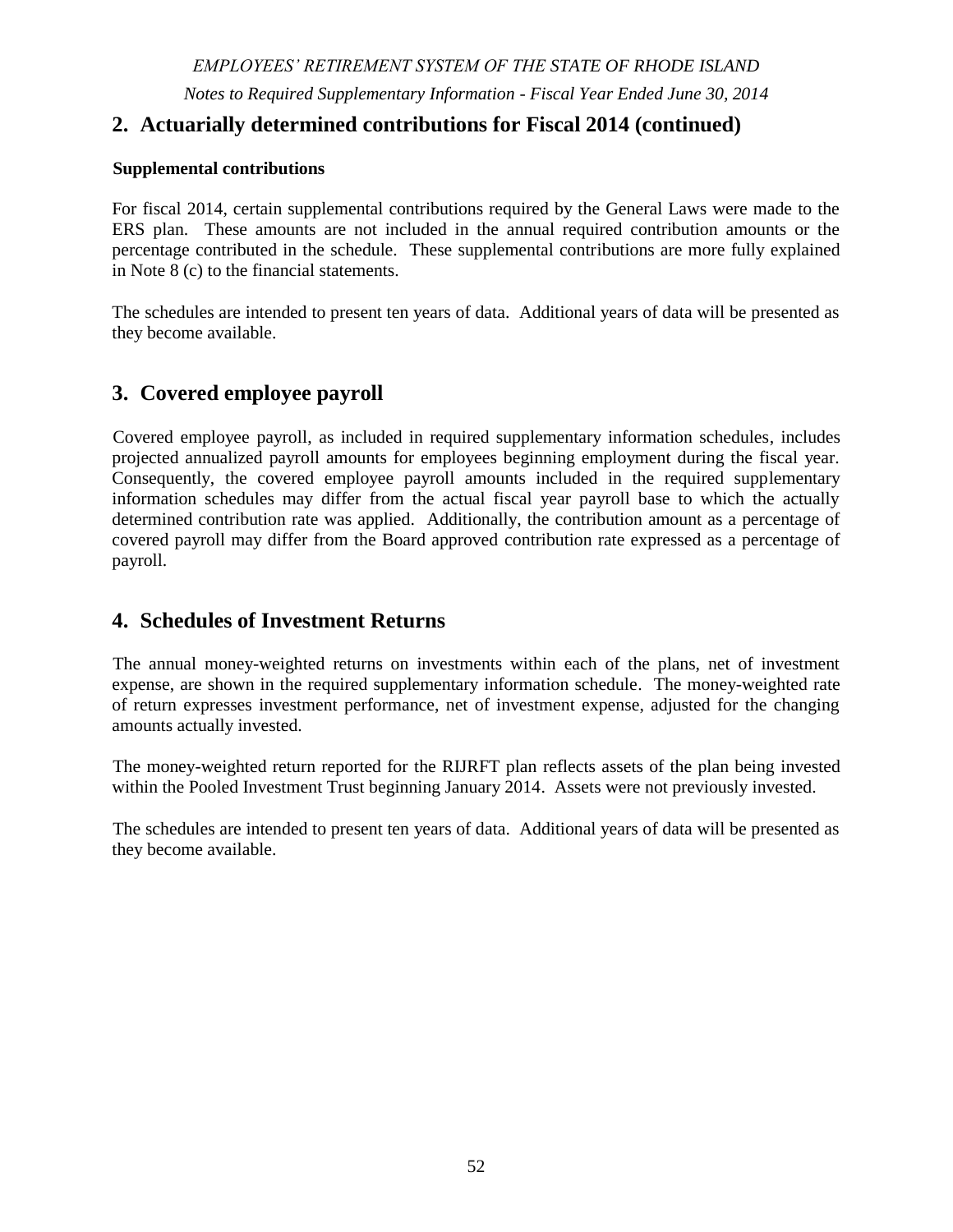*EMPLOYEES' RETIREMENT SYSTEM OF THE STATE OF RHODE ISLAND Notes to Required Supplementary Information - Fiscal Year Ended June 30, 2014*

# **1. Actuarial methods and assumptions used to calculate the net pension liability (asset) of the participating employers.**

The actuarial methods and assumptions used to calculate the net pension liability (asset) of the participating employers are described in Note 9 to the financial statements.

There were no benefit changes during the year.

The schedules are intended to present ten years of data. Additional years of data will be presented as they become available.

# **2. Actuarially determined contributions for Fiscal 2014**

Actuarially determined contributions are calculated as of June 30, three years prior to the fiscal year in which the contributions are reported. The contribution rates for fiscal 2014 were was determined as part of the actuarial valuations at the dates indicated in the table developed for the ERS, MERS, State Police, and Judicial Retirement Benefits Trust plans based on valuations performed as of June 30, 2011.

Contributions for teachers within the ERS plan include \$76,700,915 of nonemployer contributing entity contributions made by the State of Rhode.

Contributions for the TSB plan are outlined in the General Laws of Rhode Island. The actuarially determined contribution was \$-0- based on the plans funded status as determined by an actuarial valuation performed as of June 30, 2011.

|                                                                                  | Summary of Actuarial Methods and Assumptions Used to determine Fiscal 2014 contribution rates |                                                                                 |                             |               |               |               |               |  |  |  |
|----------------------------------------------------------------------------------|-----------------------------------------------------------------------------------------------|---------------------------------------------------------------------------------|-----------------------------|---------------|---------------|---------------|---------------|--|--|--|
|                                                                                  | <b>ERS</b>                                                                                    |                                                                                 | <b>MERS</b><br><b>SPRBT</b> | <b>JRBT</b>   | <b>RIJRFT</b> | <b>TSB</b>    |               |  |  |  |
|                                                                                  | <b>State</b><br><b>Employees</b>                                                              | <b>Teachers</b>                                                                 |                             |               |               |               |               |  |  |  |
| <b>Valuation Date</b>                                                            | June 30, 2011                                                                                 | June 30, 2011                                                                   | June 30, 2011               | June 30, 2011 | June 30, 2011 | June 30, 2012 | June 30, 2011 |  |  |  |
| <b>Actuarial Cost</b><br><b>Method</b>                                           |                                                                                               | Entry Age Normal - the Individual Entry Age Actuarial Cost methodology is used. |                             |               |               |               |               |  |  |  |
| Amortization<br><b>Method</b>                                                    |                                                                                               | Level Percent of Payroll – Closed                                               | Level Dollar                |               |               |               |               |  |  |  |
| <b>Equivalent</b><br><b>Single</b><br><b>Remaining</b><br>Amortization<br>Period |                                                                                               | 16 years                                                                        |                             |               |               |               |               |  |  |  |
| <b>Asset Valuation</b><br><b>Method</b>                                          | 5 Year Smoothed Market                                                                        |                                                                                 |                             |               |               |               |               |  |  |  |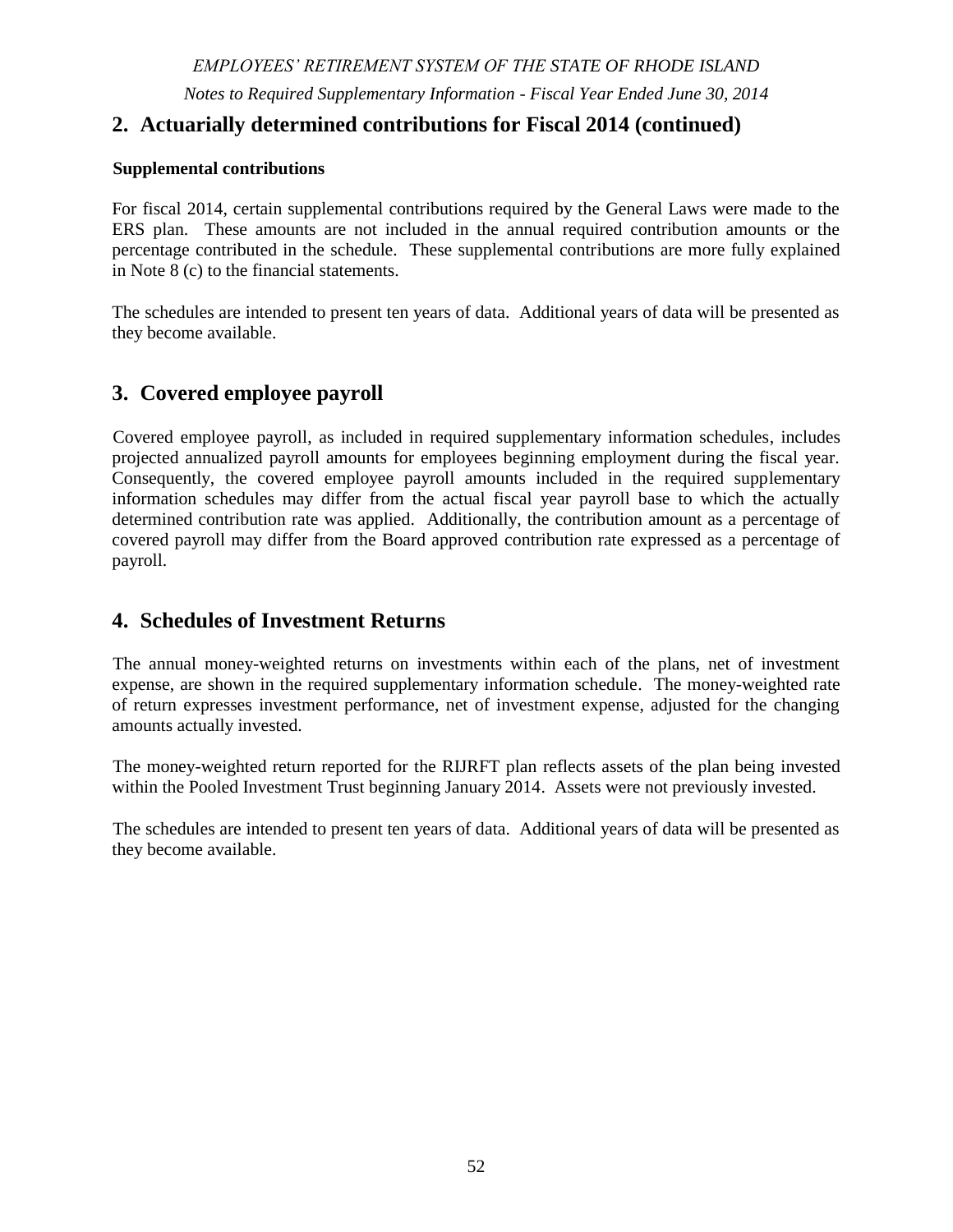*Notes to Required Supplementary Information - Fiscal Year Ended June 30, 2014*

|  |  |  | 2. Actuarially determined contributions for Fiscal 2014 (continued) |  |  |  |  |
|--|--|--|---------------------------------------------------------------------|--|--|--|--|
|--|--|--|---------------------------------------------------------------------|--|--|--|--|

|                                                                    | <b>ERS</b>                        |                                                                                                                                                                                              | <b>MERS</b>                                                                                                                                                                                                                                                              | <b>SPRBT</b>          | <b>JRBT</b> | <b>RIJRFT</b> | <b>TSB</b>                   |
|--------------------------------------------------------------------|-----------------------------------|----------------------------------------------------------------------------------------------------------------------------------------------------------------------------------------------|--------------------------------------------------------------------------------------------------------------------------------------------------------------------------------------------------------------------------------------------------------------------------|-----------------------|-------------|---------------|------------------------------|
|                                                                    | <b>State</b><br><b>Employees</b>  | <b>Teachers</b>                                                                                                                                                                              |                                                                                                                                                                                                                                                                          |                       |             |               |                              |
| <b>Actuarial Assumptions</b>                                       |                                   |                                                                                                                                                                                              |                                                                                                                                                                                                                                                                          |                       |             |               |                              |
| <b>Investment</b><br><b>Rate of Return</b>                         | 7.50%                             | 7.50%                                                                                                                                                                                        | 7.50%                                                                                                                                                                                                                                                                    | 7.50%                 | 7.50%       | 4.00%         | 7.5%                         |
| Projected<br><b>Salary</b><br><b>Increases</b><br><b>Mortality</b> | 4.00%<br>to<br>7.00%<br>$\bullet$ | 4.00%<br>to<br>12.75%                                                                                                                                                                        | General<br><b>Employees</b><br>4.00% to 8.00%<br>Police & Fire<br><i>Employees</i><br>$4.25%$ to<br>14.25%<br>Male Employees, MERS General and MERS P&F: 115% of RP-2000 Combined Healthy for Males with<br>White Collar adjustments, projected with Scale AA from 2000. | 4.00%<br>to<br>12.00% | 4.00%       | 4.00%         | Mortality the<br>same as for |
|                                                                    | $\bullet$                         | Male and female<br>teachers:<br>97% and 92%,<br>respectively of<br>rates in a GRS<br>table based on<br>male and female<br>teacher<br>experience,<br>projected with<br>Scale AA from<br>2000. | Female Employees, MERS General and MERS P&F: 95% of RP-2000 Combined Healthy for Females<br>with White Collar adjustments, projected with Scale AA from 2000.                                                                                                            |                       |             |               | teachers                     |
| <b>Inflation</b>                                                   |                                   |                                                                                                                                                                                              |                                                                                                                                                                                                                                                                          | 2.75%                 |             |               |                              |

#### **Cost of Living Adjustments**

COLA is equal to the average five-year fund asset performance (percent) greater than 5.5% up to a maximum of 4% - the COLA is to be applied to the first \$25,000 of benefits, indexed over time. COLA is delayed until the later of Social Security eligibility age or 3 years after retirement except for State Police and MERS Police and Fire for which the COLA is delayed until the later of age 55 or 3 years after retirement.

For the MERS plan, a 2% COLA is assumed after January 1, 2014. For all other plans, a COLA of 2% is assumed only every five years until the plans achieve an 80% collective funded status in accordance with the law.

For the TSB plan, a 2.75% COLA is assumed – the actual COLA in any year is based on the COLA provided for federal Social Security recipients.